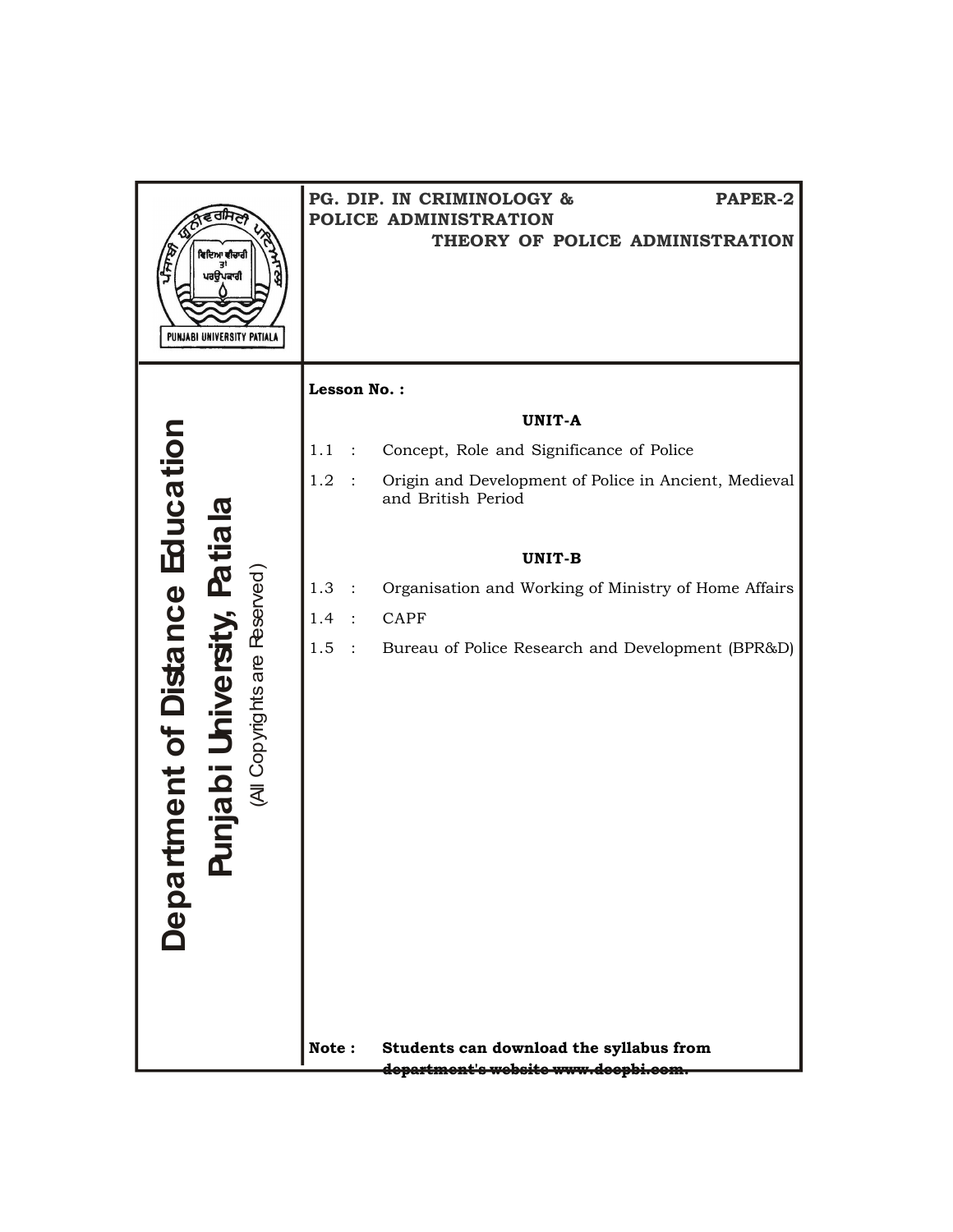# **PG. DIP. IN CRIMINOLOGY & POLICE ADMINISTRATION PAPER-2 THEORY OF POLICE ADMINISTRATION**

| LESSON NO. 1.1 | <b>UNIT-A</b> | <b>AUTHOR</b> |
|----------------|---------------|---------------|
|                |               |               |

## **CONCEPT, ROLE AND SIGNIFICANCE OF POLICE**

The term police have been derived from the Latin word politia which means the condition of a Polis or State. According to Oxford dictionary, the term police means a system of regulation for the preservation of order and enforcement of law; the internal government of  $State<sup>1</sup>$ . The term broadly refers to purposeful maintenance of public order and protection of persons and property, from the hazards of public accidents and the commission of unlawful acts. It refers to civil functionaries charged with maintaining public order and safety and enforcing the law including the prevention and detection of crime.2 India is multi-cultural, multi-ethnic and vast country. It is the second most populated country of the world. Maintaining law and order in world's largest democratic country is an arduous task. The police personnel provide for the security of people and enforcement of laws of the country. It determines the manner in which democratic decisions are implemented in the country. In view of the growing violence, social conflicts and serious threats of terrorist activities, the role of police is becoming even more important. The assurance of equality and dignity to the weaker sections of the society is also dependent upon the performance of the police. Clearly, police has a crucial role in the existence and development of India.<sup>3</sup>

Police and Public Order are state subjects, but this does not minimize the role of Central Government in Police administration. Constitution of India empowers the Central Government to intervene in some situations or perform special function in police matters. For example, Article 355 specifies that it is the duty of the Centre to protect the states against internal disturbances and to ensure that the governance of every state is carried on in accordance with the provisions of the Constitution. The constitution itself enumerates a long list of subjects like All India Services, arms, ammunition, passports etc. in the union list. As per List 1 of the  $7<sup>th</sup>$  Schedule, the Parliament of India has exclusive powers to make laws with respect to the armed forces of the Union, the Central Bureau of Intelligence and Investigation, the Union agencies and institutions for training of police officers, promotion of special studies or research, scientific and technical assistance in the investigation or detection of crime, all India

 $1<sup>1</sup>$  (Kalia, 1995).

<sup>2</sup> (Ghosh & Rustamji, 1993).

<sup>3</sup> (Verma, 2005).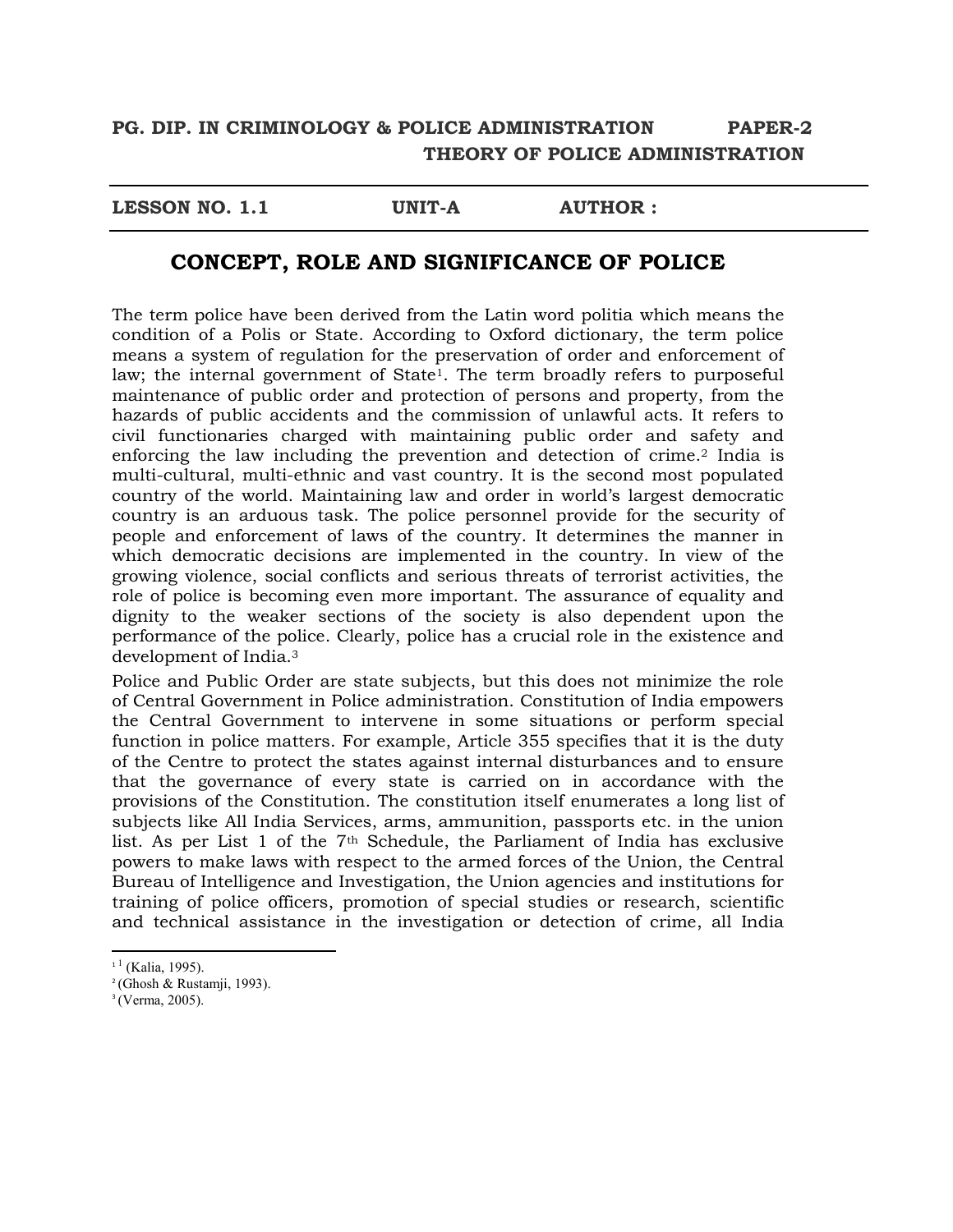Services, extension of the powers and jurisdiction of members of one state police force to another with the consent of that state or to outside railway areas (CHRI, 2005). Thus, Central government under the supervision of Ministry of Home Affairs plays an important role in formulating the policies of the police administration. The Central Government has established a number of police organizations known as Central Police Organizations (CPOs). The CPOs can be broadly divided into two groups, namely armed police organizations or Central Para-Military Forces (CPMFs) and other central government organizations. CPMFs include Assam Rifles, Border Security Force (BSF), Central Industrial Security Force (CISF), Central Reserve Police Force (CRPF), Indo-Tibetan Border Police (ITBP) and National Security Guards (NSG). Second group of central Police Organizations include Bureau of Police Research and Development (BPR&D), Central Bureau of Investigation (CBI), Directorate of Coordination of Police Wireless (DCPW), Intelligence Bureau (IB), National Crime Records Bureau (NCRB), National Institute of Criminology and Forensic Science (NICFS), and the National Police Academy (NPA).

An important power with Central Government is the appointment of IPS (Indian Police Services) officers. Section 3 of the All India Services Act, 1951 empowers the central government, after consultation with the state governments, to make rules for the regulation of recruitment and the conditions of service of persons appointed to an all India service including IPS. The senior duty posts are called cadres and generally the cadre posts are filled with IPS officers. The central government periodically re-examines the strength and compositions of each cadre in consultation with state government and makes such alteration therein as it deems fit.

#### **DUTIES AND RESPONSIBLITIES OF POLICE**

Section 57 and 58 of the Model Police Act, 2006 describes the roles, functions and responsibilities of Indian police personnel. The police is expected to be the most accessible, interactive and dynamic organization of any society. Its roles, functions and duties in the society are natural to be varied, such as multifarious on the one hand; and complicated, knotty and complex on the other. In a broad way, police is expected to play two roles in the society i.e. maintenance of law and maintenance of order. However, the ramifications of these two duties are numerous. In fact, there is something a good patrolman puts into his work that is not found in the books of rules nor taught by police instructors (Vollmer, 1933).

The functions of police encompass preservation of law and order, to safeguard people's life & property. The society expects the cop to play the varied roles with equal élan. He is helper, savoir, friend and referee. On the other hand, as a law enforcer he arrests, encounters or uses force to enforce the rule of law. This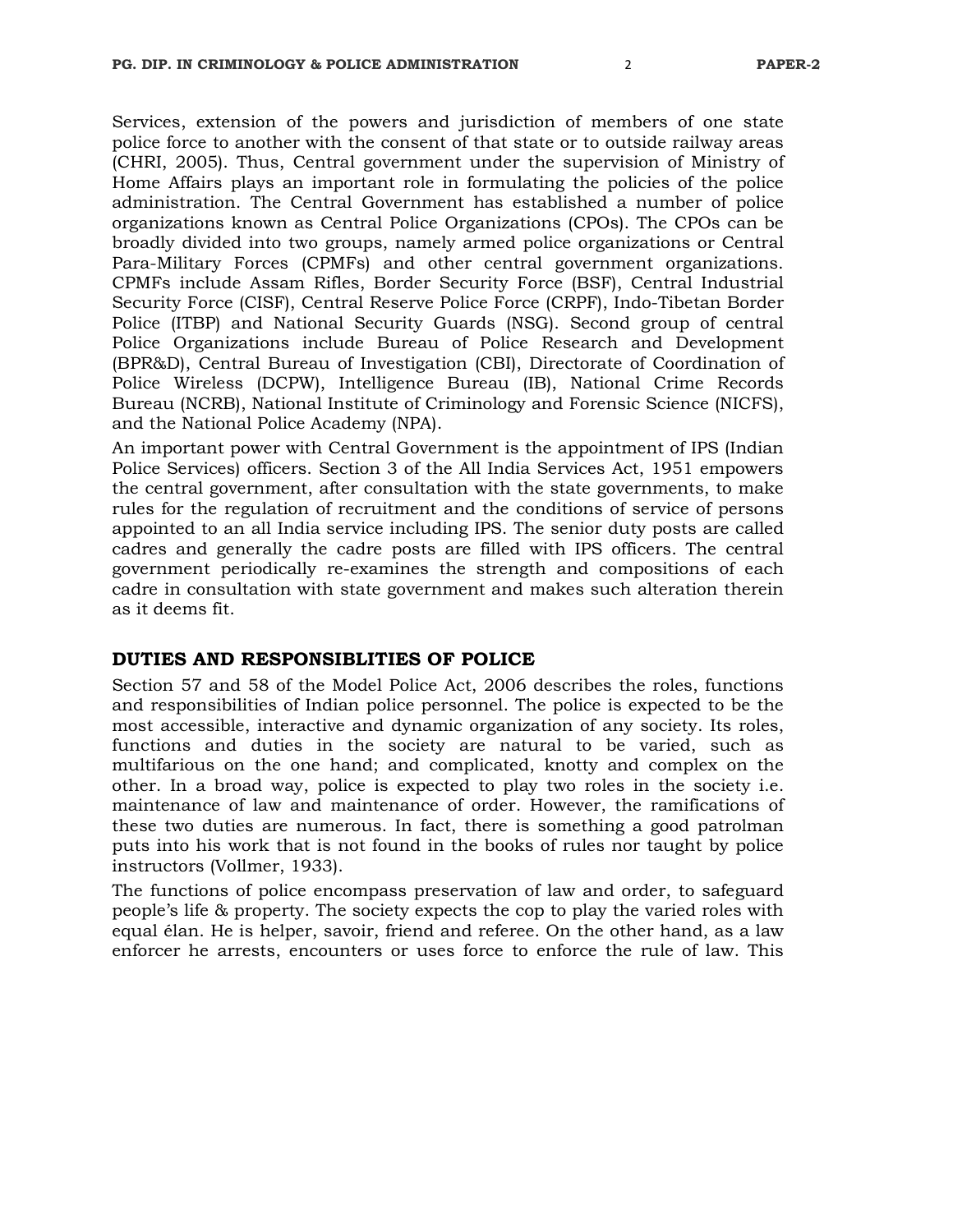rollercoaster ride is difficult to understand functionally and emotionally.<sup>4</sup> Policing makes huge demands on the mental, emotional and physical capabilities of the personnel. These demands are too often so stressful that they begin to destroy the individual.<sup>5</sup>

In all societies, organisations were established to protect the life and liberties of people since the dawn of civilisation. With the passage of time, complexities in the nature of societies have led to the creation of modem police. In the European context the term 'police' refer to a 'force for the city' and the police officer was known as Nagarpal, which means protector of the city and governance based on Dharma and Danda. Dandaneeti was an important ingredient of Statecraft. Manu talked about the preventioi and detection 'of crime and also a system of collecting intelligence during the vedic period. Vedas refer to different kinds of crimes and punishments for the criminals. During the Mauryan and Gupta periods, policing was undertaken systematically. Kautilya's Arthashastra gives a vivid picture of the nature of police organisation and their functions. During Mughal period, law and order administration was under the charge of Fauzdars. They were assisted by Thanedars who were in charge of Police Stations. He was also responsible for revenue functions. The office of the Kotwal was fairly important, as he was the chief of city police. His functions included patrolling the city at night, collection of intelligence, prevention of crime and social abuses and regulation of jails. During the British period, the police system that existed under the Mughals was allowed to continue with certain reforms to meet the changing needs. The present Indian police system is based on the Police Act of 1861Under this act the police was made subordinate to the Executive Government. Later, several changes were brought about in the structure as well as functioning of the police system. But the basic structure and characteristics as enshrined in the police act of 1861 continued to dominate over the police system in the country. By the time India attained independence in 1947; the Police Administration had developed into one of the best systems. After independence, the Government of India felt that the system was capable of facing new challenges and was also well developed to help the new Government to maintain stability.

### **ROLE AND FUNCTIONS OF THE POLICE**

Prevention of crime and maintenance of public order are the major functions of the police. According to 1861 Act, Police functions are to prevent commission of offences and public nuisances; bring offenders to justice; collect information affecting public peace; and keep order in all public places, keeping in view the changing political and social scenario. U.N. Congress prevention of crime, held in 1970 identified urbanisation, industrialisation, population growth, internal

l

 $^{4}$  (Bratz, 1979).

 $5$  (Depue, 1979).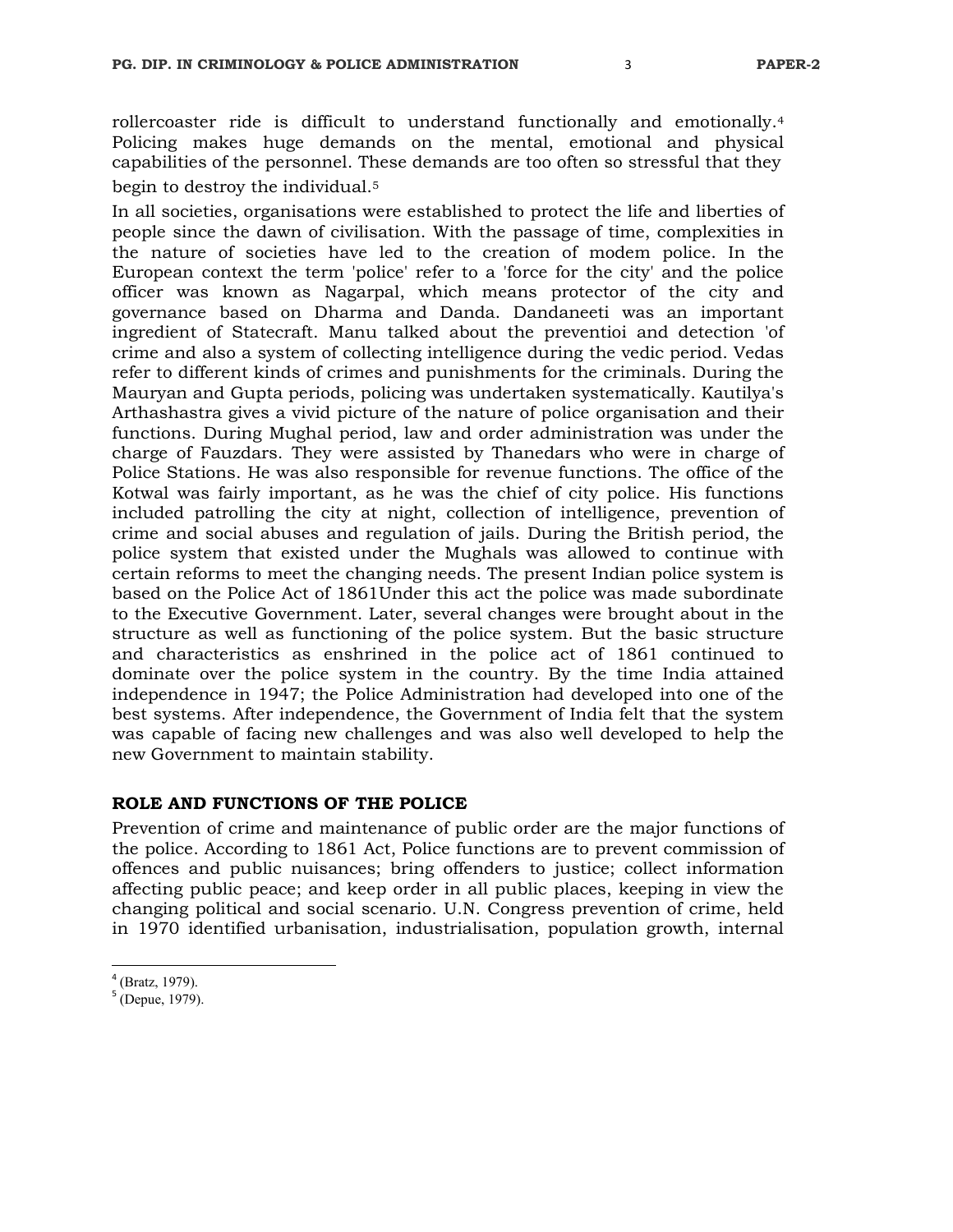migration, social mobility, and technological changes etc. as the crimogenetic factors. Communal tension and other social tensions are also the causes of crime due to which public order gets disturbed and violence breaks out. The main task of police is to enforce law and order, protect the citizens and safeguard their property. The police have to play a positive role in the scheme of social defence. It can no longer take a restrictive view of their role. In a democratic society the role of police is linked to social service. It is an important area where police has been assigned a positive role in relation of social. Legislation. These legislations touch upon the lives of the people at countless number of places. This provides various opportunities to serve the people and proves to be a challenge as well. In the changing political context, the police have to function as officers of law rather than as officers of the Government or Party in power. According to the National Police Commission set up by the Government of India in 1977, the duties and responsibilities of the police are to:

- i) Promote and preserve public order;
- ii) Investigate crime;
- iii) Identify problems and situations that are likely to result commission of crimes;
- iv) Reduce the opportunities for the commission of crimes through preventive patrol and other appropriate police measures;
- v) Aid and co-operate with other relevant agencies in implementing; appropriate measures for prevention of crimes;
- vi) Aid individuals who are in danger of physical harm;
- vii) Create and maintain a feeling of security in the community;
- viii) Facilitate orderly movement of people and vehicles;
- ix) Counsel and resolve conflicts and promote amity;
- x) Provide other appropriate services and afford relief to people in distress situations;
- xi) Collect intelligence relating to matters affecting public peace and crime. Including social and economic offences, and national integrity and security.

As civilisation advances, and democracy takes roots, the laws of the land also change. Instead of individual fancies, the people or their chosen representatives base law making on participation. Personalised laws are replaced by public laws. It's inter-dependence with other wings of criminal justice system such as judiciary and prosecution, and its interface with various sections and groups in the society have far reaching implication for its functionary.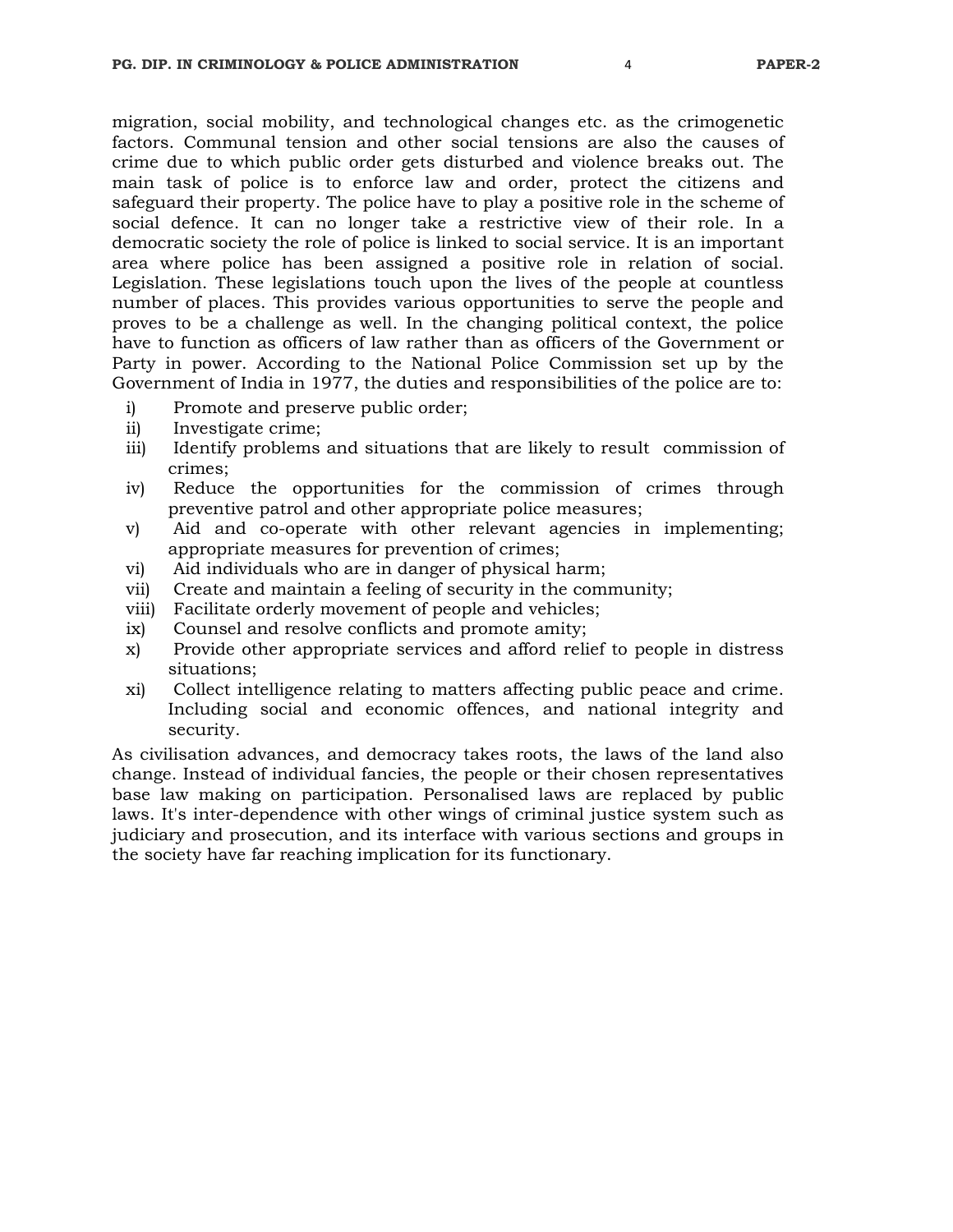## **PG. DIP. IN CRIMINOLOGY & POLICE ADMINISTRATION PAPER-2 THEORY OF POLICE ADMINISTRATION**

**LESSON NO. 1.2 UNIT-A AUTHOR :** 

# **ORIGIN AND DEVELOPMENT OF POLICE IN ANCIENT, MEDIEVAL AND BRITISH PERIOD**

The present chapter discusses the origin, growth and features of police administration in India. The earliest policing in ancient India is known on the basis of what has been delineated through the "Vedas"1, "Smiritis", "Shastras". The Vedas are a large body of texts originating in Ancient India. Composed in Vedic Sanskrit, the texts constitute the oldest layer of Sanskrit literature and the oldest scriptures of Hinduism. The Vedas are the ancient scriptures or revelation (Shruti) of the Hindu teachings. They manifest the Divine Word in human speech. They reflect into human language the language of the Gods, the Divine powers that have created us and which rule over us. See N.N. Bhattacharyya, Ancient Indian History and Civilization: Trends and Perspectives,<sup>2</sup>. Smiriti, literally "that which is remembered," refers to a specific body of Hindu religious scripture, and is a codified component of Hindu customary law. The literature which comprises the Smriti was composed after the Vedas around 500 B.C. Smriti also denotes tradition in the sense that it portrays the traditions of the rules on dharma, especially those of lawful virtuous persons. These are the ancient sacred law-codes of the Hindus dealing with the Sanatana-Varnasrama-Dharma. They supplement and explain the ritualistic injunctions called Vidhis in the Vedas. See N.N. Bhattacharyya, Ibid., and The Ramakrishna Mission Institute Of Culture,3. Sastra is a Sanskrit term used to denote rules in a general sense. The word is generally used as a suffix in the context of technical or specialized knowledge in a defined area of practice; e.g, Bhautika Shastra (physics), Rasayana Shastra (Chemistry), Jeeva Shastra (Biology), Vaastu Shastra (architectural science), Shilpa Shastra (science of sculpture) and Artha Shastra (Economics), Neeti Shastra (political science). In essence, the shaastra is the knowledge which is based on principles that are held to be timeless. Ibid.

Kautilya's "Arthashastra"4 and Megasthenes report. The Hindus had a very elaborate system of law enforcement and dispensation of justice. Powers flowed

<sup>1</sup> Vedas

<sup>2</sup> New Delhi, 1998 and The Ramakrishna Mission Institute Of Culture, The Cultural Heritage of India Volume I , Kolkata, 2004

<sup>3</sup> Ibid.

<sup>4</sup> "Arthashastra"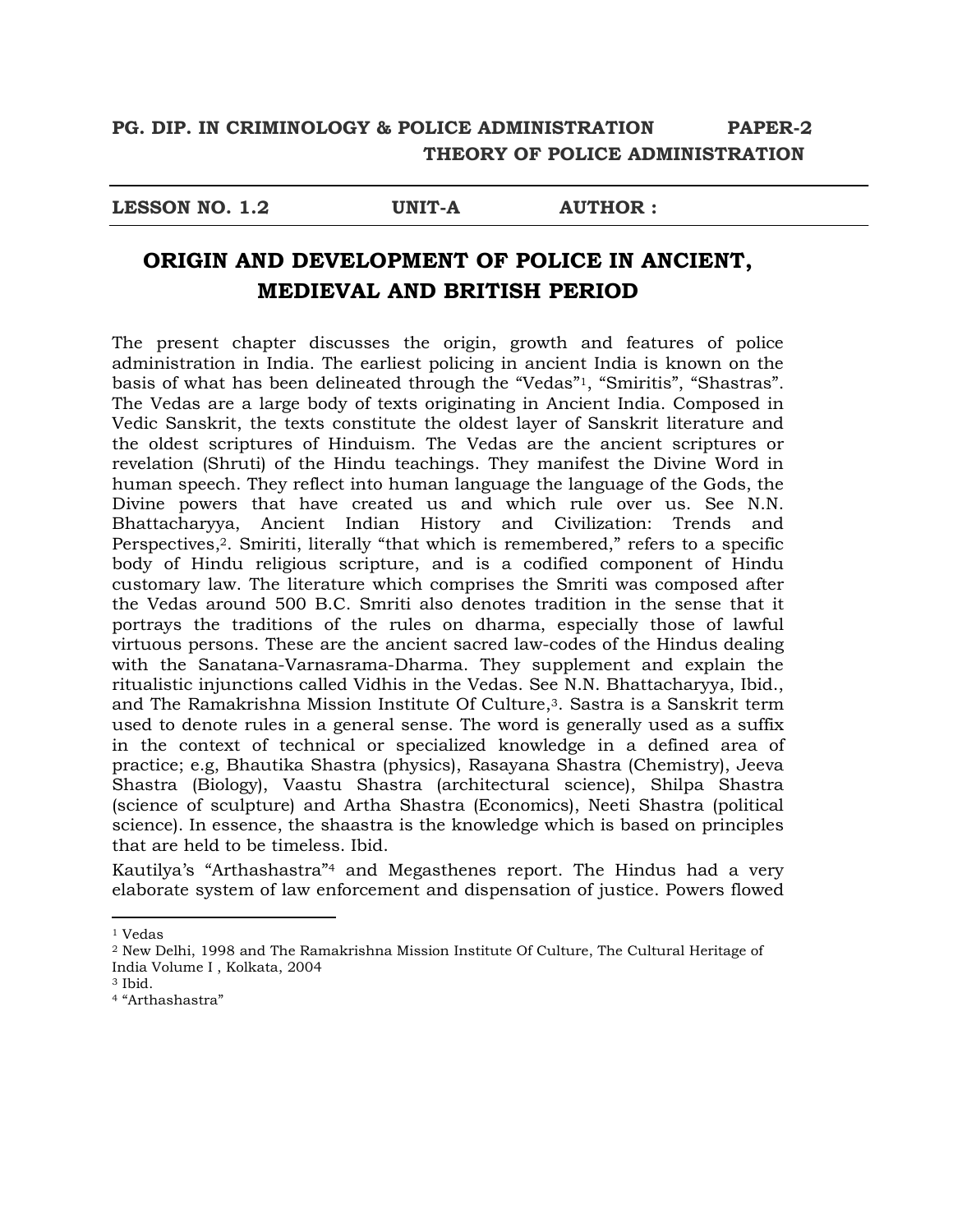from the King to the other functionaries, who ruled or carried out the command of the law to the length and breadth of the territory. Apart from the contemporary Hindu epics like the Ramayana and Mahabharata the Manu's law 6 gave an indication of the system governing crime and punishment. The Hindu system has two aspects - religion and temporal. According to the Hindu religion the key concepts of a criminal justice revolve around "Dharma"7, "Karma"8, "Paap"9 and "Punya"10. A proper observance of "Dharma" and "Karma" was to earn "Punya" while its non-observance was sinful and punishable. Punishment was inescapable from spiritual authority, the God. In temporal terms, the 4. The Arthashastra is an ancient Indian Hindu treatise on statecraft, economic policy and military strategy which identifies its author by the names Kautilya who was a scholar at Takshashila and later the prime minister of the Maurya Empire. See N.N. Bhattacharyya, Op.Cit. and the Ramakrishna Mission Institute Of Culture, Op.Cit. 5. Megasthenese<sup>5</sup> was the Greek Ambassador to the Court of Emperor Chandragupta.6 Manus provides the guidelines to enforce the law7. Dharma is a multivalent term of great importance in Indian philosophy and religions. In a Hindu context, it means one's righteous duty, and a Hindu's dharma is affected by a person's age, class, occupation, and gender. In modern Indian languages it can be equivalent simply to religion, depending on context. The word dharma translates as that which upholds or supports, and is generally translated into English as law.<sup>8</sup> Karma in Indian religions is the concept of "action" or "deed", understood as that which causes the entire cycle of cause and effect originating in ancient India and treated in Hindu, Jain, Buddhist and Sikh philosophies.9 The word stands for one of the basic concepts of the Indian religious tradition. This concept relates to what is considered religiously and morally evil, an act of body, mind, or speech opposed to what is considered religiously and morally good.10 Includes all forms of doing good, from the simplest helpful deed to a lifetime of conscientious beneficence. Each act of punya carries its karmic consequence, karmaphala, "fruit of action" - the positive reward of actions, words and deeds that are in keeping with dharma. Ibid. king was responsible for punishing the wrong doers. Each person from the king to the common man it was both a duty and obligatory to live a life according to "Dharma". Each person had his or her own "Dharma". The violation or non adherence or even abstinence from doing "Dharma" was a sin and punishable, if not by legal authority, by God. Another source was Manu's law which provided the guidelines to enforce law.

During the Hindu Period in India, it appears that there were four elements in the organisation of society against crime – communal responsibility, village

<sup>5</sup> . Megasthenese

 $^{\rm 6}$  Ibid.

<sup>7</sup> Ibid.

<sup>8</sup> Ibid.

<sup>9</sup> Ibid.

<sup>10</sup> Ibid.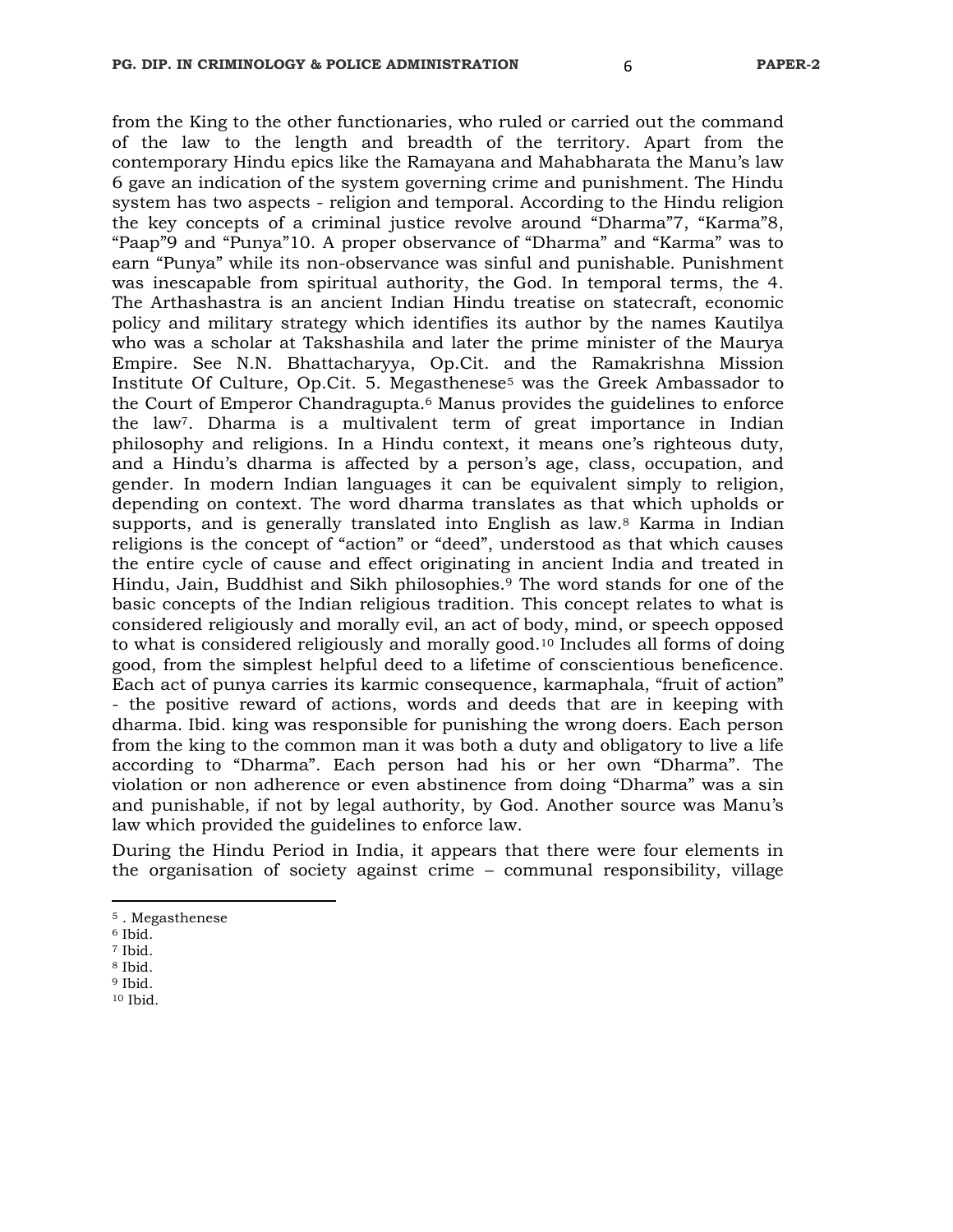watchman, espionage and severe penal provisions.11 The period of the Mauryas in the 4th century B.C. throws light on this subject. The reports of Magasthenese give an interesting description of the administration of the Mauryas towards the end of the 4th century B.C. The standard of maintenance of law and order was very high during Emperor Chandragupta's reign, but its effectiveness depended largely on the severity with which malefactors were treated. Mutilation was a common punishment and death penalties were awarded for such crimes as evasion of taxes, injuring a sacred tree or intrusion on a royal procession going to the hunt. Intelligence agents were employed throughout the country and espionage was developed to a fine art.11 Another important source of this period is the "Arthasastra" written by Kautilya, who was a minister and trusted Counsellor of Chandragupta. It contains a detailed description of the functions and powers of various functionaries of law enforcement. The system consisted of three basic aspects:

- (1) An all pervading spy system for detecting and reporting law violation and unearthing illegal activities;
- (2) uniformed unit for apprehending law violators, maintaining peace and suppressing turmoil;

(3) magistracy or judicial authority for awarding punishment. The administrative structure was hierarchical. The Chief Executive Officer of the State, the Collector General was responsible not only for the collection of revenue, and for all other departments of administration. Under him were three Commissioners of Divisions, and under them again were the Nagarikas who were later known as Kotwals - in charge of cities. The Nagarikas was the highest local functionary in a city. He combined the function of a judge, revenue collector, army commander, police chief, sheriff, mayor or a governor.

Masters of the houses were to report the arrival or departure of strangers and to catch hold of people possessing destructive weapons and suspicious persons were to be arrested and examined. Persons throwing dirt into the streets were to be fined. Nagarikas also enforced the elaborate regulations for the prevention of fire. There were other officials who carried out police duties. There was Superintendent in charge of Passports, Superintendent in charge of Liquor and Superintendent in charge of Gambling.<sup>12</sup> <sup>13</sup>

In the villages, organisation for policing was naturally less elaborate and a good deal of responsibility was placed on the village community. There was an administrative organisation in which the Sthaniks corresponding to Commissioners of division or Deputy Commissioners of District in modern times, while a Gopa was in charge of each group of villages.14 Each village was

<sup>11</sup> . Percival Griffiths, To Guard My People: The History of the Indian Police, 1971, p.8.

<sup>12</sup> Percival Griffiths, Op.Cit., p.9.

<sup>13</sup> Ibid., p.10.

<sup>14</sup> Percival Griffiths, Op.Cit., p.10.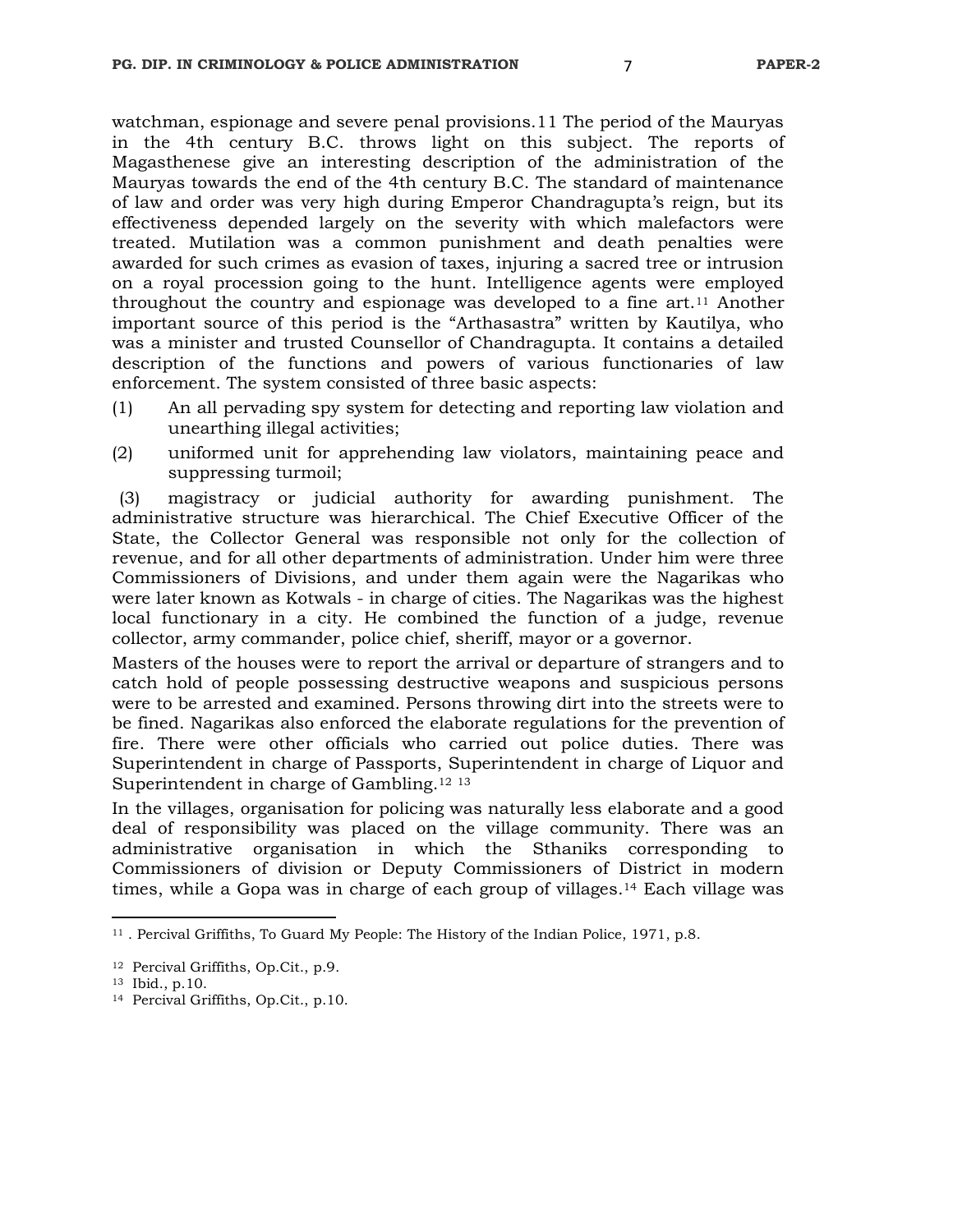looked after by a village chief or a village headman known as Gramani or by a village council known as the Panchayat.15 Where there was a fort or seat of government, high ranking military officers called Dandapala, Durgapala and Antpala who were respectively responsible for various police functions like internal security of the palace, the security of the fort and the chief punishing authority for violators. Espionage was used as a great instrument of keeping watch on the people, the common criminals and even the King's Ministers and Military Commanders. The system declined when the Hindu kingdom was divided into small principalities and was at the lowest when the Muslim invaders overran these kingdoms, one after the other. The Hindu period of Indian history came to an end sometime between 1000 and 1200 A.D.

#### **Mughal Period**

The first Muslim invaders of India were Arabs who entered Sind in the 8th century, but they had little permanent influence and of much greater importance were the invasion of Turks, Persian and Afghans beginning in the 11th century.16 When the Muslim Sultans took over India they tried to enforce the Mohammedan law imported from Arabia on the conquered people.17 They introduced only those changes, which suited their objectives.18 They made all appointments hereditary. The provinces were put under the Subadars or Governors appointed by the King. The Subhadar was responsible for maintaining order, to facilitate collection of revenue, and to execute the royal decrees and regulations sent to him. He was responsible for the general supervision, maintenance of law and order, economic prosperity and defence of the province.19 He also looked after the system of criminal justice and keeping peace and order.20 He was assisted by Faujdars in discharging executive, military, and law and order functions. The Faujdar was the executive head in charge of a district or Sarkar exercising control over the military police and carried out the Sultans's order within their respective jurisdiction.<sup>21</sup> Roughly each Faujdhar had 500 to 1500 Sepoys under his charge, depending the on the size of the district or Sarkar.<sup>22</sup> Apart from his civil and revenue responsibilities, his duties included to dispense or arrest robber gangs, take cognizance of all violent crimes, and make demonstrations of force to overcome opposition to the revenue authorities or the criminal judge or censor.23 He was vested with

 $\overline{a}$ 

<sup>22</sup> Joginder Singh, Op.Cit., p.29.

<sup>15</sup> M.P. Singh, Police Problems and Dilemas in India, 1989, p.18.

<sup>16</sup> Percival Griffiths, Op.Cit., p.113.

<sup>17</sup> M.P. Singh, Op.Cit., p.19

<sup>18</sup> Joginder Singh, Inside Indian Police, 2002, p.28.

<sup>19</sup> . M.P. Singh, Op.Cit., p.24

<sup>20</sup> . Joginder Singh, Op.Cit., pp.28-29

<sup>21</sup> B.P. Saha, Indian Police: Legacy and Quest for Formative Role, 1990, p.2.

<sup>23</sup> M.P. Singh, Op.Cit., p.24.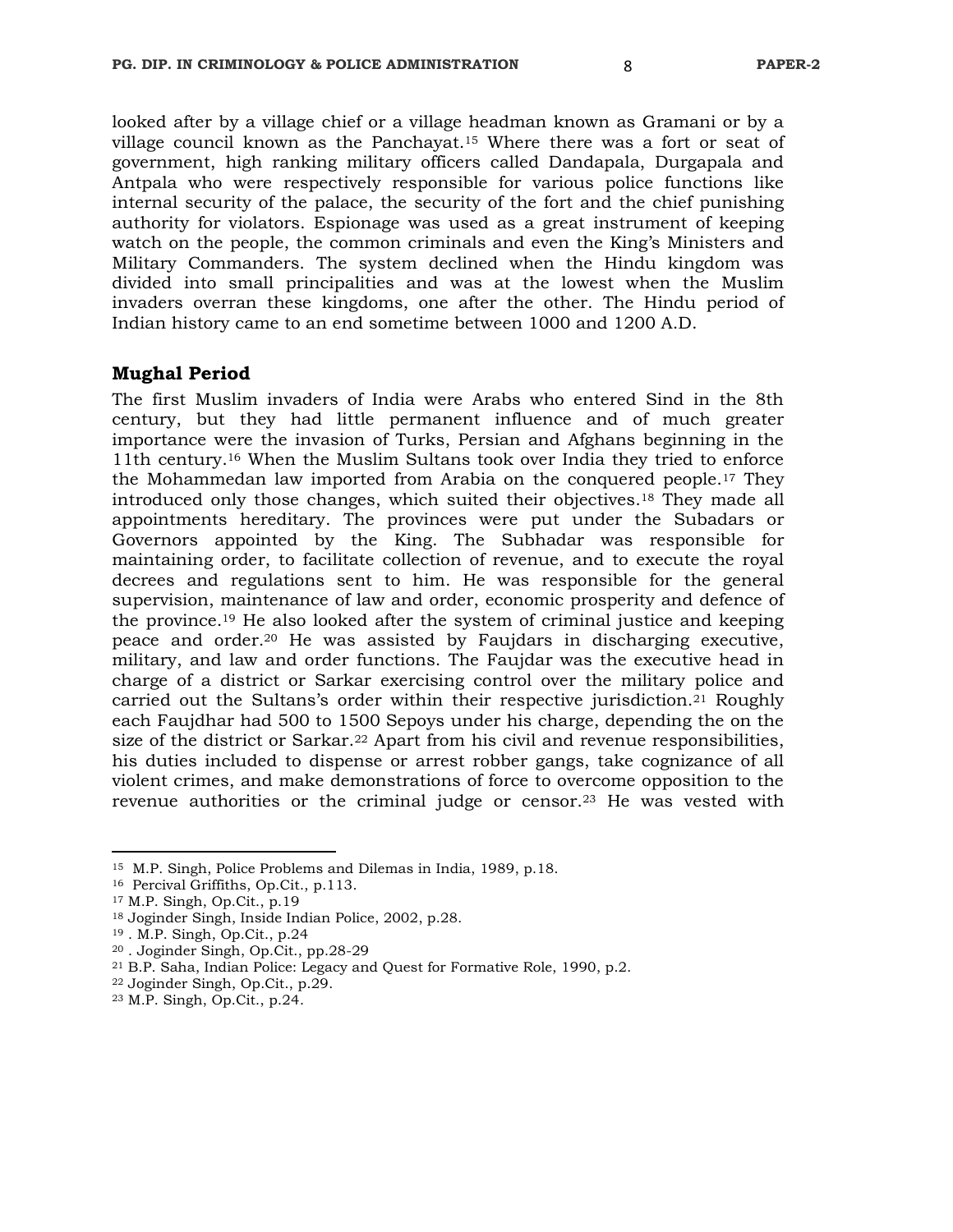executive powers, which enabled him to function as police Magistrate.<sup>24</sup> Faujdhar were assisted by Shiqdar who were in charge of a Parganah, a subdivision of a Sarkar.25The Shiqdar combined the functions which were performed by the Faujdar and the Kotwal i.e. he was in charge of law and order. As the Faujdar had large areas to supervise, they did not have any effective check or control on the village police or the People living there.26 Hence, each area under the charge of a Faujdar was divided into Thanas each looked after by a Thanedar. The Thanedar were men in command of outposts or smaller areas within a Faujdarri and were appointed by the Faujdar.27 A Thanedar was the last managerial link in the chain of command of the executive offices who were responsible for maintaining law and order and control crime. They were in charge of police units stationed at various places for guarding communications and Maintaining peace.28 These officers were part of the rural system of administration and had large geographical areas under their charge which they could hardly look after. In big urban centres, the chief of the city police was called Kotwal. The duties of the Kotwal included arrest of thieves and criminals and guarding the life and property of the citizens.29 He was responsible for policing the cities, towns and their suburbs and also supervised the police functions in these areas. He was responsible for prevention of crimes and social abuses, Regulated cemeteries, burials, slaughter houses, jails and took charge of heirless property. He patrolled the city at night and collected intelligence from paid informers. He maintained a register of the addresses and professions of every resident of the town, observed the income and expenditure of various classes of men, preparation and distribution of intoxicants, and the profession of prostitutes were controlled by them. Thus, his functions were preventive, detective and regulatory.<sup>30</sup>

#### **British Period**

The Mughal system of justice and police administration declined with the disintegration of the Mughal Empire and the ascendancy by the East India Company after their victory in the Battle of Plassey. The Company took over Orrisa, Bihar and Bengal. It established its military and political hegemony over the areas. On receiving the Diwani of Bengal, Bihar and Orissa in 1765 the East India Company did not consider it prudent to vest the management of civil administration on their European servants. They felt that ancient form of government should be preserved and the dignity of the Nizam should be

l

- <sup>27</sup> M.P. Singh, Op.Cit., p.19.p.28.
- <sup>28</sup> M.P. Singh, Op.Cit., p.28.
- <sup>29</sup> Joginder Singh, Op.Cit., p.29.
- 30 Percival Griffiths, Op.Cit., pp.15-16.

<sup>24</sup> B.P. Saha, Op.Cit., p.3.

<sup>25</sup> M.P. Singh, Op.Cit., p.25.

<sup>26</sup> Joginder Singh, Op.Cit., p.29.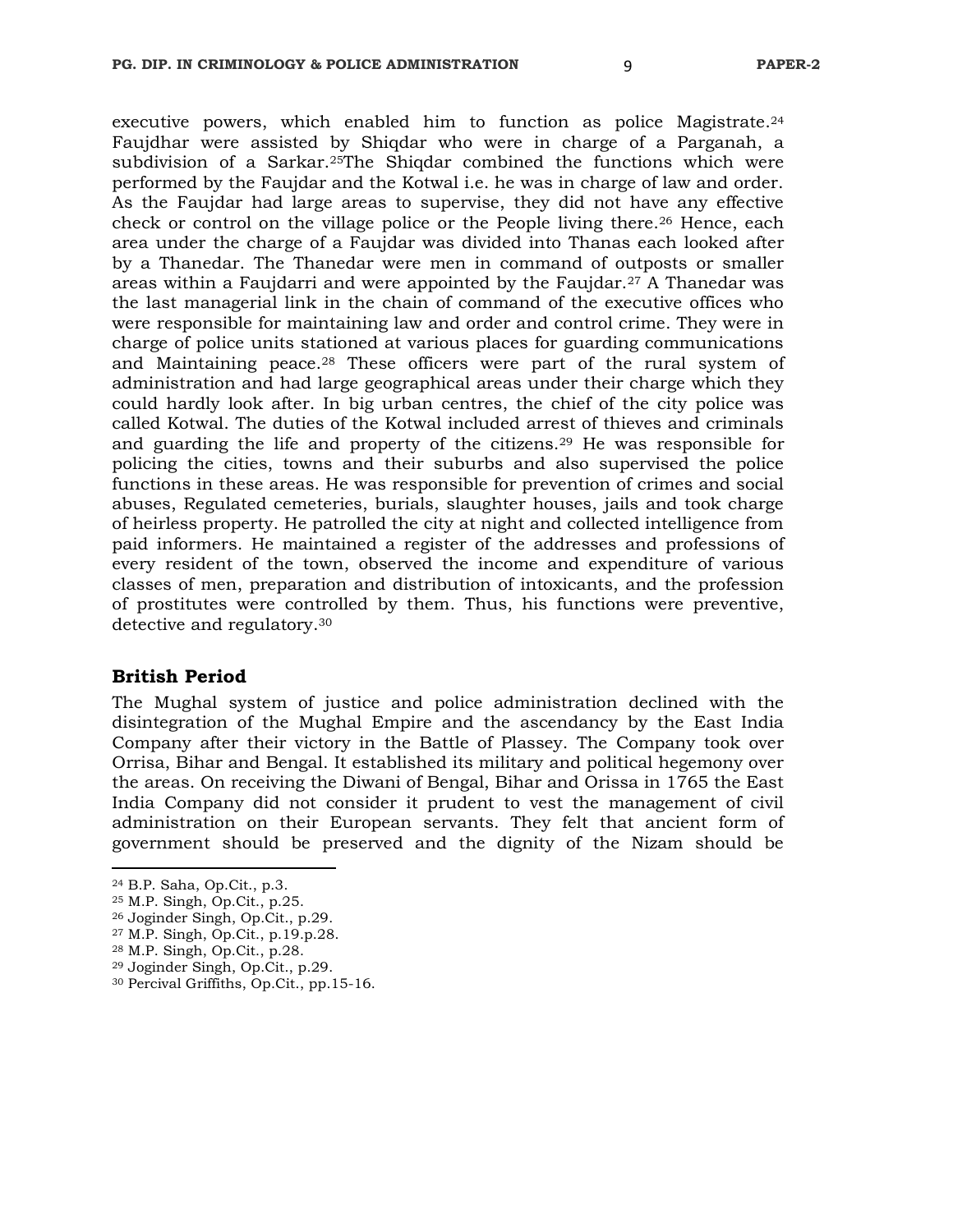maintained. In 1765, Robert Clive was appointed the Revenue Minister by the King for Bengal, Bihar and Orissa and that was the beginning of the British ascendancy to power, expansionism, consolidation, and centralisation of administration year after year till the reins of power passed over to the Crown and India became a British Colony except few native rulers maintaining a resemblance of independent Kingdoms. There was a Secretary of State in England responsible to the British Parliament. In India the top executive was called the Viceroy and the Governor-General. The British India was divided into states, each under a Governor who combined the executive and judicial and legislative powers. The states were divided into commissionaires, each under a Commissioner, but the most important unit was the district - a part of the commissionary. It was headed by a District Magistrate, also called a Collector or a Deputy Commissioner. He was the executive head with judicial, revenue and magisterial powers. The district police Chief known as Superintendent was placed under him.31 for administrative purposes. The districts were further subdivided into divisions called Parganas, each under a Deputy Superintendent of Police. Each subdivision had police stations, each under the charge of the Sub-Inspector known as Thanedar, Daroga or Kotwal.<sup>32</sup>

The policy of Dyarchy, i.e. the rule of two, introduced by Clive, required the Company's servant to pursue a policy of non-intervention in all matters of civil administration and justice. The Revenue administration was entrusted to Naib Divans who were responsible for the collection of land revenue as well as policing and criminal administration.33 For policing, the Zamindars were expected to maintain the staff including Thanedars for the law and order duties and for maintaining peace in their charge, as well as dealing with crimes and criminals. However, the Zamindars neglected their duties and were often conniving with notorious gang of dacoits and sharing their booties. This led to chaos and disorder in the country. The British got fed up with the police functionaries and in 1770 the institution of the Faujdhar and Amils were abolished. Warren Hasting the first Governor-General of the Company realised the need for introducing a suitable police force to suppress violent crime. In this pursuit, he emphasised on indigenous system of policing. In 1772, he established a civil and criminal courts for each districts of Bengal and in 1774 he restored the institution of Faujdars.

The Zamindars were asked to assist the Faujdars in suppression of dacoits, violence and disorder and at the same time made clear that they would be punished if they failed to meet the just demands of the Faujdars and if their complicity with criminals came to light.34 In 1775, further change was brought

<sup>31</sup> B.P. Saha, Op.Cit., p.5.

<sup>32</sup> M.P. Singh, Op.Cit., p.35.

<sup>33</sup> Joginder Singh, Op.Cit., p.32.

<sup>34</sup> B.P. Saha, Op.Cit., p.6.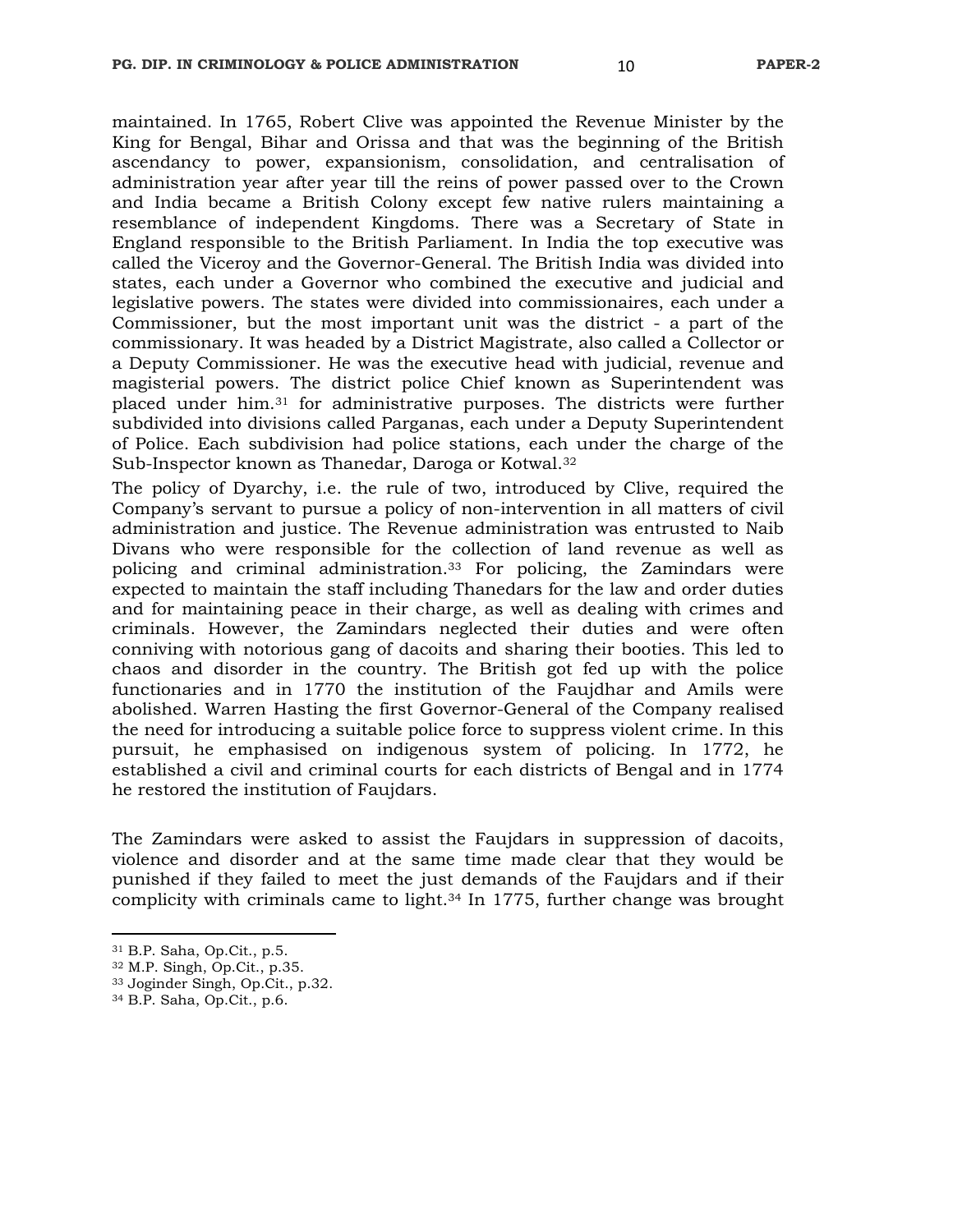by Hasting in police administration. Faujdar thanas were established in the chief towns of large districts. The Faujdar thanas were assisted by several smaller police stations. When Lord Cornwallis took over, the criminal administration was in Total disarray. He found that archaic practice of entrusting the Zamindars to neutralise the outlaws and maintain law and order was counter - productive as many of the Zamindars had clandestinely joined hands with the dacoits. Cornwallis preferred Europeans to Indians to undertake control and responsibilities. He brought out the Regulation on 7th December, 1792 for establishing a uniform system of police in the country.35 The Regulation was later on enacted and amplified in Regulation XXII of 1793.36 In the opening paragraphs of the Regulation, Cornwallis laid down the principles to be followed as follows: "The police of the country are in the future to be considered under the exclusive charge of the officers of Government, who may be specifically appointed to that trust.

The landholders and the farmers of the land, who keep up establishments of Thanadars and police officers for the preservation of peace, are accordingly required to discharge them and all landholders and farmers of land are prohibited entertaining such establishments in the future. Secondly, land holders and farmers of land are not in future to be considered responsible for robberies committed in their respective estates or farms, unless it shall be proved that they connived at the robbery, received any part of the property stolen or plundered, harboured the offenders, aided or refused to give effectual assistance to prevent their escape, or omitted to afford every assistance in their power to the officers of Government for their apprehension, in either of which case they will be compelled to make good the value of the property stolen or plundered."37 The Zamindars were completely divested of police responsibility and ordered to disband their local police force. The police administration was directly taken over by the East India Company. Each district was divided into police jurisdictions (thanas). Each thana had a jurisdiction of approximately 400 square mile under a Daroga who functioned under the Magistrate who was the appointing authority. The Darogas were authorised to arrest persons and send them to the Magistrate within twenty four hours of arrest. The Darogas were assisted by Barkandazs. In addition, all watchmen of the villages were subject to his orders who had to keep him informed regularly.<sup>38</sup>

Cornwallis introduced a well defined system of administration, with clear hierarchy and controlling officers. He was the first to introduce full time and reasonably well paid, police officials in the country. His efforts to tone up police administration have been acknowledged in the preamble to Bengal Regulation XII of 1807.39 In 1807, Lord Minto became the Governor General. He realised  $\overline{a}$ 

<sup>35</sup> Joginder Singh, Op.Cit., p.39.

<sup>36</sup> B.P. Saha, Op.Cit., p.8.

<sup>37</sup> Percival Griffiths, Op.Cit., p.57.

<sup>38</sup> B.P. Saha, Op.Cit., p.8.

<sup>39</sup> B.P. Saha, Op.Cit., p.9.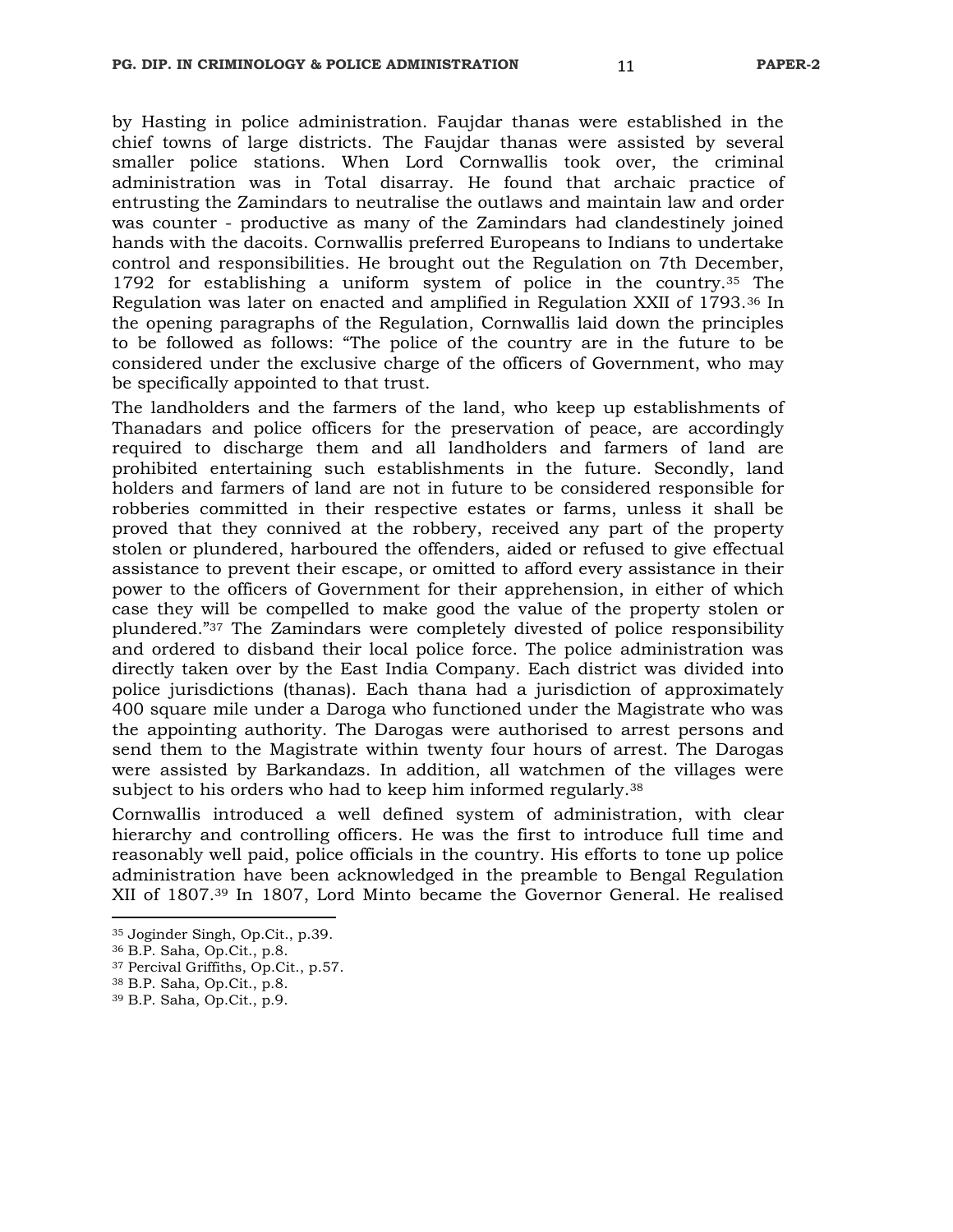that the police organisation had been suffering from inadequate organisational control and proper division of labour. He appointed a Superintendent of Police in Bengal to supervise the Police divisions of Bengal in Calcutta, Dacca and Murshidabad. This officer was also a Magistrate. The system was extended to Patna, Banaras and Bareilly. This was the first attempt of the British to introduce a coordinating agency of control in the administration of police.40 This system brought a spectacular improvement in police functioning and gave opportunity for personal superintendence on police matters. A full-time officer could pay greater attention to police work which succeeded in activating the police considerably. In 1816, the Superintendents of Police were made to submit annual reports on all subsidiary police establishments to the magistrate. Simultaneously, the Magistrates were also directed to exercise proper control on the organisation, maintenance and control of police administration. This enabled the Magistrates to exercise greater control and authority over the Internal matters of police administration, such as appointments, transfers and disciplinary control.<sup>41</sup> in 1829, the office of the Superintendent of Police was abolished. Instead office of the Divisional Commissioner of Revenue and Circuit was created.

The powers of the Superintendent of Police were transferred to the Divisional Commissioner and executive charge was left with the Collectors who acquired the functions of the district Magistrate. The District Magistrate became the head of the police.42The abolition of the office of Superintendent of Police produced adverse results. In absence of effective supervision under a recognised hierarchy, engaged for full-time duty, the Darogas got ample opportunities to misuse their powers and positions and indulged in corrupt practices. The Select Committee appointed in 1832 pointed out the malpractices let loose by the Darogas and their subordinates and emphasised on the inefficient and inadequate supervision by the Commissioner who were unable to devote effective supervision to police work due to other heavy commitments.43 Hence, in 1837 the Bengal Government reintroduced the post of Superintendent of Police to look after the police work and for taking effective measures for introduction of an improved police.44 In 1843, Sir Charles Napier annexed Sind Province. He introduced the Royal Irish Constabulary model of police force. The system constituted a separate and self contained police organisation under which the officers had no other but police duties to perform.<sup>45</sup> The system was based on two principles that, the police must be completely separated from the military and they must be independent body 'to assist the Collectors in discharging their responsibilities for law and order but under their own

<sup>40</sup> Ibid., p.10.

<sup>41</sup> B.P. Saha, Op.Cit., pp.10-11.

<sup>42</sup> Ibid., p.11.

<sup>43</sup> Ibid.

<sup>44</sup> Joginder Singh, Op.Cit., p.67.

<sup>45</sup> B.P. Saha, Op.Cit., p.13.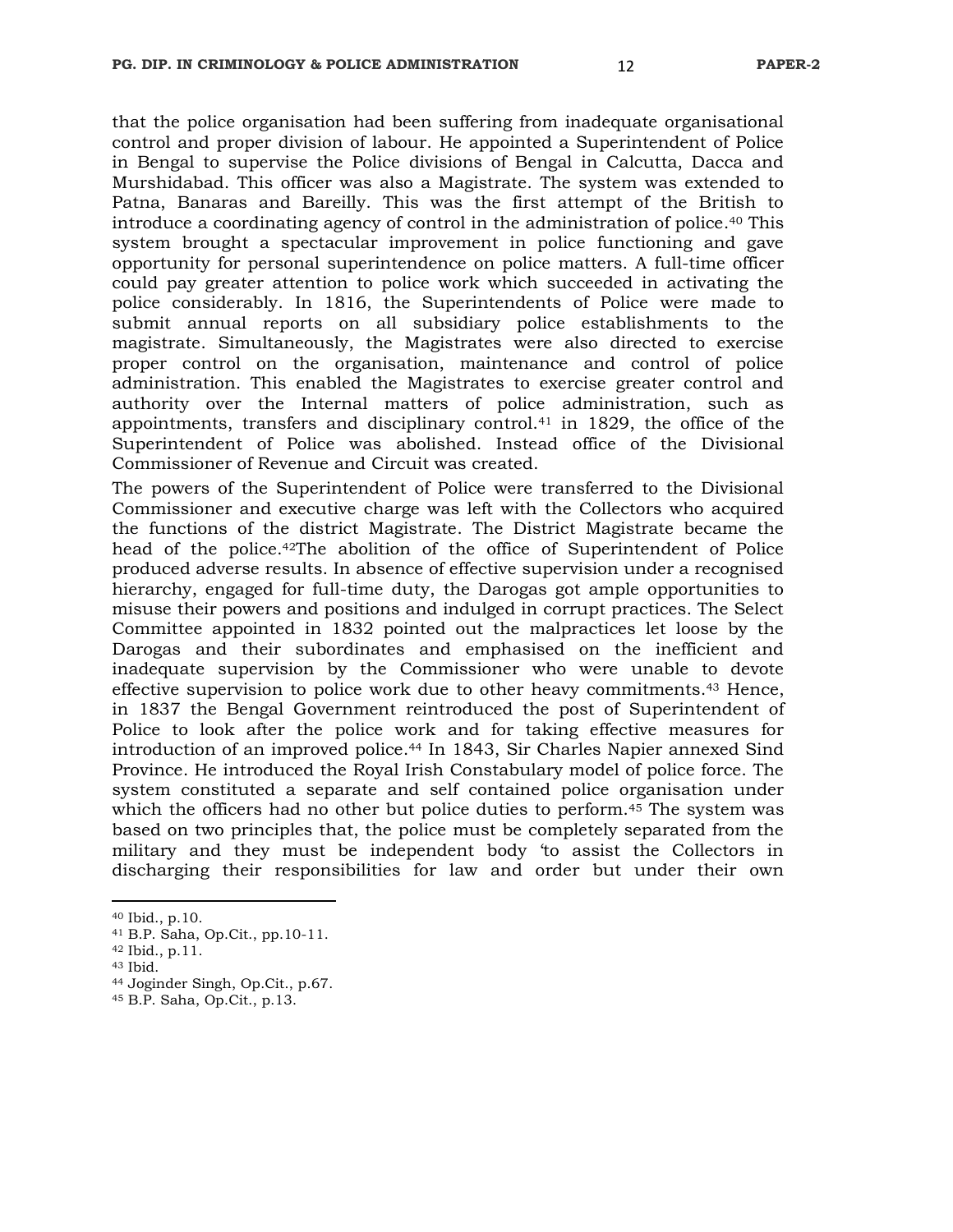officers'.46 A principle was thus laid down which was to be followed throughout India in due course. Napier put the whole of the province under a Captain of police who was responsible to the Chief Commissioner. In each district he placed European Lieutenants to look after the police force which consisted of three classes: mounted police, rural police and city police. The responsibilities of the mounted police were partly protective and partly detective.47 the rural police were responsible for guarding treasuries, goals or headquarters, escort of prisoners and support of other branches where necessary. The city police were given the task of being watchmen, guard and patrols and tracking.48 In charge of each division of a district was a Thanadar whose duty was to apprehend offenders and collect evidence. The police system in Madras which was archaic and unsatisfactory was reviewed after the Vellore Mutiny of 1806 by a Committee. As a result, the city was placed under the charge of a European Superintendent In 1806; the post of Superintendent of Police was combined with the Collector of Taxes.49 The post of Darogas was abolished. In 1816, the Madras Regulation XI was passed which retained the basic ingredients of the indigenous village police system.50 The powers of a District Magistrate were transferred from the Judge to the Collectors, though the judges on circuit were empowered to look into police matters. The principle of uniting police and revenue functions was followed at all levels. Collectors and Tahsildars became magistrates and heads of police in their respective jurisdictions. Village headmen were once again made responsible for reporting crime and apprehending offenders. This system remained unchanged till late 1850s. In August 1855, the Madras government submitted proposals to the Government of India, suggesting separation of the police and revenue function and the district police must be confined to police duties exclusively; and the force thus set apart must be placed under close and undivided European superintendence.<sup>51</sup>

The government of Madras further proposed that as in Bombay a Superintendent of Police be appointed in each district to be in general subordination to the Magistrate but with immediate charge of the district Police force and be vested with the special duty for prevention and detection of crime.52 That a Commissioner of Police for the whole Presidency be appointed and the entire force, including the city police, should be under his control. In June 1857, the proposal was accepted with negligible modifications. Ultimately an Inspector General was appointed for the entire Presidency. The posts were designated as Superintendents. The Superintendent of Police was under the

l

<sup>46</sup> Percival Griffiths, Op.Cit., p.69.

<sup>47</sup> M.P. Singh, Op.Cit., p.39.

<sup>48</sup> Percival Griffiths, Op.Cit., p.69.

<sup>49</sup> B.P. Saha, Op.Cit., p.14.

<sup>50</sup> Percival Griffiths, Op.Cit., p.74.

<sup>51</sup> Ibid., p.16.

<sup>52</sup> Percival Griffiths, Op.Cit. , p.81.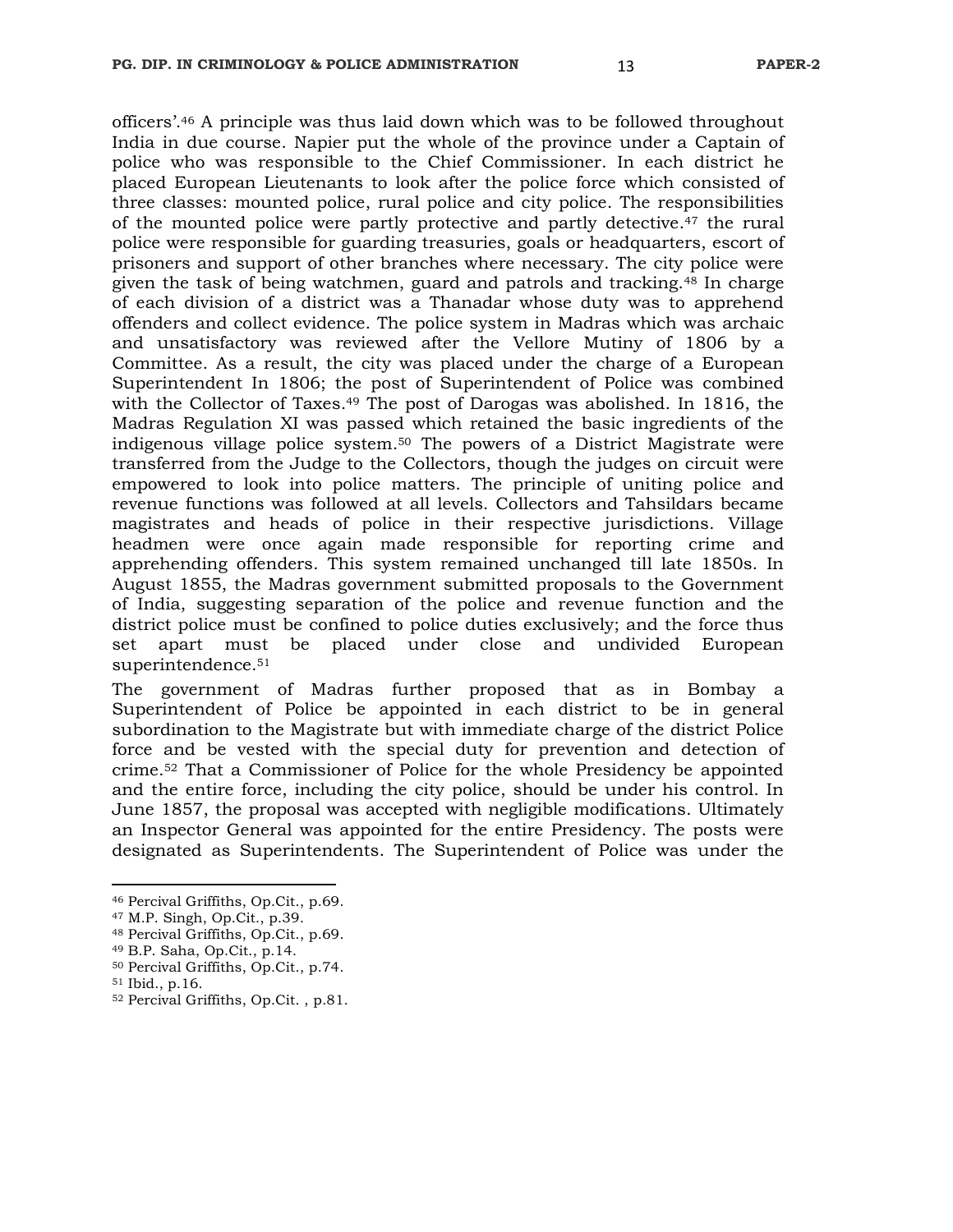orders of local Magistrates. The village police was under a Police Inspector who, in turn, was subject to the control of the District magistrate. Act XXIV of 1859 implementing these decisions was passed by the Legislative Council of India and received the assent of the Governor-General on 6th September 1859.<sup>53</sup> However, it was not applied to Madras city. In Bombay Presidency after various experiments a post of Lieutenant of Police was created in 1879.54 subsequently, the designation was changed to Deputy Superintendent of Police and later the post of Superintendent of Police was created. He was vested with magisterial powers and was authorised to inflict punishment for minor offences. He was also burdened with the duties of Surveyor of roads and clerk of the market. In 1809, a Police Commission was appointed under the Chairmanship of the Chief Secretary to review the subject. The report of the Committee condemned the system and based on its report, Regulation I of 1892 was enacted under which three stipendiary Justices of the Peace were appointed as Police Magistrates.

A Head Constable was to be appointed to discharge the duties of the executive head of the Police, who was considered to be the Deputy of the Police. In addition, a Superintendent of Police was to be appointed to exercise control and deliberative powers as distinct from executive authority.55After the Maratha war in 1817, a Mofussil police force was organised on a large scale. It consisted of three elements, the village police, the stipendiary district police and certain irregular corps. The Collector and District Magistrate was the head of the entire police organisation in the district.56 The village headmen or Patels were the village officers. They were directly responsible to the district police officer and powered to punish offenders in trivial cases of abuse or assault. In each district there was stipendiary police corps, a paramilitary police force, under European officers who worked under the order of the District Magistrate. They performed police duties and provided escorts for treasure and guards for the gaols.<sup>57</sup> When, Clerk, the Governor of Bombay, visited Sind in 1847, he was highly impressed by Napier's police system and this led him to embark on police reforms in Bombay and submitted a comprehensive proposal. The proposal was finally accepted on 21st May by Act XXVII of 1852.<sup>58</sup>

The general control over the police was placed with the Home Department, Government of Bombay. However, no Commissioner of Police was appointed. The executive duties of were handed over to the Superintendent of Police, but made clear that the Superintendent of the Police was to be the deputy of the Magistrate. In the next lower hierarchy a police officer known as the Joint Police Amildar was stationed in the Court office of each Mamlatdar. He was to have his own department under the control of the Superintendent of Police in

<sup>53</sup> B.P. Saha, Op.Cit., p.16.

<sup>54</sup> Ibid., p.18.

<sup>55</sup> B.P. Saha, Op.Cit., p.18.

<sup>56</sup> Ibid.

<sup>57</sup> Ibid., p.19.

<sup>58</sup> Ibid.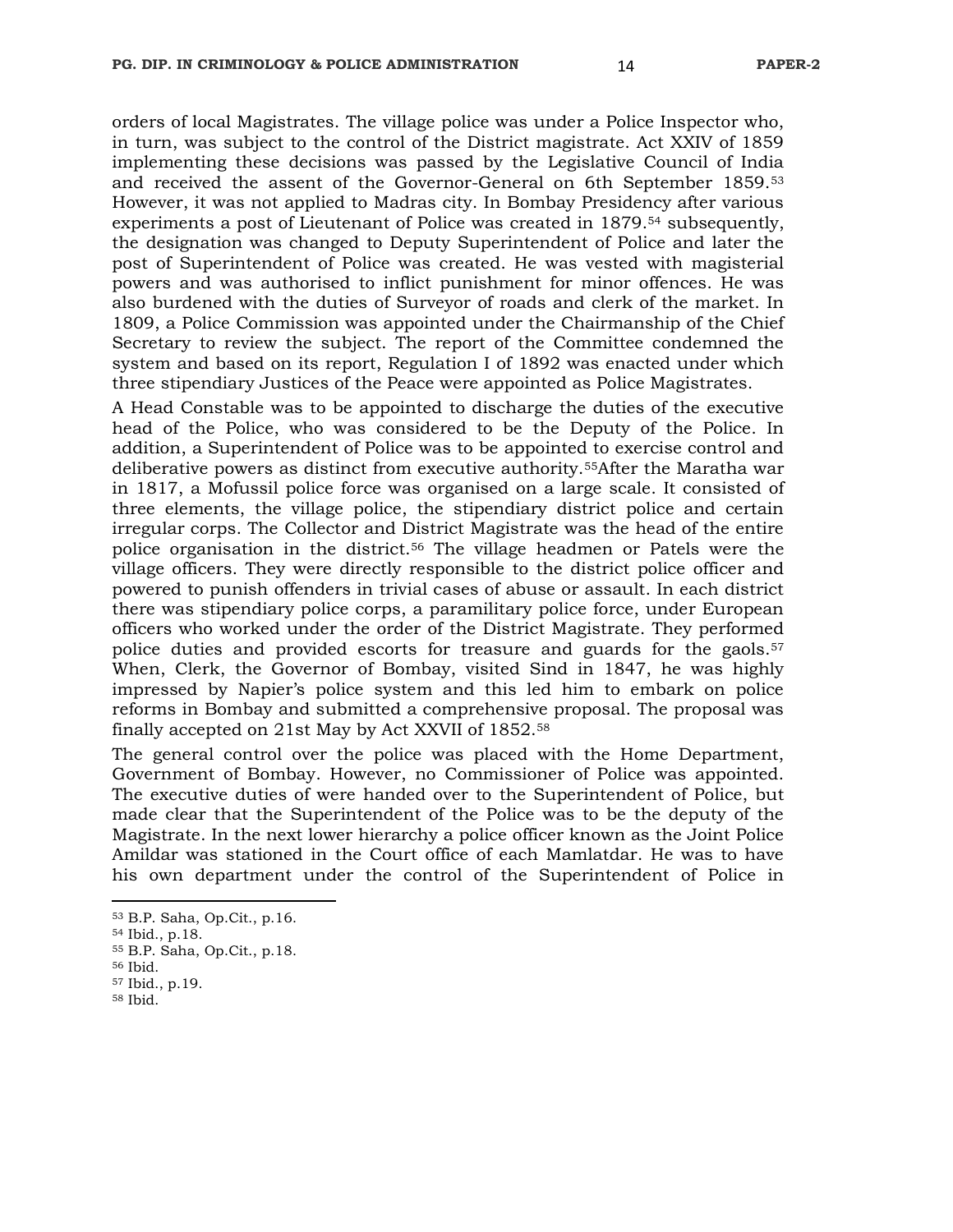matters of discipline and the like.59 At the next level the Patels were given additional powers, with the village establishment under him and obey the orders of the Superintendent of Police. The Court of Directors showed continuous anxiety about the whole question of police work in India and on 24th September 1856 it directed the Government of India that 'an immediate and through reform of the Police in all the old Provinces of British India is loudly called for' stating that the Police in India had lamentably failed in accomplishing the ends for which it was established.60 On 17th August 1860, it appointed a Police Commission composed of four members of the Civil Service, <sup>61</sup> under the Chairmanship of M.H. Court. Lieutenant Colonel H. Bruce as member Secretary and the other members were R. Temple and S. Wauchope of Bengal Civil Service, W. Robinson of Madras Civil Service and Lieutenant Colonel Phayre, Commissioner of Pegu<sup>62</sup>The Commission's terms were

Firstly, to ascertain the numbers and cost of all Police and quasi-Police of every description at present serving in each province throughout the British Territories in India, who are paid by Government from the general revenue; and secondly, to suggest to Government any measure whereby expenditure may be economised or efficiency increased, in the existing Police forces.63 The Commission worked for a period of one year and five months. The Commission submitted their recommendations through a series of reports. The first report was submitted on 8th September 1860.6464 It was an interim report along with a Draft Bill of the Police Act. The Bill was accepted with minor modifications and eventually enacted as the Police Act (Act V) of 1861.65 The last report was submitted on 27th January 1862 and the Commission was dissolved on 9th April 1862.66 The Act of 1861 had two main aims in view: the establishment and administration, under strict magisterial control, of a single unified police force in every province, and to use it to keep the people of the country effectively under control.<sup>67</sup>

The Act provided, under Section 3, that the constitution of the police force, including its strength and pay of the members, would be decided by the provincial government. The Act further provided that the administration of the police was to be assigned to the Inspector General of Police, and Deputy and Assistant Inspector General of Police, and that in a district the Superintendent of Police and Assistant Superintendent of Police, under the control and

- <sup>63</sup> Percival Griffiths, Op.Cit., p.88.
- <sup>64</sup> B.P. Saha, Op.Cit., p.20.
- <sup>65</sup> Ibid., p.20.

<sup>66</sup> Ibid.

<sup>59</sup> Percival Griffiths, Op.Cit., p.74.

<sup>60</sup> Ibid., p.87.

<sup>61</sup> Ibid., p.88.

<sup>62</sup> B.P. Saha, Op.Cit., p.20.

<sup>67</sup> Rajinder Prasher, Police Administration: Organisation & Structure,Recruitment & Trainning, Unionism & Public Relations, 1986, p.19.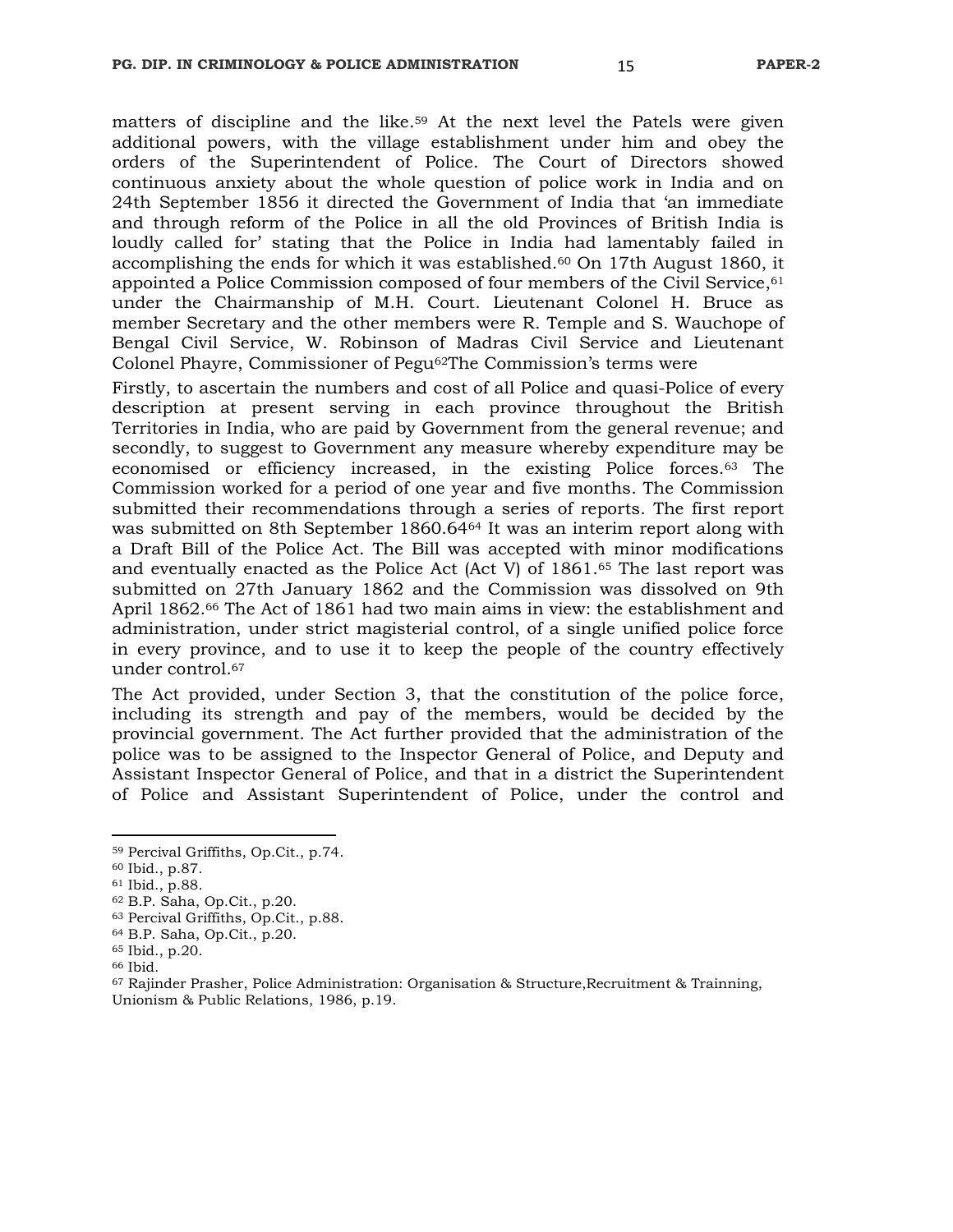direction of the District Magistrate. Sections 5 and 6 of the Act provided that all magisterial powers be vested in Deputy Inspectors General, Assistant Inspector General, Superintendents of Police and Assistant Superintendent of Police. The Act also made provisions for awarding of departmental and judicial punishment to police officers.68 The duties and responsibilities of the subordinate ranks were also properly determined. Simultaneously, hierarchical structure was identified. The Inspector was the highest subordinate rank, having several grades. Next to the Inspector was the Head Constable, who was to be made in charge of the police parties located at the Station Houses. The lowest subordinate rank was to be the constable consisting of three grades. The Act required the maintenance of a General Diary in police stations, wherein the officer in charge was to record all complaints and charges preferred, the names of all persons arrested, the name of the complainants, the offences charged against them, the weapons or property that shall have been taken from their possession or otherwise and the names of the witness who shall be examined.<sup>69</sup> The Act was fairly comprehensive and almost half of it dealt with matters such as police powers with regard to public assemblies, punishment for certain kinds of offences on roads, and the definition of important legal terms used in the Act. The Act did not conceive the police force as a service organisation but an instrument of coercion.70 Section 15 provides for the stationing of additional punitive police in any part of the province found to be disturbed from the conduct of the inhabitants. More significantly, the Act provided that the costs of such additional police were to be levied from the inhabitants on the basis of assessment by the District Magistrate. Section 17 provided for the appointment of the residents as special police officers to assist the regular police and Section 19 provided powers to punish people refusing to serve as such. Section 30 empowered the police to license the assemblies and processions of people that could be refused on the grounds of threat to law and order. Furthermore, since Indians filled majority of subordinate ranks, provisions were made to keep their loyalty under constant supervision. Section 44 required the maintenance of a General Diary by the Station House Officer that included details of movements of all police officers posted to the station. The senior police officers not only checked the loyalty of their subordinates but also wielded considerable authority over the general people.<sup>71</sup> The recommendations of the first Commission and the subsequent Police Act of 1861 were deficient in several respects. Therefore, they could not remove the shortcomings of the police force. Inefficiency and corruption in the ranks of the police force were woefully rampant and the personnel recruited in the organisation continued to be untrained and ill-equipped for the job. With a view to improve things and to reform personnel administration, Lord Curzon, Viceroy of India, set up a new

<sup>68</sup> Rajinder Prasher, Op.Cit., p.19.

<sup>69</sup> Rajinder Prasher, Op.Cit., p.19.

<sup>70</sup> Ibid.

<sup>71</sup> Arvind Verma, The Indian Police: A Critical Evaluation, 2005, p.16.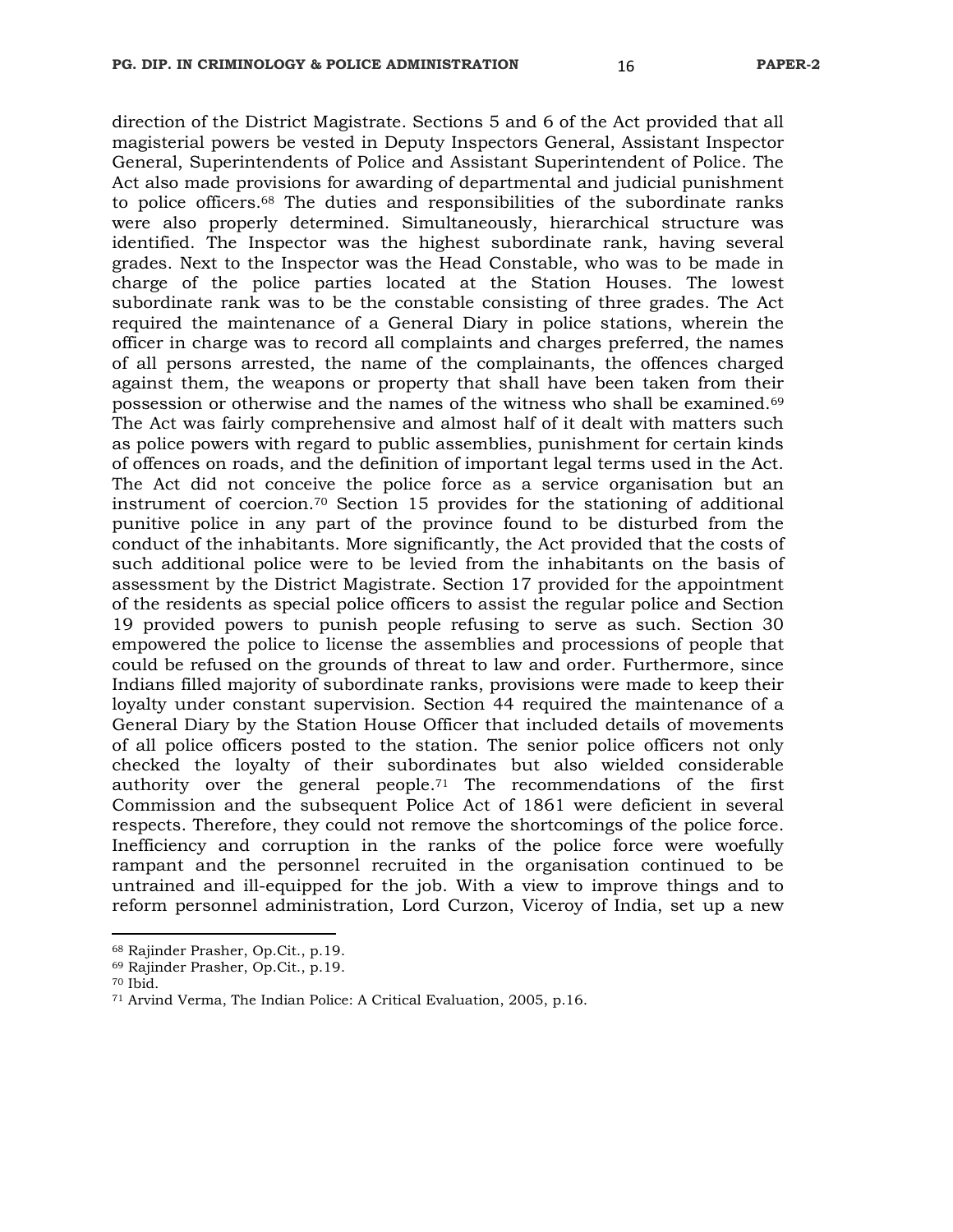Police Commission in 1902 to make a through inquiry into the functioning of the police. H.L. Fraser, Chief Commissioner of the Central province headed the Commission. The four European members included a Judge of the Bombay High court, the Inspector General of Police of Hyderabad State, a Barrister of Allahabad and a member of the Punjab Lieutenant Governor's Council. There were also two Indian members, namely, Rameshwar Singh, Maharaja of Darbhana, Additional Member of the Governor-General's Council and the Honourable Srinivasa Raghava Aiyangar, Ex-Dewan of Baroda State and Additional Member of the Council of the Governor of Madras. H.A. Stuart, the Inspector General of Police, Madras was the Secretary.72 The terms of reference of the Commission practically covered every aspect of policing including organisation, training, pay, institution of a fulfilled Criminal Investigation Department, organisation of Railway Police and other matters relating to police. The Commission appointed small local committees in each province consisting of a District and Sessions Judge and Superintendent of Police to conduct preliminary investigations and report their findings to the Commission. The Commission visited all provinces of India except Baluchistan. They visited four police training schools at Bhagalpur, Moradabad, Vellore and Phillur where they saw the students at work and heard the lectures delivered there.<sup>73</sup>

They also visited a number of Police Stations and offices. They held fifty public sessions for examination of witness.74 The Commission also orally examined 279 witnesses and received 683 written replies.75 On conclusion of their enquiries a conference of the Inspector General's of Police was called at Shimla to consider matters relating to procedure, discipline and statistics and to work out estimates of the financial effect of the changes they had recommended. The Commission worked for seven and a half months and submitted their report on 30th May 1903 and the Secretary of State approved the report.76 The recommendations were meant to restructure and reorient the personnel policies of the police to gear it to the mounting challenges posed by the increase in crime and disorder. Finally, examining the pros and cons, a comprehensive Resolution came out on 21st March 1905 declaring the extent to which the recommendations of the Commission was acceptable to the Government and improving the police administration at all levels. The village chawkidar was placed under the village headman so that the village affairs could be handled without referring petty matters to police officers. The supervision and control of the village headman was the responsibility of the Collector or the Deputy Commissioner and his deputies. The pay scales of the lower ranks of policemen were raised. A certain percentage of the vacant posts of Sub-Inspectors were to be filled up by promotion from among the Head Constables. Similarly, the

<sup>72</sup> B.P. Saha, Op.Cit., p.31.

<sup>73</sup> Rajinder Prasher, Op.Cit., p.19.

<sup>74</sup> B.P. Saha, Op.Cit., p.33.

<sup>75</sup> Rajinder Prasher, Op.Cit., p.19.

<sup>76</sup> B.P. Saha,Op.Cit., pp.33-34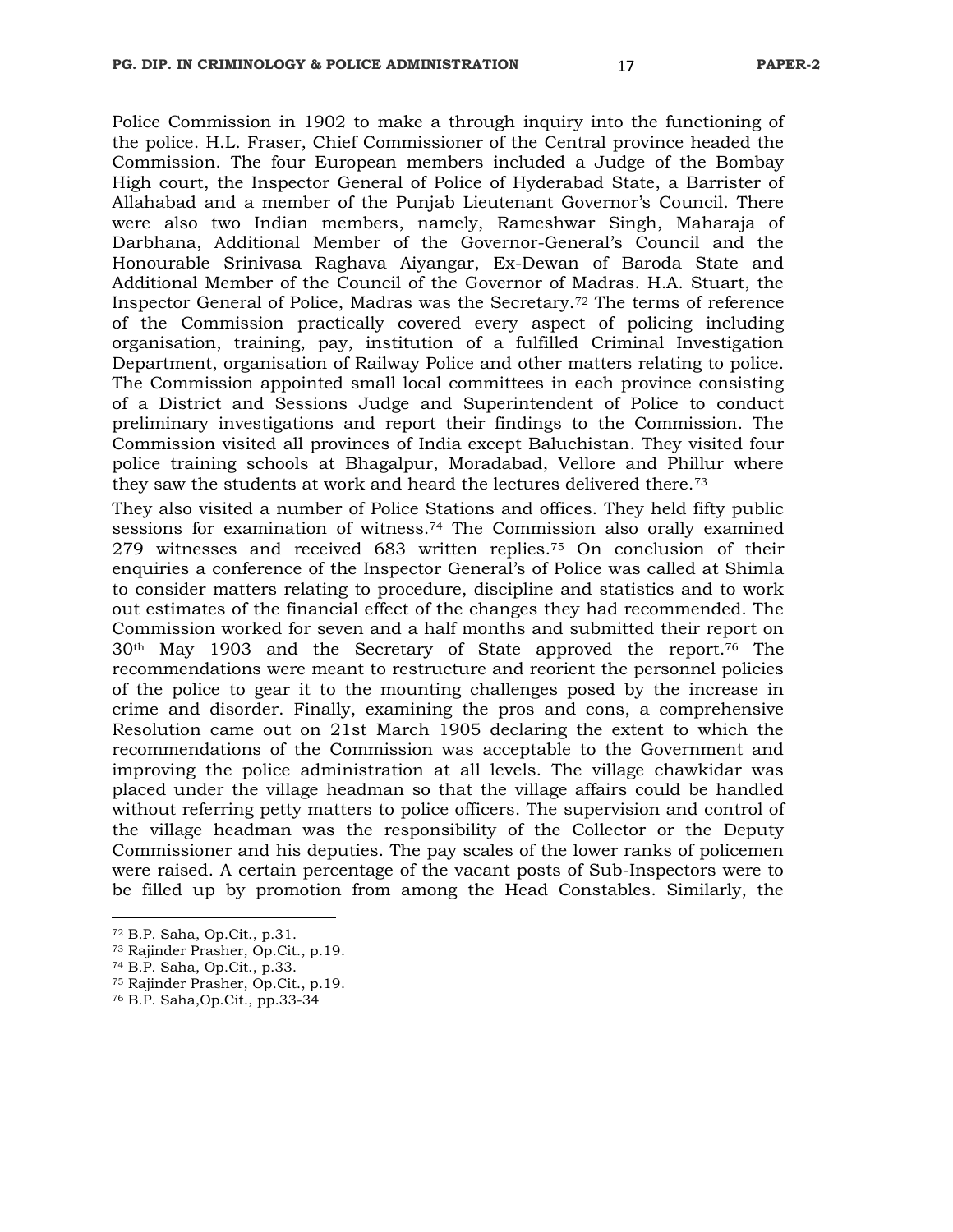vacant post of Inspectors was to be filled up through selection out of Sub - Inspectors. The recruitment to the post of Assistant Superintendent was to be made through a competitive examination in England for men between 18 - 20 years of age. The post of Deputy Superintendent of Police was created for the same functions as those of the Assistant Superintendent and educated Indians were to be recruited for this post but not a part of the Indian (Imperial) Police.<sup>77</sup> In 1947, the colonial rule was replaced by representative democracy. The ushering of a new pattern of life did not automatically mean the elimination of old institutions and heritage, of which the police force was one. The idea of provincial responsibility of law and order was enshrined.77 In the Constitution of the Indian Republic which provides for the Union and the State lists. Maintenance of public order and police, including the railway and village police are state subjects. The constitutional position of the policies, therefore, remained almost the same as it was before independence. The framers of the Constitution obviously thought that the extent of decentralisation of police administration already existing was sufficient to ensure popular control.78 The Constitution gives the States the exclusive power to control and regulate the

functioning of police. The Central Government may be concerned with the administration of police, but with that only of the Central Bureau of Intelligence

and Investigation which is authorised by the Constitution to establish and maintain.<sup>79</sup>

l

<sup>77</sup> Rajinder Prasher, Op.Cit., p.27.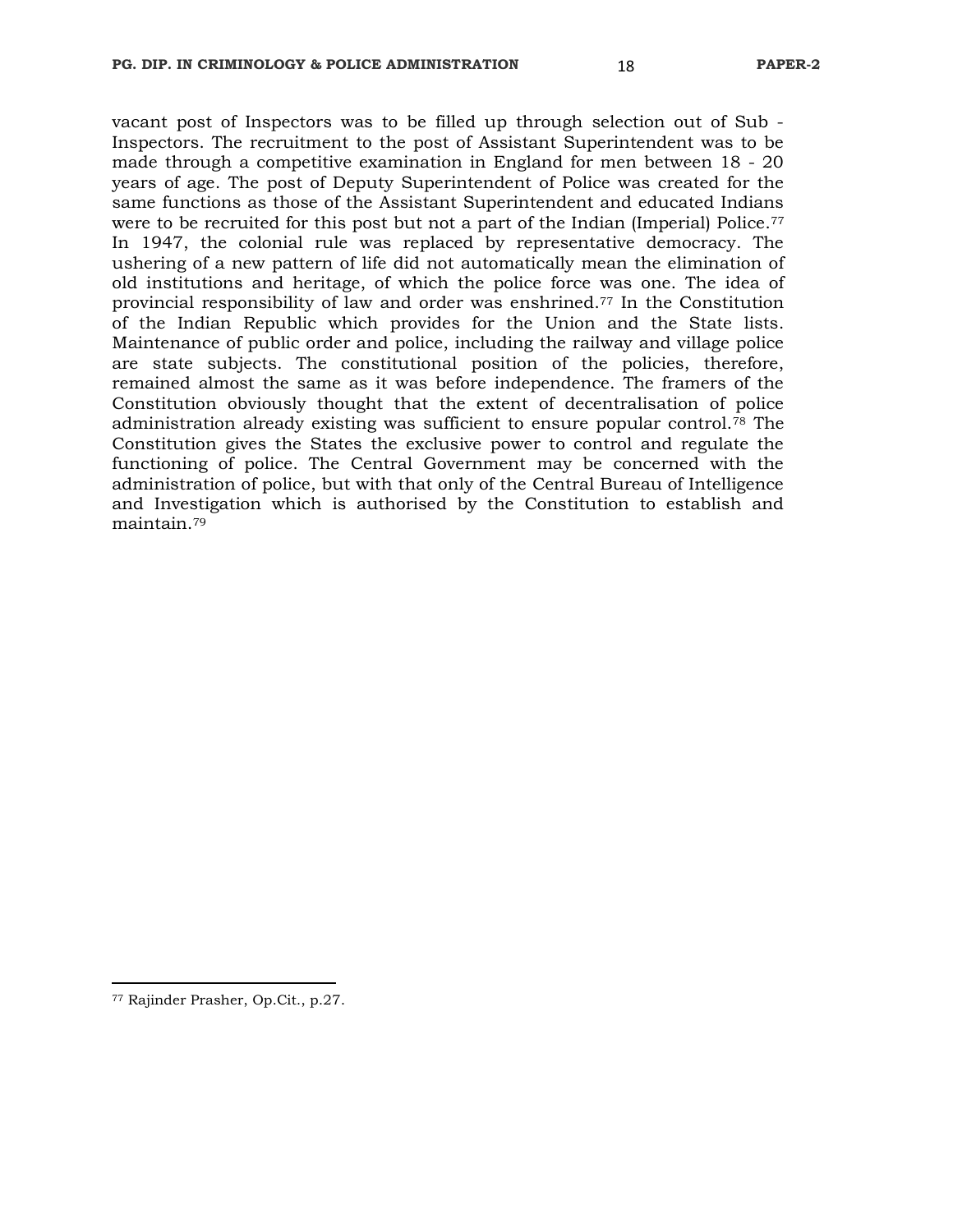## **PG. DIP. IN CRIMINOLOGY & POLICE ADMINISTRATION PAPER-2 THEORY OF POLICE ADMINISTRATION**

**LESSON NO. 1.3 UNIT-B AUTHOR :** 

# **ORGANISATION AND WORKING OF MINISTRY OF HOME AFFAIRS**

## **I. Introduction:**

The Ministry of Home Affairs (MHA) discharges multifarious responsibilities, the important among them being - internal security, border management, Centre-State relations, administration of Union Territories, management of Central Armed Police Forces, disaster management, etc. Though in terms of Entries 1 and 2 of List II – 'State List' – in the Seventh Schedule to the Constitution of India, 'public order' and 'police' are the responsibilities of States, Article 355 of the Constitution enjoins the Union to protect every State against external aggression and internal disturbance and to ensure that the Government of every State is carried on in accordance with the provisions of the Constitution. In pursuance of these obligations, the Ministry of Home Affairs continuously monitors the internal security situation, issues appropriate advisories, shares intelligence inputs, extends manpower and financial support, guidance and expertise to the State Governments for maintenance of security, peace and harmony without encroaching upon the constitutional rights of the States.

## **II. DEPARTMENTS OF MHA**

## **Department Of Border Management**

Department of Border Management, dealing with management of borders, including coastal borders, strengthening of border guarding and creation of related infrastructure, border areas development, etc

## **Department Of Internal Security**

Department of Internal Security, dealing with the Indian Police Service, Central Police Forces, internal security and law & order, insurgency, terrorism, naxalism, activities of inimical foreign agencies, terrorist financing, rehabilitation, grant of visa and other immigration matters, security clearances, "Protection of Human Rights Act and also matters relating to National integration and Communal Harmony and Ayodhya", etc

## **Department Of J & K Affairs**

Department Jammu & Kashmir Division deals with the Constitutional provisions with respect to the State of Jammu and kashmir, administration of the Armed Forces(J&K) Special Powers Act,1990 (21 of 1990) and all matters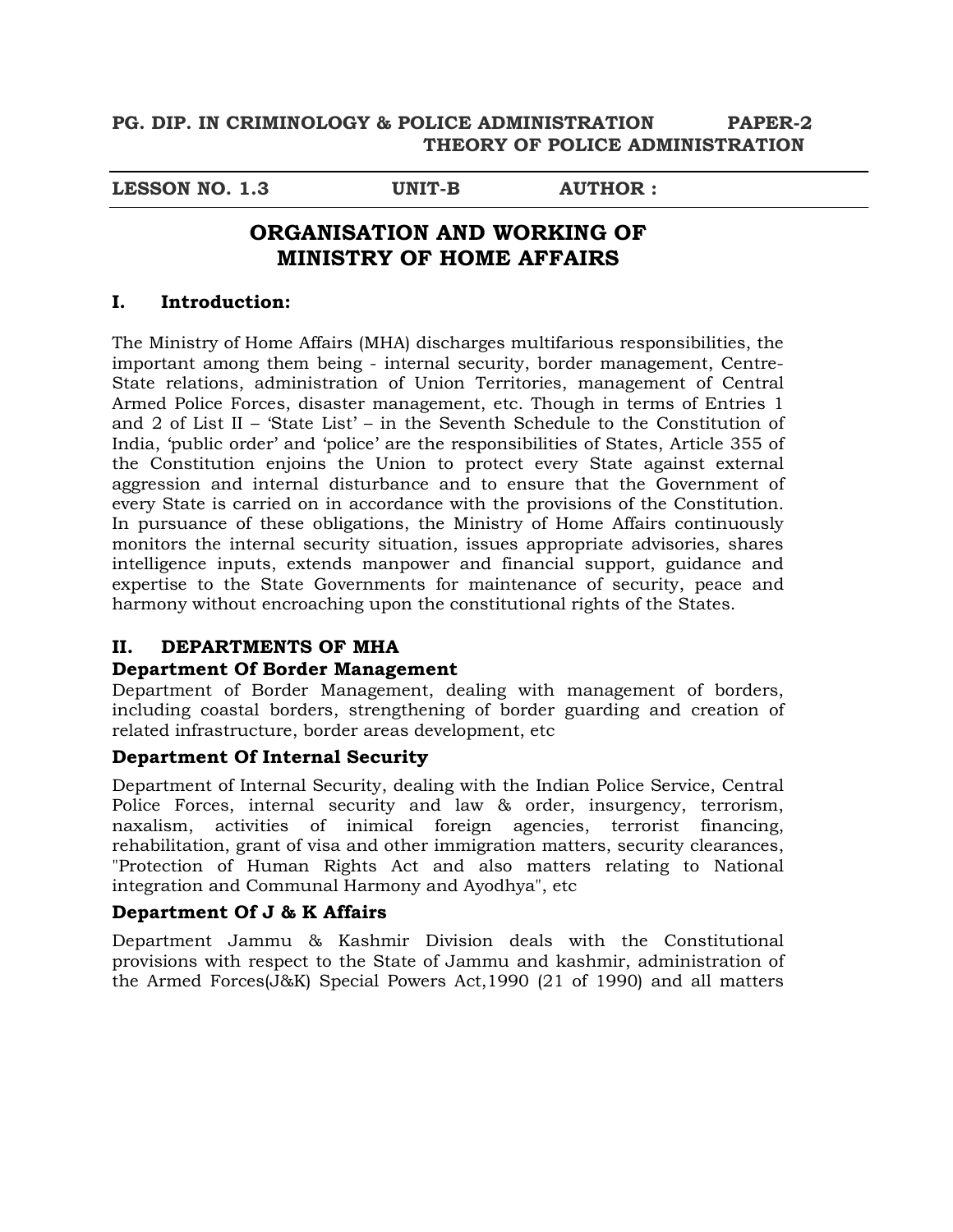relating to the State of Jammu and Kashmir, including counter terrorism within Jammu and Kashmir and coordination in respect of subjects/matters specifically allotted to any other Ministry/Department like coordination with Ministry of Defence as regards manning and managing the line of control between India and Pakistan, but excluding those with which the Ministry of External Affairs is concerned. The Division also coordinates with various Ministries/Departments, primarily concerned with development and welfare activities in Jammu and Kashmir.

### **Department Of Home**

Dealing with the notification of assumption of office by the President and Vice-President, notification of appointment/resignation of the Prime Minister, Ministers, Governors, nomination to Rajya Sabha/Lok Sabha, Census of population, registration of births and deaths, etc

### **Department Of Official Language**

Dealing with the implementation of the provisions of the Constitution relating to official languages and the provisions of the Official Languages Act, 1963.

#### **Department Of States**

Dealing with Centre-State relations, Inter-State relations, administration of Union Territories, Freedom Fighters' pension, Human rights, Prison Reforms, Police Reforms, etc.

The Department of Internal Security, Department of States, Department of Home, Department of Jammu and Kashmir Affairs and Department of Border Management do not function in watertight compartments. They all function under the Union Home Secretary and are inter-linked. There is a designated Secretary for Department of Border Management and Internal Security also.

### **III. Organisational Structure**

Cabinet Rank Minister, Ministers OF State , Home Secretary, Secretaries, Special Secretaries, Additional Secretaries and Joint Secretaries who held / are holding position in the Ministry of Home Affairs during the year (excluding Mandate and Organisational Structure of the Ministry of Home Affairs .

- **IV.** The list of existing Divisions of the Ministry of Home Affairs indicating major areas of their responsibility are as below: Administration Division
	- **a. The Administration Division :** is responsible for handling all administrative and vigilance matters, allocation of work among various Divisions of the Ministry and matters relating to the Warrant of Precedence, Padma Awards, Gallantry Awards, Jeevan Raksha Padak, National Flag, National Anthem, State Emblem of India and the Secretariat Security Organisation. It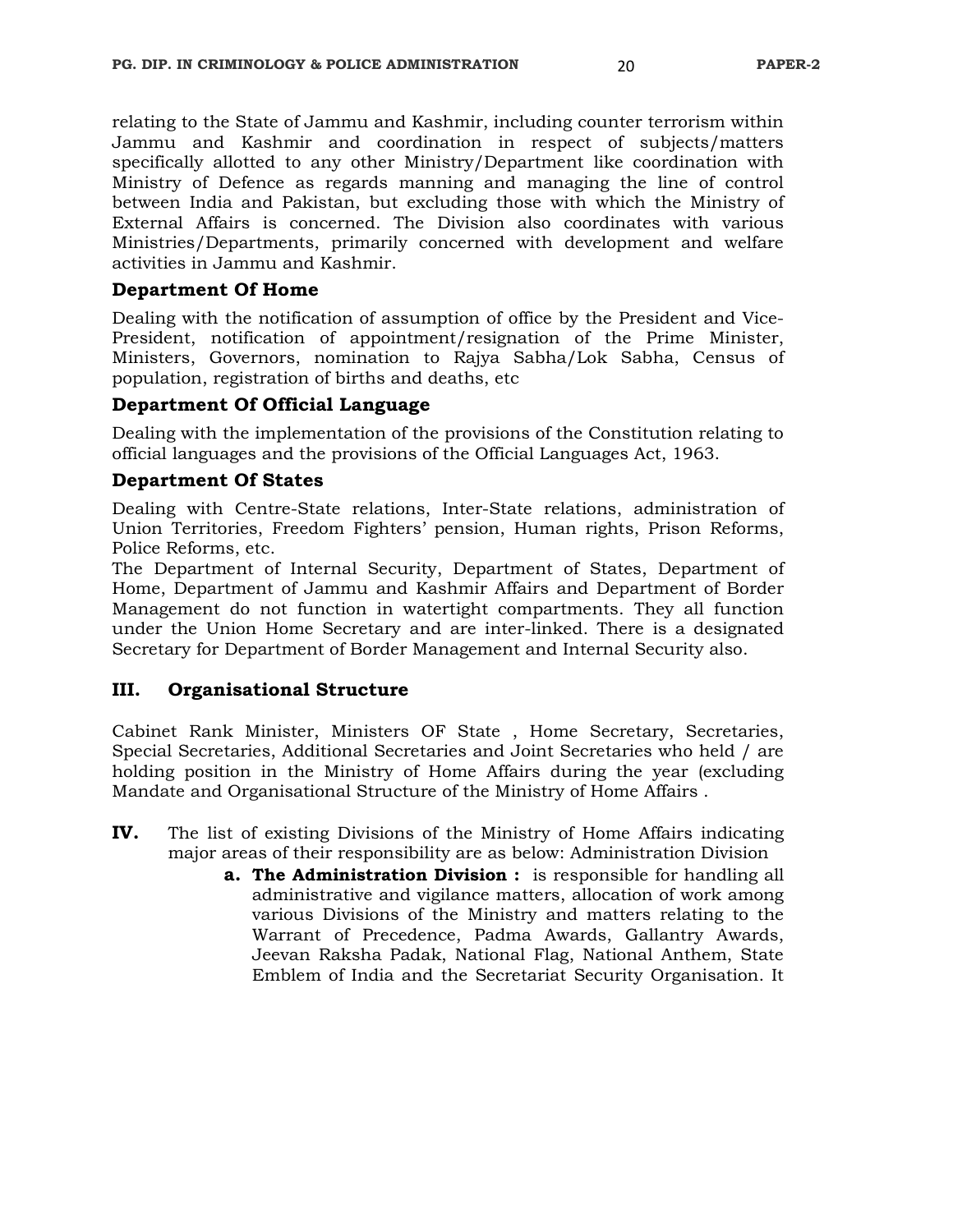is also the Nodal Division for matters relating to Right to Information Act, 2005.

**b. Border Management Division :** The Division deals with matters relating to coordination of the Department of Border Management, including matters related to Empowered Committee on Border Infrastructure (ECBI), matters pertaining to Border Area Development Programme (BADP), Integrated Check Posts (ICPs), Land Ports Authority of India (LPAI), management of Indo-Bangladesh Border, management of Indo-Pakistan Border, management of Indo-Nepal Border, management of Indo-China Border, management of Indo-Bhutan Border, management of Indo-Myanmar Borders and issues relating to Coastal Security. The work of Border Management has been divided between two Joint Secretaries. 2 Annual Report 2017 -18 .

### **c. Coordination and International Co-operation (C&IC) Division :**

The Coordination Wing of the Coordination & International Cooperation (C&IC) Division deals with intra-Ministry coordination work, Parliamentary matters, public grievances, court cases, official language, publication of Annual Report of the Ministry, record retention schedule, custody of classified and non-classified records of the Ministry, matters relating to e-Samiksha, furnishing/publication of various reports relating to employment of SCs/STs and Persons with Disabilities, achievements of the Ministry etc. The International Cooperation (IC) Wing of the C&IC Division deals with matters relating to agreements/treaties in respect of general cooperation on security issues, illicit trafficking in narcotic drugs, international cooperation on counter-terrorism, international covenants, bilateral legal assistance treaties and related items of work. Further, it coordinates all matters on security issues pertaining to SAARC, BIMSTEC, ASEAN etc. and meetings of the SAARC Interior /Home Ministers. The Wing also organises Joint Steering Groups Meetings formed under the Security Cooperation Agreements and coordinates other bilateral dialogues/meetings at Ministerial/Home Secretary level.

**d. Centre-State Division :** The Division deals with CentreState relations, including working of the constitutional provisions governing such relations, appointment of Governors, creation of new States, nominations to the Rajya Sabha / Lok Sabha, Inter-State boundary disputes, overseeing the crime situation in States, imposition of President's Rule, etc. The Judicial Wing of Centre-State Division deals with all matters relating to the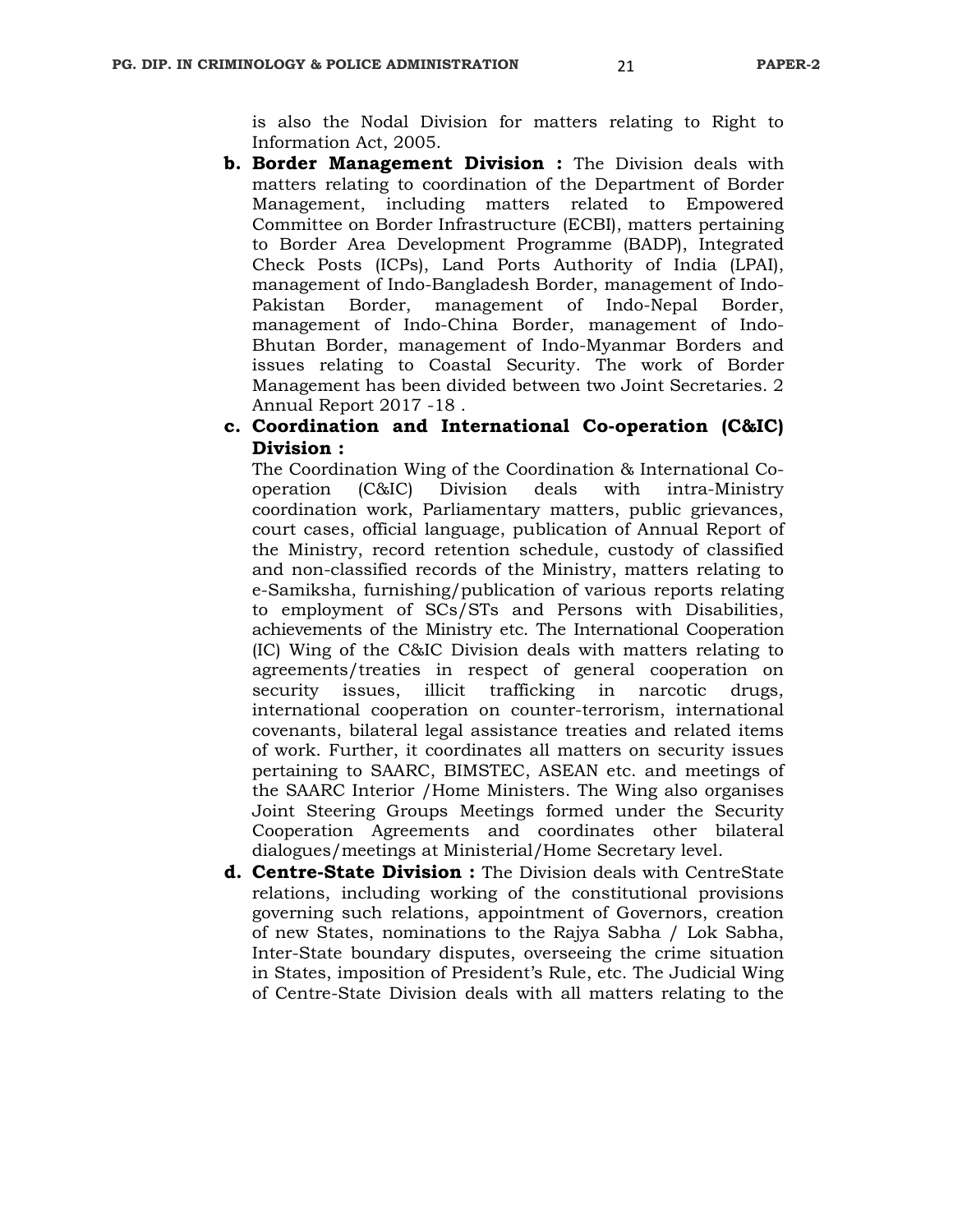legislative aspects of the Indian Penal Code (IPC), Code of Criminal Procedure (CrPC) and also the Commission of Inquiry Act. It also handles matters relating to the State legislations which require the assent of the President of India under the Constitution, political pension to erstwhile rulers before independence and mercy petitions under Article 72 of the Constitution of India.

- **e. Cyber and Information Security (C&IS) Division :** The Cyber and Information Security Division deals with matters relating to security clearances, cyber security, cybercrime, implementation of National Information Security Policy & Guidelines (NISPG), lawful interception, coordination with Ministry of Information & Technology for blocking of objectionable contents on web, examination of security related aspects of telecom, etc.
- **f. Counter Terrorism and Counter Radicalization (CTCR) Division :** Counter Terrorism and Counter Radicalization Division deals with matters relating to policy and operational issues on terrorism, counter radicalization/ deradicalization, combating financing of terrorism and administrative, financial and statutory matters of National Investigation Agency (NIA).
- **g. Disaster Management Division :** The Division is responsible for legislation, policy, capacity building, prevention, mitigation, long term rehabilitation, response, relief and preparedness for natural calamities and manmade disasters (except drought and epidemics).
- **h. Finance Division :** The Division is responsible for formulating, operating and controlling the budget of the Ministry and other matters pertaining to expenditure control & monitoring and financial advice, etc.
- **i. Foreigners Division :** The Division deals with all matters relating to visa, Protected Area Permit (PAP) /Restricted Area Permit (RAP) regimes, immigration, citizenship, overseas citizenship of India, acceptance of foreign contribution and hospitality.
- **j. Freedom Fighters and Rehabilitation Division :** The Division frames and implements the Swatantrata Sainik Samman Pension Scheme and the schemes for rehabilitation of migrants from former West Pakistan / East Pakistan and provision of relief to Sri Lankan and Tibetan refugees. The Division also deals with matters relating to enemy property.
- **k. Internal Security I Division :** Internal Security-I Division deals with matters relating to internal security and law & order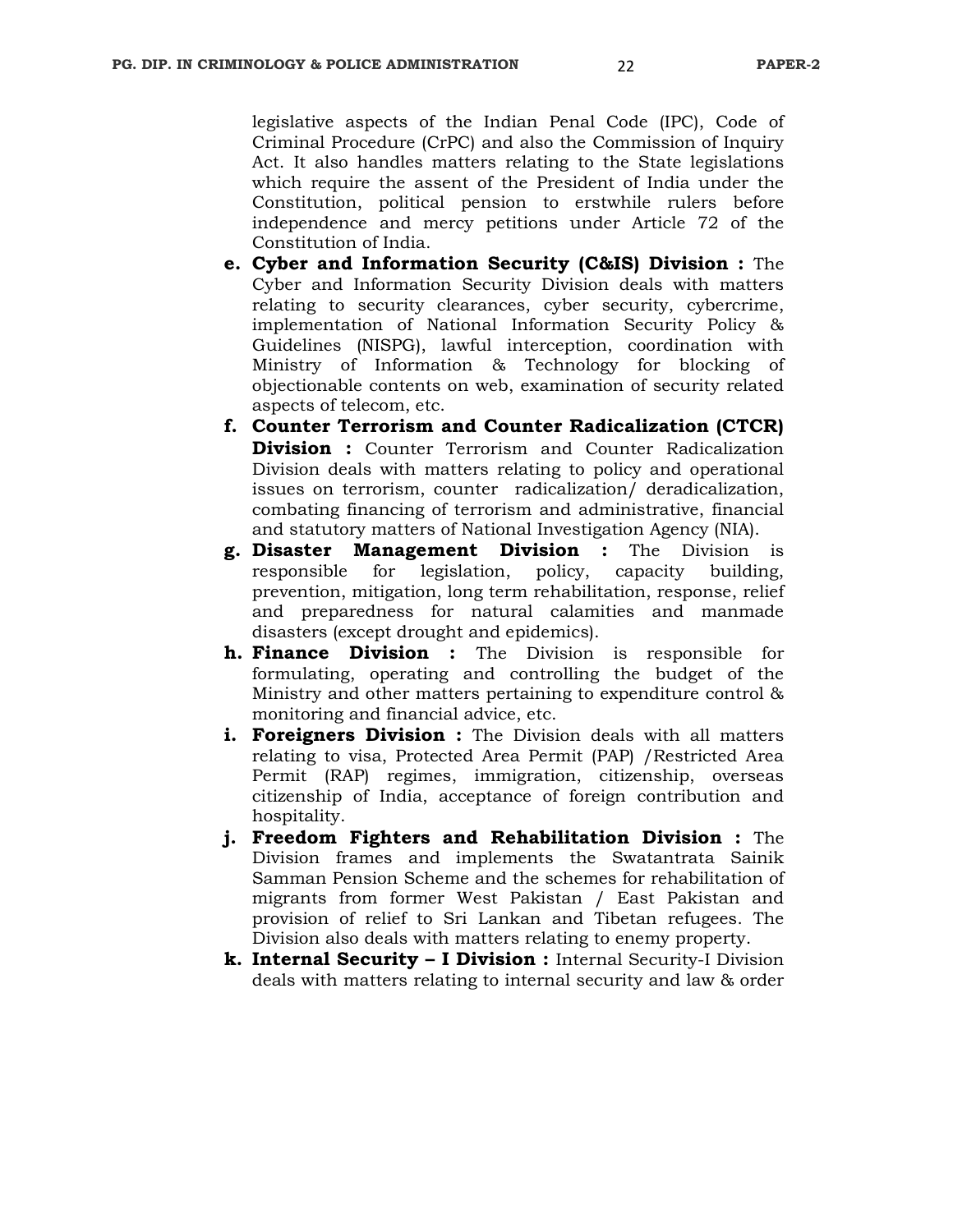- **l. Internal Security II Division :** Internal Security-II Division deals with matters relating to arms and explosives, extradition, narcotics & Narcotics Control Bureau (NCB), the National Security Act and security of VIPs / vital installations.
- **m. Jammu & Kashmir Division :** The Division deals with constitutional matters including Article 370 of the Constitution of India and general policy matters in respect of the State of Jammu & Kashmir and terrorism / militancy in that State. It is also responsible for implementation of the Prime Minister's Package for Jammu and Kashmir.
- **n. Left Wing Extremism (LWE) Division :** The Division monitors the LWE situation and counter-measures being taken by the affected States with the objective of improving groundlevel policing and development response as per the location specific action plans formulated / to be formulated by the affected States. It also reviews proper implementation of various developmental schemes of Ministries / Departments concerned in the LWE affected areas as also optimum utilisation of funds released under such schemes.
- **o. North East Division :** The Division deals with the internal security and law & order situation in the NorthEastern States, including matters relating to insurgency and talks with various extremist groups operating in that region.
- **p. Police I Division :** Police-I Division functions as the cadre controlling authority in respect of Indian Police Service (IPS) and also deals with all matters relating to training of police personnel, award of President's Police Medals for Meritorious / Distinguished service and Gallantry, etc.
- **q. Police II Division :** Police-II Division deals with all matters relating to Central Armed Police Forces (CAPFs), including their deployment.
- **r. Police Modernisation Division :** The Division handles work relating to modernisation of State Police Forces, provisioning of various items for modernisation of Central Armed Police Forces, Police communication, police reforms, forensic infrastructure at Central level, Crime and Criminal Tracking Network and Systems (CCTNS) project, Emergency Response Support System (ERSS) project, administration of 4 Annual Report 2017 -18 Private Security Agencies (Regulation) Act, 2005, etc.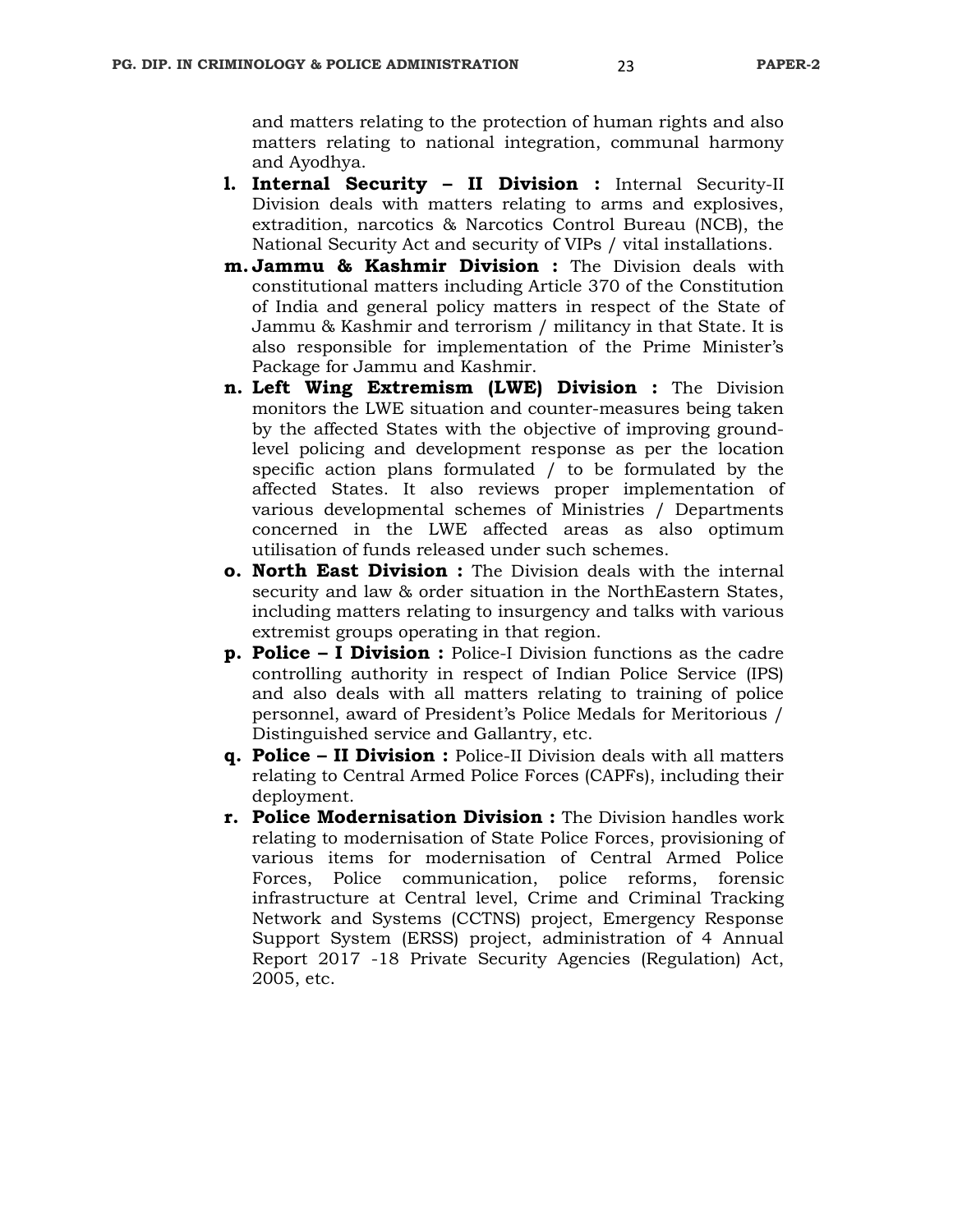- **s. Union Territories Division :** The Division deals with all legislative and constitutional matters relating to Union Territories, including National Capital Territory of Delhi. It also functions as the cadre controlling authority of the Arunachal Pradesh-Goa Mizoram and Union Territory (AGMUT) cadre of Indian Administrative Service (IAS) / Indian Police Service (IPS) as also Delhi-Andaman and Nicobar Island Civil Service (DANICS) / Delhi Andaman and Nicobar Island Police Service (DANIPS). It is also responsible for over-seeing the crime and law & order situation in the Union Territories.
- **V. Conclusion :** The above discussed organisational set-up, functions and departments and divisions reveals that Ministry of Home Affairs plays a very important role in providing internal security and maintaining peace in the society for ensuring unity and integrity of the nation.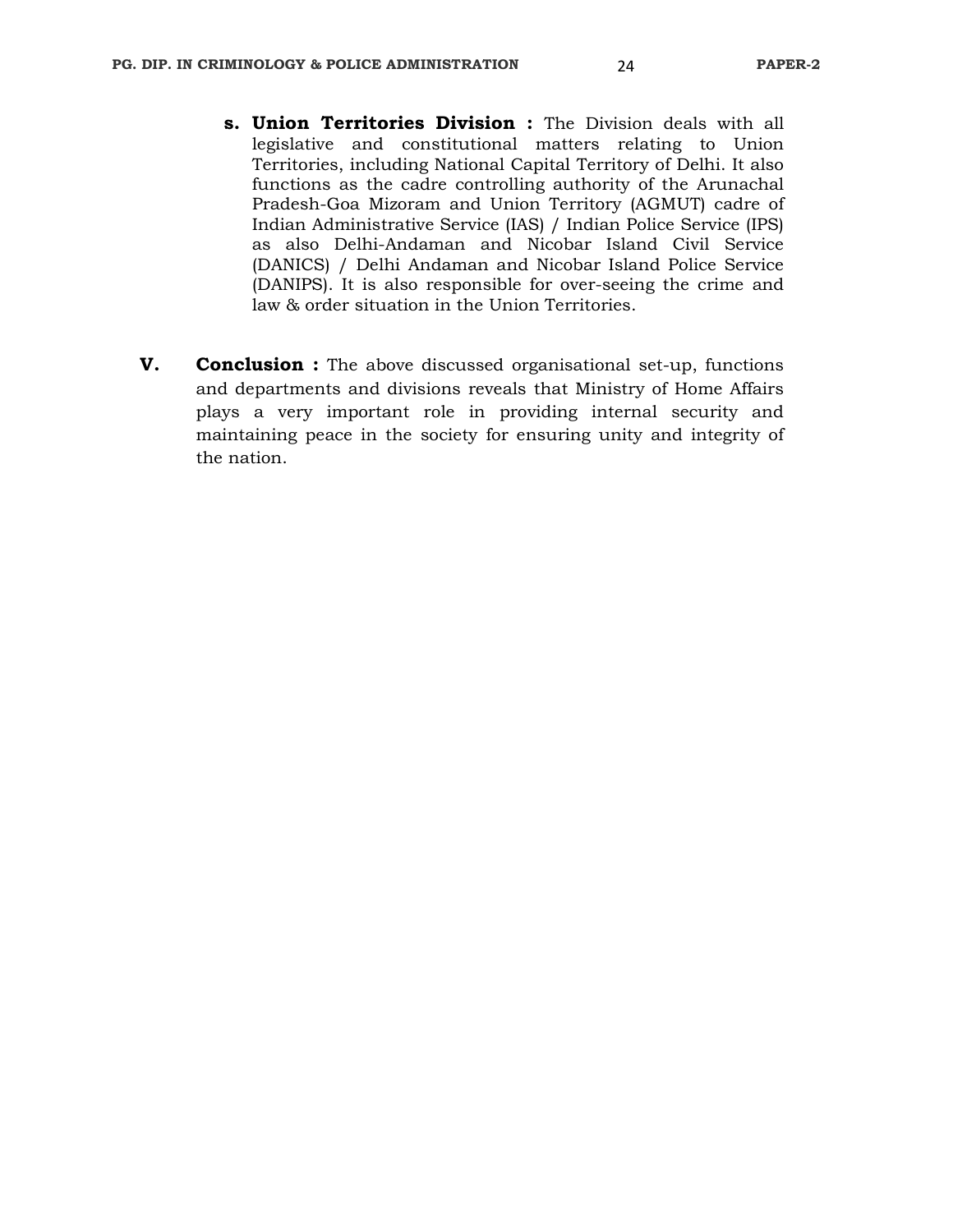## **PG. DIP. IN CRIMINOLOGY & POLICE ADMINISTRATION PAPER-2 THEORY OF POLICE ADMINISTRATION**

| <b>LESSON NO. 1.4</b> | <b>UNIT-B</b> | <b>AUTHOR:</b> |
|-----------------------|---------------|----------------|
|                       |               |                |

# **ORIGIN, STRUCTURE AND WORKING OF CENTRAL ARMED FORCES (BSF, CRPF, ITBP, CISF)**

The core value of any nation state is to defend and protect territory virtually at any cost. The issue becomes more complex when a country has outstanding border disputes. With neighbouring countries or faces a variety of internal security problems due to porous borders. In that case, effective border management not only influences a state's external behaviour but is also seen as a solution to many internal problems.

There are many factors to be taken into account while talking about border security. They are: threat perceptions from neighbouring countries, populations living in border areas, the physical features of borders and the level of infrastructural development in border areas. After independence, India inherited border disputes with China, and the partition brought with it the complex problem of Kashmir which made the borders with Pakistan tensionridden. India's border dispute with China resulted in a war in 1962. As a result of the war, India had to surrender some territory to China. Though tensions have subsided and the two countries are moving closer through various confidence building measures, the outstanding dispute remains. China still figures as a long term strategic threat to India. With Pakistan, India has a territorial dispute over Kashmir. After the 1948 war over Kashmir, a portion of this mountain state went to Pakistan, with a 704 km long Line of control (LOC) dividing Kashmir. The Kashmir problem has not been resolved to the satisfaction of both countries. Since the 1980s, the problem with Pakistan has intensified because of growing transborder terrorism and :Insurgency on the Indian side with support from Pakistan.2 This new strategy of Pakistan, to wage a proxy war with India through support to :Insurgent and terrorist groups, has made the entire border ·with Pakistan militarised.

The borders of India are not uniform either in terms of physical features or in terms of threat perception. The physical features are marked with snow-covered high peaks, deep forests in the mountains, sprawling deserts, and marshy lands and plains. *As* far as threat perception is concerned, India has open borders, demarcated borders, undemarcated borders, disputed border and Lines of Control (LOG).

*As* a result, India has various security regimes along the border.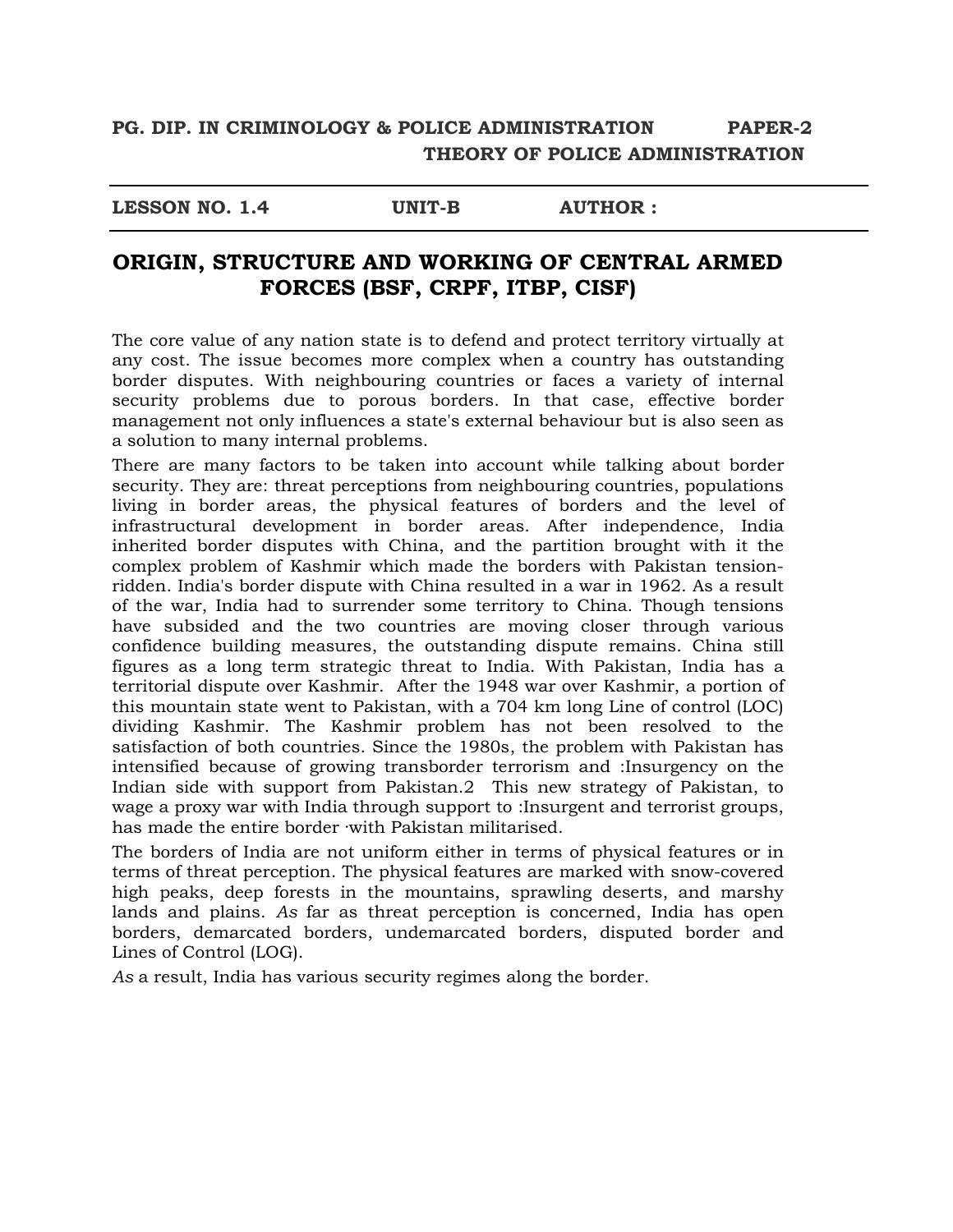India has three paramilitary forces guarding its international borders. While the Border Security Force (BSF) guards the border Vlrith Pakistan and Bangladesh, the Indo-Tibetan Border Police (ITBP) and the Assam Rifle (AR) guard the borders with China and Myanmar respectively. The army is deployed along the Line of Control in Jammu and Kashmir and along the borders with Chiria, and the local police of the respective State governments are deployed along the border with Nepal.

### **BORDER SECURITY FORCE**

The BSF was created in 1965 as a paramilitary force under the Ministry of Home Affairs to replace the Armed Police Forces of various States guarding the international border with Pakistan. After 194 7, the security of well-demarcated international borders was not a matter of much debate in India's security establishment. The predominant view am.ong security planners was that there was a milltary threat in only those sectors of border where there was a dispute.6 Border security was not a vital component in overall national security pla.nn1ng. Under the prevailing thinking on national security, the disputed borders with China and the borders with Pakistan in Jammu and Kashmir received special attention and were put under the army. Along the rest of the borders with Pakistan, India continued with the system of border policing it inherited in 1947. Under this system, the Armed Police forces of bordering states guarded borders to prevent petty crimes like smuggling, illegal 1nfiltration and so on. The system of border security across the borders in Pakistan was along the same lines. Thus, while central Gujarat ·remained unattended, there were some Gujarat Police checkposts in the Rann of Kutch, the Rajasthan Armed Constabulary Force and the Punjab Armed Police were deployed along the borders with Pakistan in Rajasthan and Punjab, respectively.

This system continued till the early 1960s, because there were no significant changes either in India's security perspective or in the pattern of crimes along the borders. The war with China in 1962, however, brought about important changes in India's overall defence policy. The Indian defeat in 1962 war convinced the government of the need for a fresh assessment of threat perception vis-a-vis the neighbouring countries and to develop suitable policy frameworks accordingly. The border with China received immediate attention and the Indo-Tibetan Border Police (ITBP) was raised to guard the border with Tibet. The border with Pakistan was also causing trouble on account of the insurgency in the north-eastern States of India and the tacit support the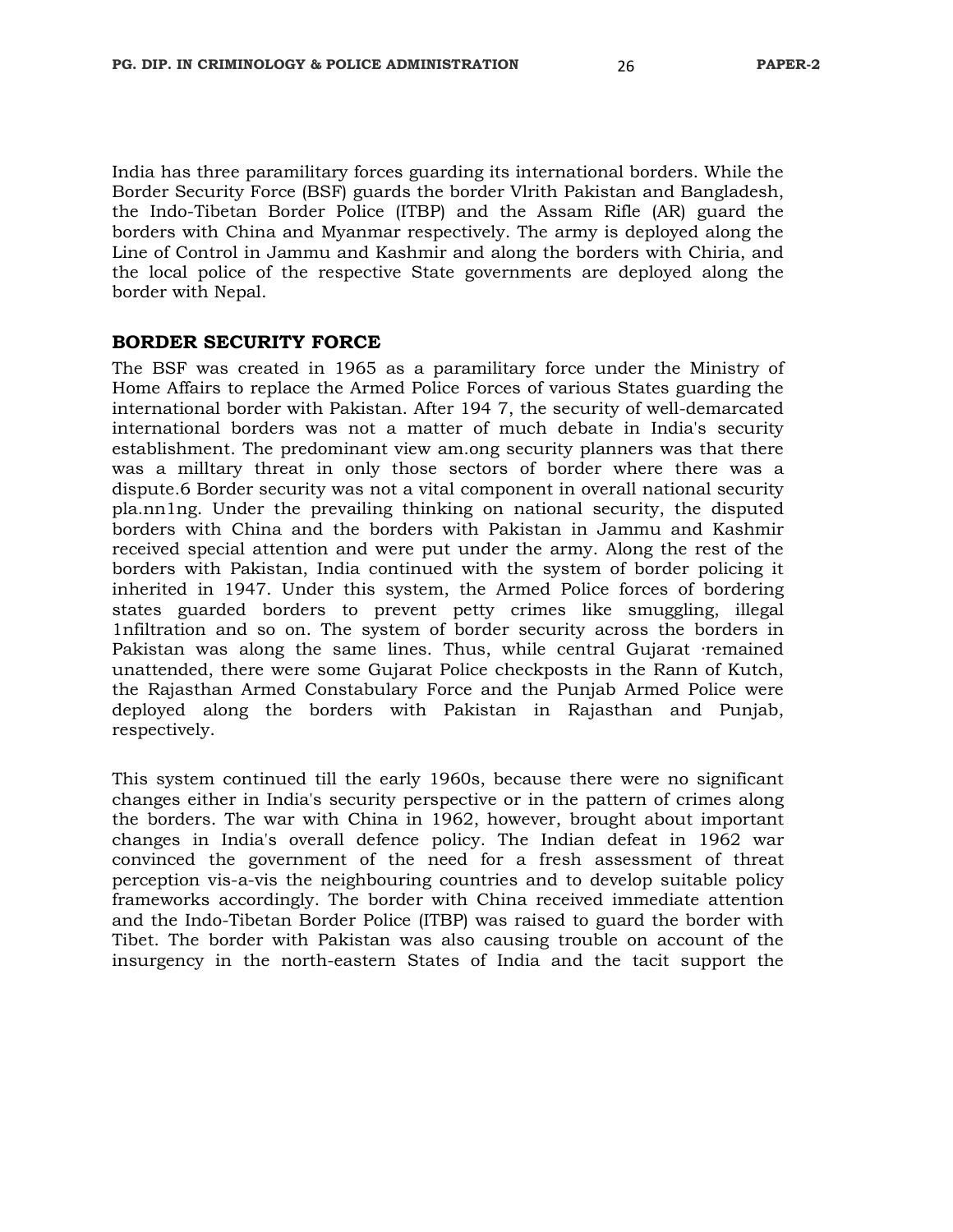secessionist movements were getting from across the border. The increasing quantum of migrants from the then East Pakistan compounded the problem.

The creation of the BSF followed exhaustive and elaborate deliberations at various levels in the government. The deliberations centered around three issues: the nature of the proposed force, its role, and its relationship with the army. Three individuals played significant role in the entire process. They were Lal Bahadur Shastri, the then Chief of the Army Staff (COAS), General J.N. Chaudhary, and K.F. Rustamji, an IPS officer, who later became the first Director General of the BSF.

"Border protection duties under normal circumstances deal with such matters as smuggling, dacoity, minor intrusions by civilians both intentional and unintentional, the exacting of dues, the guarding of officials, the protection of installations such as railcars and bridges and the establishment of counter espionage measures. All these duties do not require very sophisticated arms but do require a great deal of dispersion. Therefore, the armed police to whose lot these duties normally fall, work in small groups spread over a wide areas. These duties do not require a very high standard of military training and leadership."

He was, therefore, in the favour of a cost – effective border police force without any sophisticated weaponry like the army because, in his opinion, the presence an over-equipped border police :might escalate a minor conflict into a bigger one. Also, it would put an additional financial burden on the exchequer. On the role of the proposed border police, General Chaudhary suggested the "the role of any such police force should be two fold. First, to undertake normal police duties along a border including antismuggling patrols, the checking of illegal infilltration, antidacoity measures and investigation of border crimes.

Secondly, the force must be able to deal with minor armed intrusions until such times as it is relieved by the .Army. After it has been relieved, it should be able, either under command or in conjunction with the .Army, to continue patrolling quiet sectors and to guard certain vulnerable areas and vulnerable points against sabotage &similar troubles."

General Chaudhary provided the framework for the creation of the BSF, armed, organised, led, trained, paid, equipped on an integrated. pattern. According to him., the nucleus of the Force could be had from the State police battalions then deployed on the borders, as these could be spared by the States. Besides, the manpower and the officers could be drawn from the army to give it initial stability. He even offered the idea that, at the early stages tra.1ning could be undertaken by the army.

The Study Group also recommended the creation of a police force controlled by the Central government for border security. The ultimate responsibility of guarding the borders, the Study Group felt, should lie with the army and all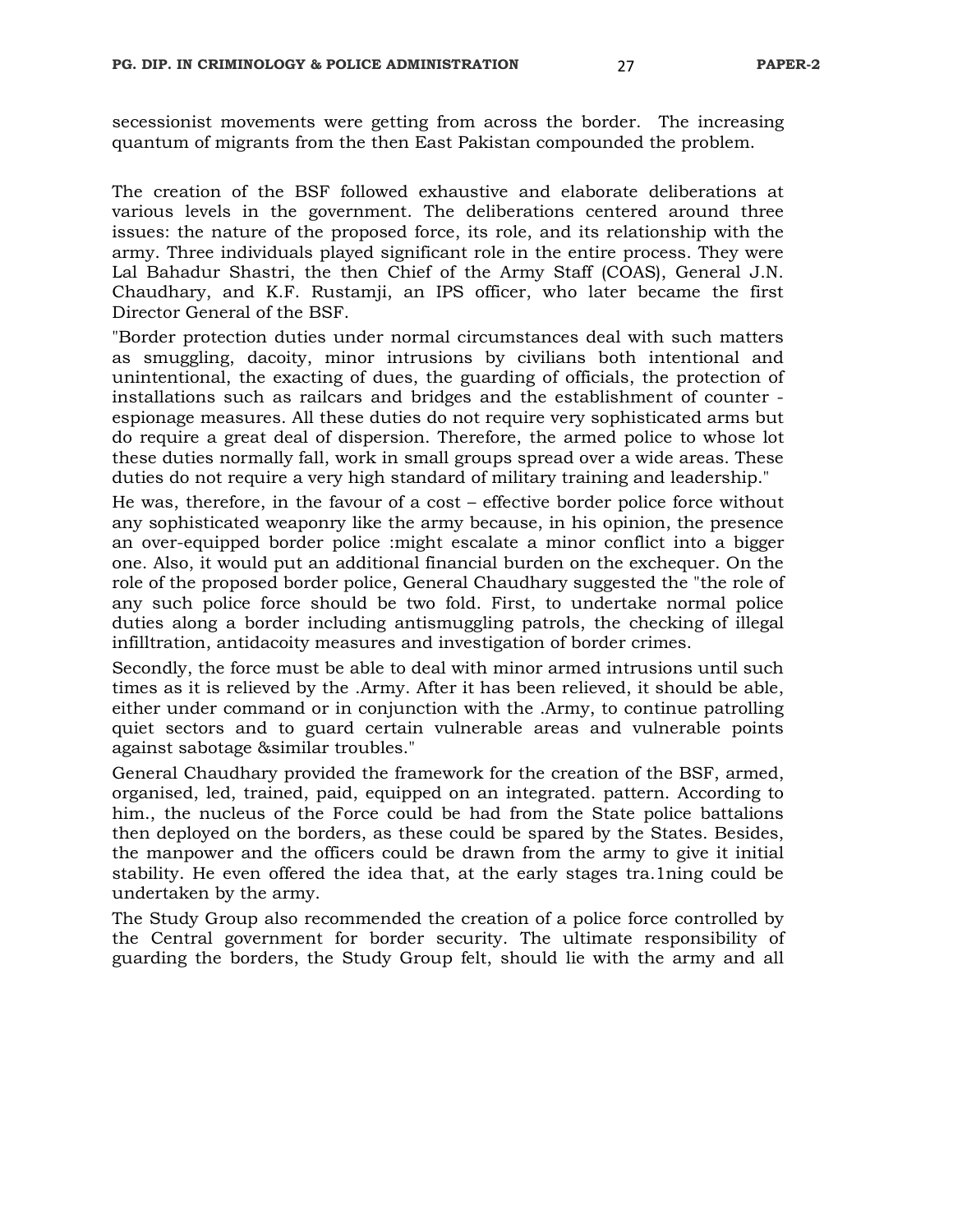suitable measures should be taken to ensure proper coordination with the army at every level.

The essential features of what later became the BSF emerged during a discussion the then Home Secretary, L.P. Singh had with General Chaudhary on 17 *May* 1965. K.F. Rustamji was chosen to head the Force. His immediate task was to ensure the proper integration of Armed Police forces of various States into a compact and disciplined paramilitary organisation. Rustamji later wrote "I was of the opinion that if a separate Force for border security and border defence is required, it would be such as would shoulder the responsibility of guarding the border effectively and fully. At the beginning, it was suggested that all the Armed Police battalions that were stationed on the borders would be absorbed in the BSF. These battalions were on the borders from different States and I was apprehensive whether the concerned State governments would agree to this proposal or not. I also attended the meeting called by the then Prime Minister Lal Bahadur Shastri in the month of June 1966. The deliberations in the meeting convinced me of the ultimate outcome because I found that Lal Bahadur Shastri was fully determined to found the BSF on solid foundation."

Thus came into existence the BSF on 1 December 1965 as an armed force of the Union under item II, List I of schedule VII of the Constitution. The constitutional position of the BSF was based on Article 355 of the Constitution which reads "It shall be the duty of the Union to protect every state against external aggression and internal disturbance."22 Entry I of the Union List relates to the defence of India which is the exclusive responsibility of the Union.

A close examination of the circumstances that led to the birth of the BSF gives the impression that short term tactical considerations were the main influencing factors. It was thought that a Centrally-controlled police would be more useful for the army in a war situation. The army favoured the creation of a force which could look after its peripheral obligations like patrolling, policing and other complimentary tasks. It never supported the idea of a heavily armed sophisticated Force in the forward area which would have meant the existence of two parallel units on the borders and would have given sufficient room for mutual distrust and rivalry. On the other hand, the growing unwillingness of the State governments to devote additional resources and manpower to border policing resulted in the increasing involvement of the Central government in border policing which led to the creation of the BSF. The BSF was created out of immediate compulsion not as a result of long term strategic planning.

 The absence of a proper framework within which the border security and border-guarding force could be related to the overall strategic goals of the country left the BSF with a very limited space to operate. For all practical purposes, it was neither a police force nor an armed force and vacillated from one role to another depending on the requirements of the Central government. As the Force grew in size, it started encroaching on the jurisdiction of both the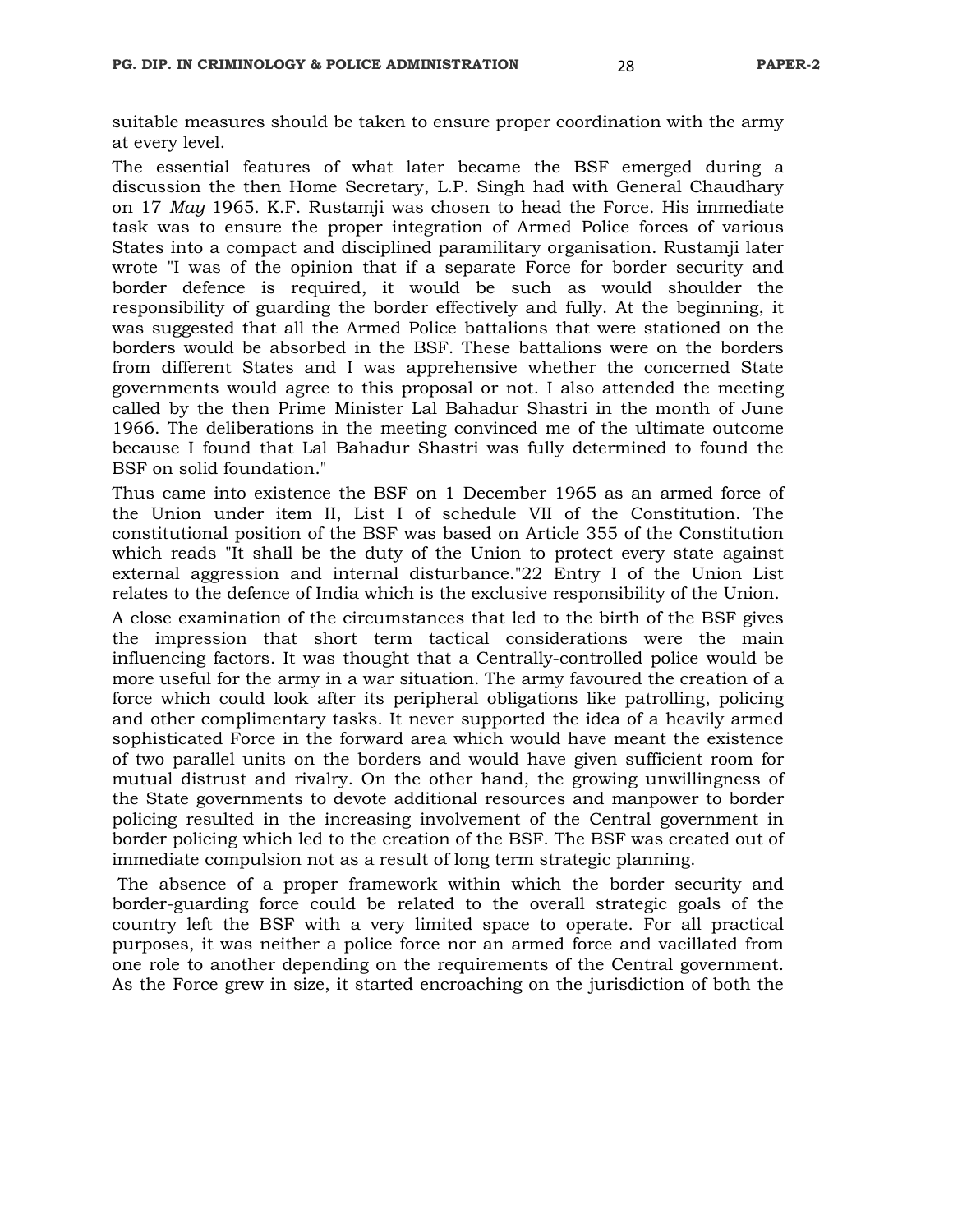army and the State law and order apparatus. In fact, it never developed a comfortable relationship either with the army or with the local police.

The Central government kept the profile and the role of the force rather flexible and used it for various other purposes as well.

The BSF was created under the Central Reserve Police Force Act 1948. Later in 1968, a separate Act was passed by parliament to give the Force proper shape. The then Home Minister, Y.B. Chavan, presented the B.S.F. Bill in the Lok Sabha on 23 July 1968 as "a Bill to provide for the institution and regulation of an armed force of the Union for ensuring the security of the borders of India and formatters connected therewith."24 The statement of the objects of the proposed Bill said "the BSF is charged with the responsibility of ensuring the security of the India-Pakistan international border, instilllin.g a sense of security among the people living in border areas and preventing trans-border crimes, smuggling and unauthorized entry into or exit from Indian territory.

The debate on this Bill centred around two core areas. The first was related to the exact nature of the Force: would it be treated like a police or an armed force; and second, would this force would be used exclusively for border security or would it be used in other parts of the country for the maintenance of law and order also? Raising the first issue, George Fernandes said " The government conceived of this Force as a paramilitary body with the status and proficiency required by the personnel of the BSF being somewhere between the armed police of various States and the army. Therefore, while the structure of discipline was kept akin to that of the army the other benefits and perks were at par with police organisations. Also, the government decided that the Force could be headed by an IPS officer, but, at the same time, training and orientation would be comparable to an infantry battalion of the army.

The second issue was related to the use of the BSF for law and order and other internal security duties in different States.

Jyoti Basu's apprehension was that the Force would be used as a weapon of the Congress-run Central government to interfere in the internal affairs of the States because the Centre did not trust the police force under the control of the State government, especially where the Congress was out of power. He recalled an incident where the BSF battalions were sent to Calcutta, given independent charge and refused to carry out the orders of State police officials. Echoing these apprehensions, Indrajit Gupta pointed out that the proposed Bill and the Arulual Report of the Ministry of Home Affairs for 1967- 68 held contradictory positions as far as the use of the BSF for· the maintenance of law and order was concerned. He said "Everywhere in this Bill, it is explicitly laid down that this Force is meant for security of international border between India and Pakistan and is not meant for maintenance of internal law and order. However, in the Home Ministry's Report·in 1967-68 it is stated that on a number of occasions 1Tb.ese Border Security Forces units were made available for the maintenance of law and order and they did commendable work.130 In 1966, when trade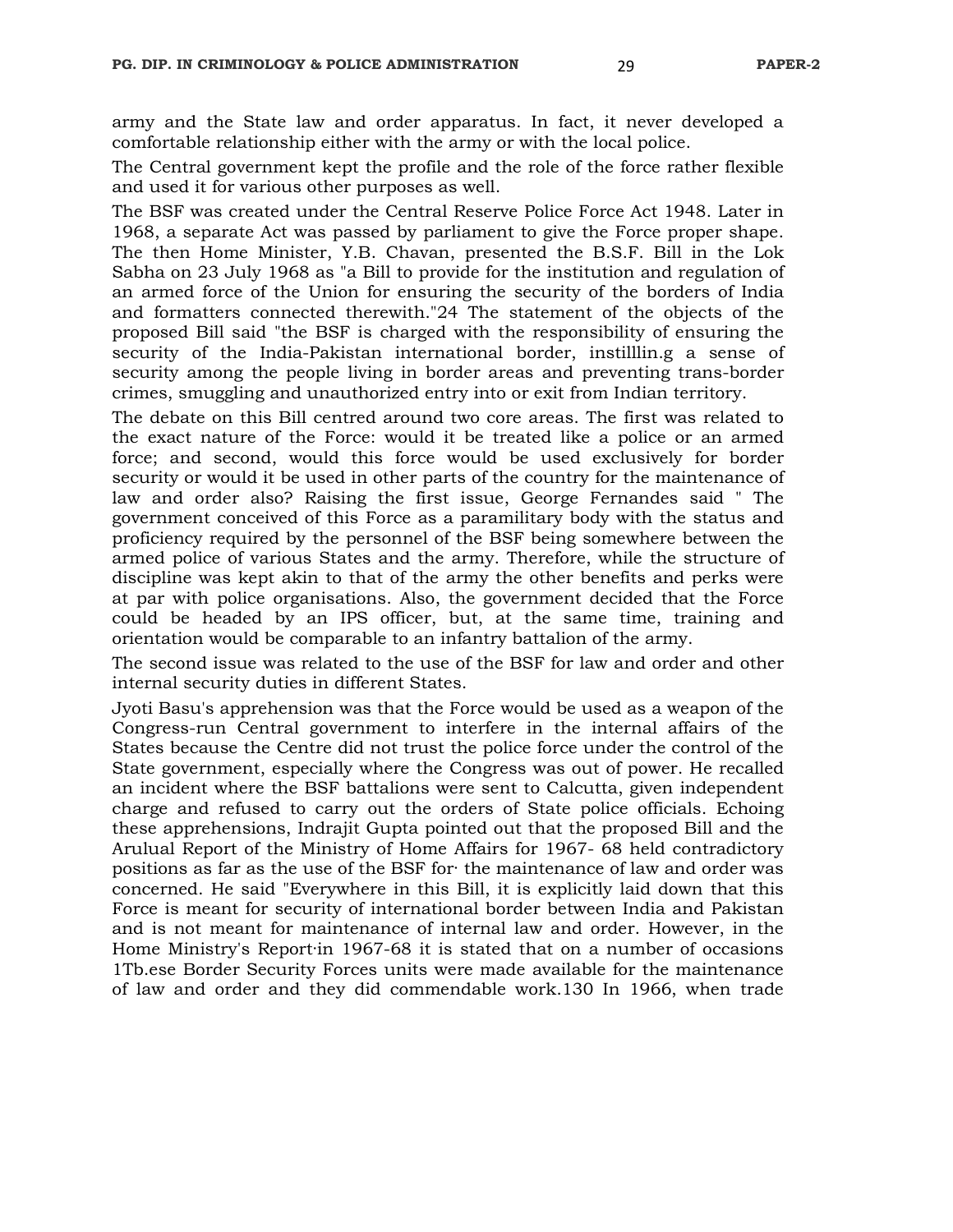union agitations and food agitations were on in West Bengal, the BSF units were deployed extensively. He warned that "If the BSF is used for these purposes, the type of morale and efficiency you need. for border security can never be instilled in these units. "

The Bill did not have safeguards against these kind of "abuses".As the BSF was raised under Article 355 of the constitution, it was just like any other Armed Forces at the disposal of the Central government. All the minister said in reply was to assure the House that the deployment of Central forces on law and order duties was done only in extreme conditions and with the consent of the concerned State governments.

The BSF was created to ensure the security of international borders with Pakistan and for matters connected therewith. The main role of the BSF, therefore, is to be performed duri.ng peacetime. It is the duty of the army to defend the borders during war time. The BSF has a very limited role during wartime, that is, to assist the army. Thus, the BSF was conceived of as a peacetime apparatus. The recommendations of the study Group as well as the BSF Act, 1968, and the BSF Rules make this point clear. Over the years, however, Ministry of Home Affairs, Annual Report, 1967-68, the Force has come to play diversified roles, such as, counterinsurgency and anti-terrorist operations, maintenance of law and order, and other internal security duties. These are not the roles for which the BSF was originally created.

The role of the BSF can better be analysed by putting it under three categories: Peacetime roles, war time roles and other roles.

#### **Peacetime Roles**

The peacetime roles of the BSF are five-fold: first, to instill a sense of security amongst populations living in the border area, second, to prevent transborder crimes; third, to prevent unauthorised entry into and exit from India; fourth, to prevent the activities of smugglers, and lastly to collect trans-border intelligence.

These peacetime roles evidently envisage the deployment of the Force in the form of small Border Out Posts (BOPs). These BOPs are normally in most forward areas and are entrusted with the responsibility of guarding the border within a specified area : In the form of the length of the demarcated border from pillar to pillar. These BOPs discharge their duties through static deployment,

patrolling, laying of ambushes and other preventive measures. Most of their tasks are preventive in nature. During such deployments, certain police and custom powers have been conferred on the BSF. In Manipur, Tripura, Meghlaya, Mizoram and Nagaland, within an eighty kilometre belt from the international border, in Rajasthan a fifty kilometer belt and in Punjab, West Bengal and Assam a fifteen kilometer belt, the BSF is entitled to make use of the following sections of the Criminal Procedure Code (Cr. P.O.) : 41(10), 47(1), (2), (3), 51(1), 52, 149, 150, 151, 41(2), 109, 100 and 131.34 By virtue of the powers conferred by sub section (1) of the section 139 of the BSF Act, 1968, any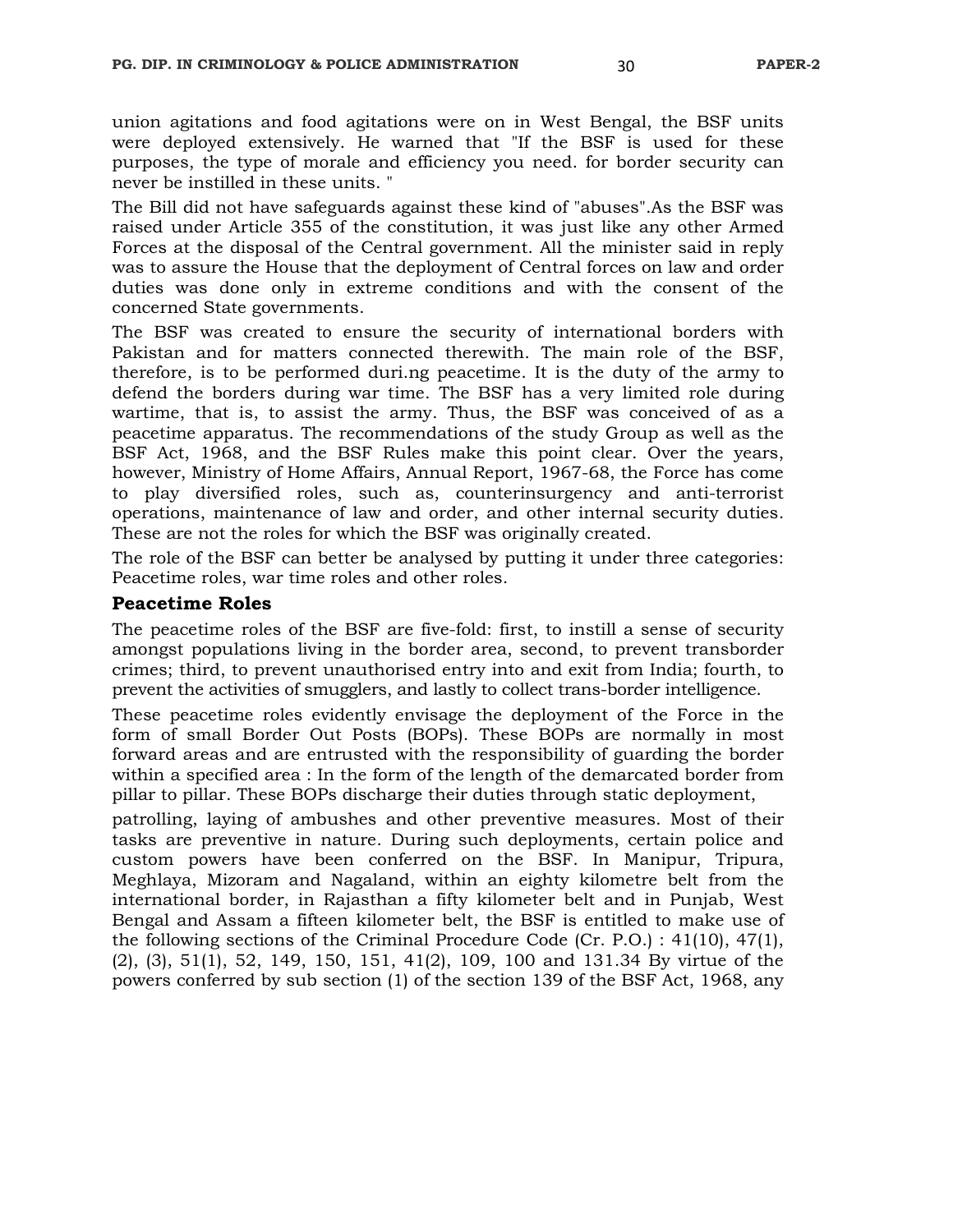member of the Force maur thin the local limits of the area specified in the Act, exercise and discharge duties under section 47, 48, -51, 53, 54, 149, 150, 151 and 152 of the Cr. P.C.36.

The custom powers given to the BSF relate to search of suspected persons entering and leaving India, power to screen with X-rays, power to arrest, power to stop and search conveyance, seizure of goods, documents and other things. The sections of the Custom Act, 1962 which apply to the BSF also are sections 100, 101, 102, 34, 36, 103, 104, 105, 106, 107, 108 and 110.36 Similarly, powers under the Dangerous Drugs Act, 1938, Opium Act 1878, Passport (Entry into India) Act 1920, Passport Act 1967 and the Registration of Foreigners Act are conferred on the BSF.

Though the peacetime roles of the BSF are well defined, a closer examination reveals that the BSF performs these duties under several limitations. The operational procedures necessary to perform these roles are not well-defined and there is an overlapping of jurisdictions with other agencies. For example, the first important role of the BSF is to provide a sense of security amongst people living in border areas, but it is not clear how the BSF will do this. Mere presence of a well-equipped Force is not sufficed to provide a sense of security especially when the BSF is perceived as an outside Force. The level of interaction with border populations is not very friendly and a sense of mutual distrust prevails. The State governments have a very important role to play in this regard yet there is no institutional arrangement between the BSF and the State governments to achieve this goal.

## **CENTRAL RESERVE POLICE FORCE**

The origin of the Central Reserve Police Force can be traced back to the creation of the Crown Representative's Police in 1939. The original CRP was a specialized force raised by the colonial state to assist various Princely States in the maintenance of law and order.

This was a period when strong currents of nationalism were spreading to different parts of the country. In the Princely States, too, the opposition to the rulers was mounting. These rulers were puppets in the hands of the colonial rulers for all practical purposes.

The All India Congress Committee (AICC) which was leading the national movement in various parts of the country provided ideological and material support to the movements in the Princely states. The Madras Resolution of the All India Congress Committee (1927) gave impetus to the Prajamandal movement in the Princely States which was emerging as the most organized opposition to colonial rule in an indirect way. In 1927, the establishment of All India States People Conference brought on surface the popular demand for responsible government and civil liberties in Indian States. Under the Subsidiary Alliance System the British government was honour bound to help the Princely States, where it exercised control through a Crown Representative. The British government could not afford to take internal disturbances lightly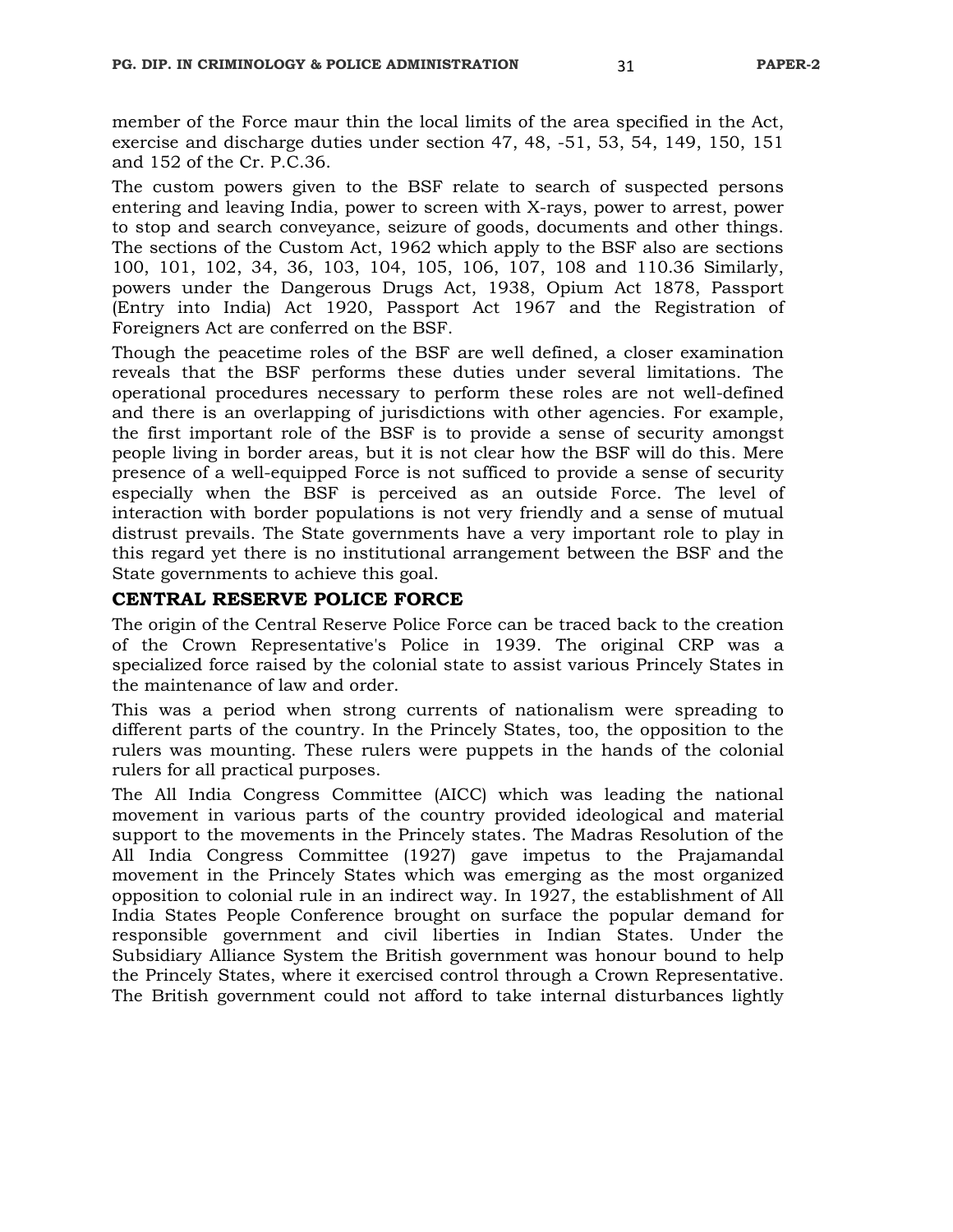because for them serious crime was an implicit defiance of state authority and a possible prelude to rebellion. Political resistance was either a crime or the likely occasion for it. Use of force was an internal instrument of British policy to deal with opposition. In the earlier days of British rule, the regular armed forces were used to curb internal disturbances. After the mutiny of 1857, however, the British government realized the dangers involved in heavy reliance on the army for internal policing. Thus, a system of unified civil police was created in India, and through the police the British government countered successive challenges to colonial control. Thus, the evolution and development of the police force was in response to growing challenge to colonial rule. *AB* opposition to British rule grew in strength and diversity, so were the police developed to counter it.

The creation of the Crown Representative Police was amongst the responses of the colonial state to growing challenges to its authority. A specialized, selfsufficient police force organized and trained on military lines was first raised on 27 October 1939.

Initially, a battalion strength was sanctioned with one Commandant, seven superior officers, thirty subordinate officers, one hundred head constables and 870 constables. Most of the initial recruitment to the force was from the ranks of ex-servicemen from the British Infantry Machine Gun Company, the disbanded personnel from 4th Punjab Regiment, 2nd Mina Corps from Erinpuna and Deoli areas and from the open market in Punjab. The battalion had four service companies besides the headquarter elements for training and administration and two tear-smoke platoons.

In 1941, the CRPF guarded the German and Italian detenus at Deoli and provided detachments to Charkhan State, Mhow and Indore. In 1942, three companies of the CRPF were sent to Khairpur State and Sind to control the fanatic Hurs who had killed its police chief and challenged the authority of the State. In 1943, a contingent of the Force was sent to Baroda to control dacoity. In 1945, the CRPF was sent to Kishangarh on an anti-dacoity campaign in RaJputana. The force was also deployed in Rew, Pataudi, Dujana, Datia, Charkhori and Koti States in 1946 and Lohara Ratlam and Vivari in 1947. In 1946-47, the CRPF was deployed in as many as 15 States.

The strength of the Force also increased during this period. At the time of independence, the sanctioned strength of the Force was l 7 46 with headquarters at Neemuch (Madhya Pradesh).

Detachments were functioning at various places in Rajasthan, Vindbya Pradesh, Madhyabharat, Kutch, Saurashtra, mount Abu. The Force was Retained after Independence As a part of the political settlement of the transfer of power, the Force was passed on to the central government. With independence came partition, and the worst kind of communal Violence in different parts of the country. Consequently, the demand on this force increased heavily. Since its strength was not sufficient to meet the growing demand, its size was further augmented.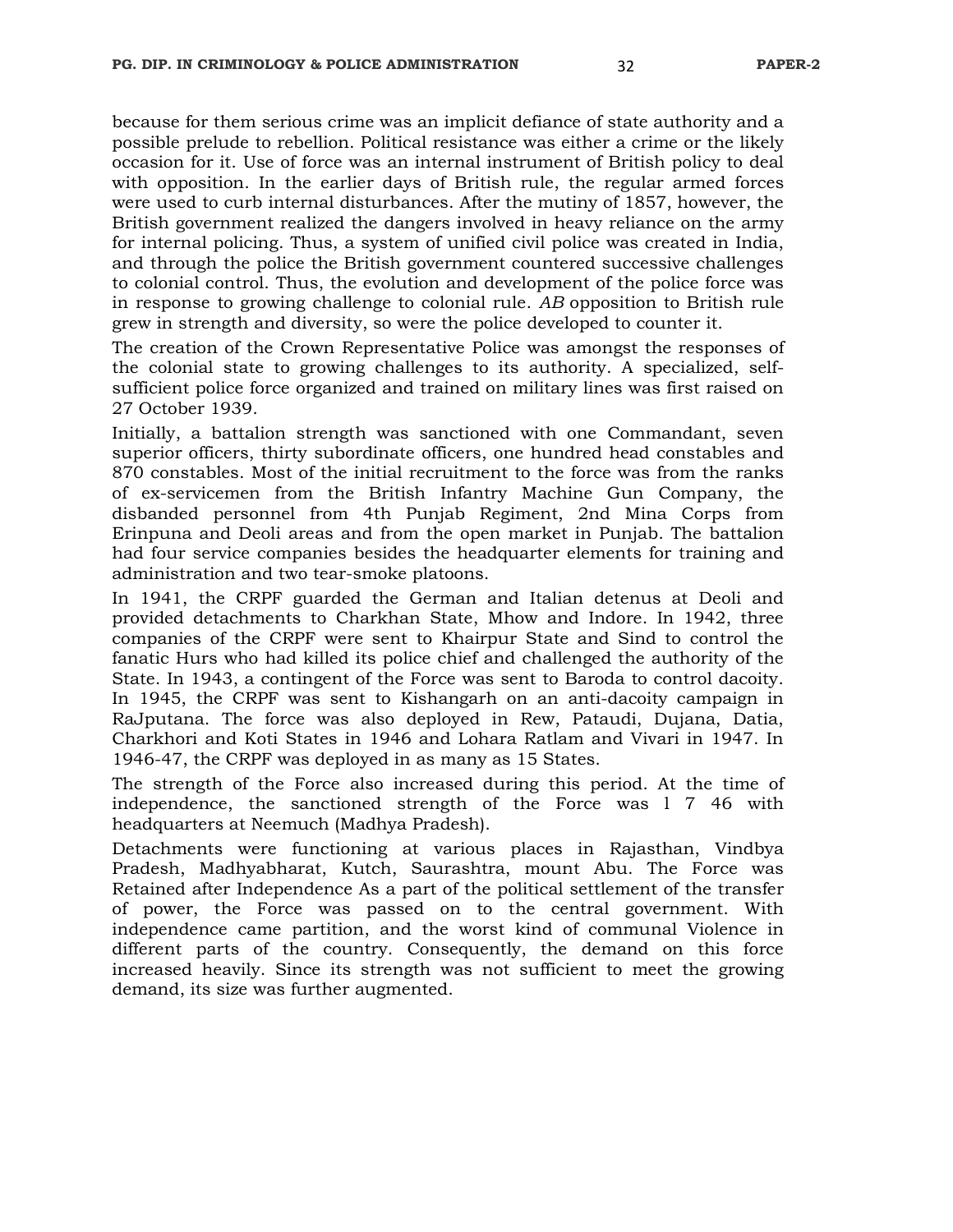Since the CRP was seen as the coercive apparatus of the repressive colonial state, it had no place in the new political set up. However, several factors influenced the policy makers of newly independent India to continue with this Force. First, it so happened that the CRPF furnished a handpicked guard at the Viceregal lodge.

This was sufficiently smart and reliable to attract the attention of Lord Louis Moutbatten. He advised Sardar Patel to retain the Force. Secondly, the CRPF plavred an important role during the amalgamation of the Princely States into the Indian Union during the early days of independence. It was used to discipline the rebellious Princely States of Junagarh and the small principality of Kathiawad which had resisted joining the Indian Union. It was also entrusted with the task of capturing small States like Bantwa, Sardargarh and Mangrol, thus serving as an important instrument of carrying out the great task of the integration of small States. Thirdly, the compelling need of centripetal force convinced the Constitution makers to concede the idea of a strong state. The Constitution, though federal in its nature, gave more powers to the Centre whicn was considered necessary keeping in view the political turmoil in different parts of the country and given the idea of centralized development. A fourth reason for keeping the CRP after independence was that Sardar Patel was personally convm.ced of the utility of the Force and visualized an important role for it in independent India. Sardar Patel, the then Minister of Home Affairs, justified the need to have a reserve force at the disposal o:f the central government while introducing the Bill in the Constituent Assembly to convert the Crown Represe;ntative's Police into the Central Reserve Police Force. The Central Reserve Police Force as one of the armed forces of the Union under the Constitution came into being in 1949 with the passing of the Central Research Police Force Act by the Parliament. The Governor General gave his assent to the Bill on 28 December 1949. The Act was made applicable with retrospective effect from 15 August 1947. The Force was presented colours on behalf of the President of India on 19 March 1950. It was placed under the Inspector General Police, Delhi for administration and superintendence.

#### **Role**

The CRPF is an armed reserve of the Central government which comes under Union list under Schedule VII, entry 2 of list 1 of Article 246 of the Constitution. 17 Though the organization is called Central Reserve Police Force, a member of the Force is appointed under the CRPF Act, 1949, not under the Police Act, 1861. The latter Act invests the persons who on appointment are issued a certificate under Section 8 of the Act with all powers, functions and privileges of a police officer. Therefore, the CRPF is not a police force within the meaning of entry 2 of list l. It is an armed force of the Union meant to be deployed in States or Union Territories, only in aid of civil power for the purpose of restoring and preserving public order.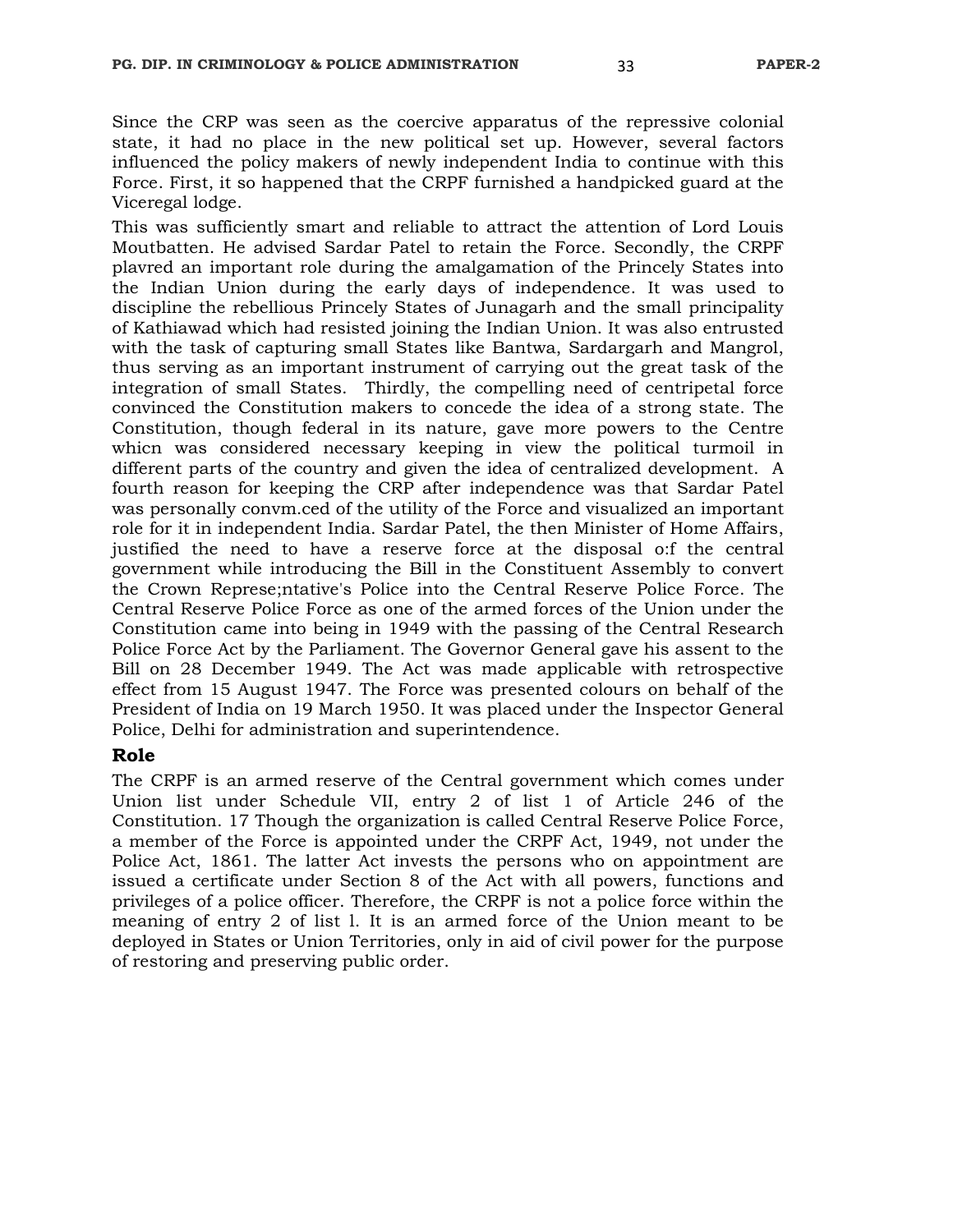Section 16 (1) of the CRP Act, 1949 provides that "the Central government may, by general or special order confer or impose upon any member of the force, powers or duties conferred or imposed on a police officer of any class or grade by any law for the time being in force."

 CRP Rules, 1955 framed under Section 18 of the CRP Act 1949, regulate inter alia the powers and duties of members of the Force. The primary role of the ORPF is to assist the civil administration of the State or Union Territories in the task of restoration of peace and maintenance of law and order. Civil authorities in any State or Union Territory can ask for Central assistance, if they are convinced that a situation exists where the local law and order enforcement machinery is not properly equipped to handle the situation. On getting such a request, the Government of India, in the Ministry- of Home Affairs, issues appropriate orders for the deployment of the CRPF in the concerned State/Union territory. The CRPF can also be deployed as a preventive measure.

Rule 25 of the CRPF Rules says, "A member of the CRPF may be employed in any part of the country for the restoration and maintenance of law and order or any other purpose as directed by the Central government."

Active duty for such a member means the duty to restore and preserve order in any local area in the event of any disturbance there. It is the duty of every such member to obey and execute the orders and warrants lawfully issued to him by any competent authority to detect and bring offences to justice and apprehend all persons whom he is legally authorized to apprehend.

It is important to note that a member of the CRPF has only those powers which are necessary to assist the State police and not other powers, for example, the power to conduct investigations of a crime, summon a person for that purpose and forward a report on the investigation to a magistrate. Although the duty to detect and bring offenders to justice applies to both police officers and members of the CRPF, the powers of the latter are much fewer and are more restricted than those of a police officer. The commander of a CRPF unit, during the period of its deployment in a State, functions under the general control and direction of the State civil authorities concerned. He is controlled informed by them of specific tasks to be performed by the Force under his charge. But once the task has been allotted, the commander of the CRPF unit is responsible for determining the manner in which the task will be performed and for the distribution and deployment of the men under his command. He continues to be accountable to his superiors in the CRPF for the due completion of tasks assigned to him. The CRPF obtains information about local intelligence from the State police. In the locality or the area where the CRPF unit is deployed and carrying out its assigned task, it does not in any way infringe on the jurisdiction of the local civil authorities includ.ing that of the State police. The CRPF personnel may arrest or hand over the offenders to the State police. It is not responsible for the registration of offences or investigation of cases.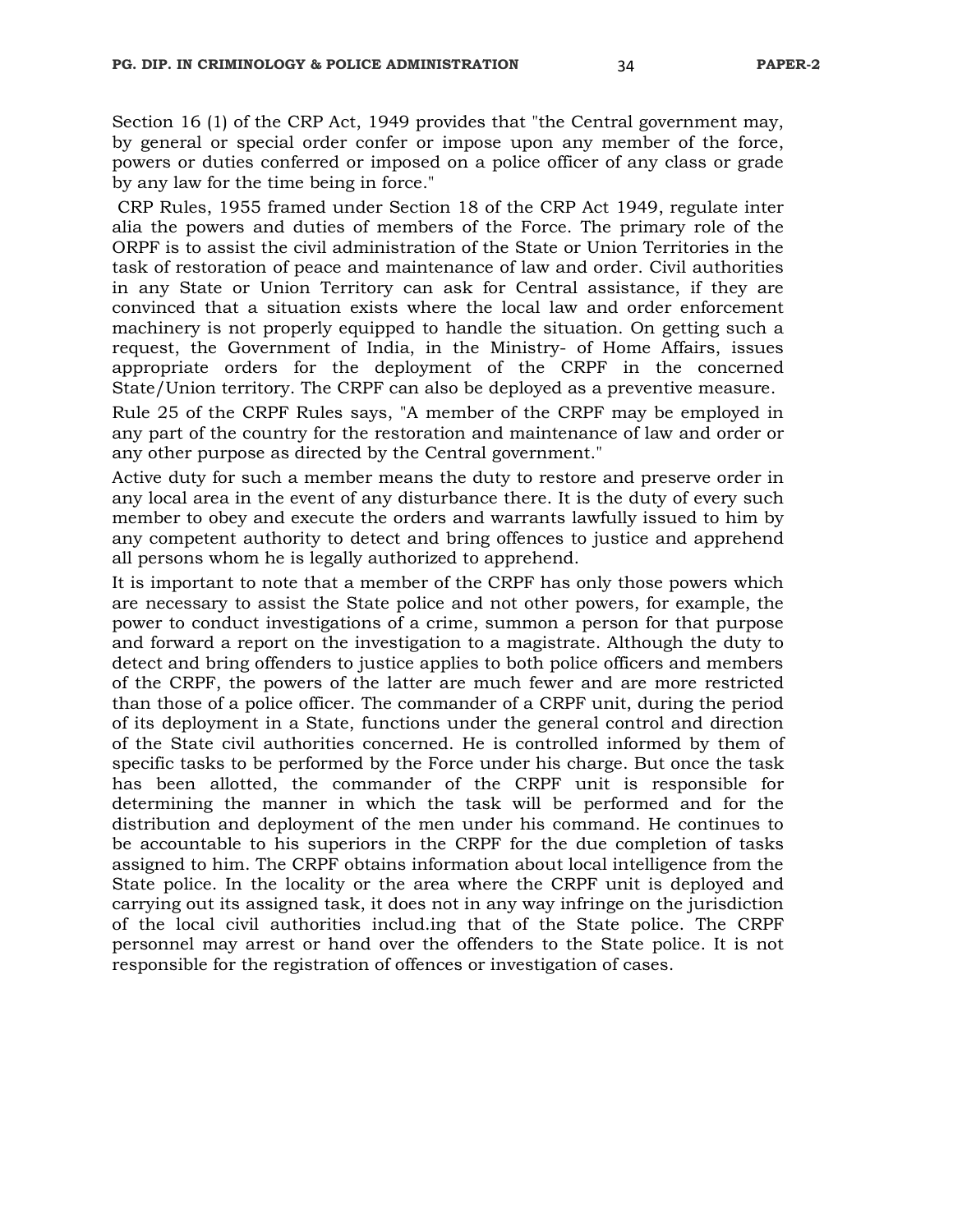The CRPF can also be used for protection of Public Sector undertakings or government companies under the Companies Act and private industries connected with defence production. The CRPF played this role before the creation of the Central Industrial Security Force (CISF), which was created specifically for this purpose.

Another role of the CRPF is to be deployed under the operational control of the army for counterinsurgency and antiterrorist operations. In such a situation, the command structure is normally headed by the army but in some cases where the area or sphere of operations is different, the two forces operate under different commands under the civilian authority.

The CRPF units are also frequently called upon to aid the public and civil authorities in dealing with natural calamities such as floods, earthquakes, fires, droughts, accidents, and so on. The CRPF was also used for border security before the creation of the Border Security Force (BSF) and Indo-Tibetan Border Police (ITBP). It is also utilized for guarding prisoners of war and sometimes other prisons also. CRPF personnel have been used escort arms, ammunition and explosives. Finally, during the general elections the CRPF is Invariably used as a strike reserve force.

## **INDO TIBETAN BORDER POLICE FORCE**

ITBPF was raised on 24 Oct, 1962. Presently, ITBP is deployed on border guarding duties from Karakoram Pass in Ladakh to Jachep La in Arunachal Pradesh covering 3488 km of Indo-China Border and manning Border Outposts on altitudes ranging from 9000' to 18700' in the Western, Middle and Eastern sectors of the Indo-China Border.

ITBPF is a specialized mountain force and most of the officers and men are professionally trained mountaineers and skiers. Being the first responder for natural disaster, ITBPF has been carrying out numerous rescue and relief operations across the country.

Indo-Tibetan Border Police was raised on October 24, 1962 for reorganizing the frontier intelligence and security set up along the Indo-Tibetan border. Only four Battalions were sanctioned to begin with. ITBP was initially raised under the CRPF Act. However, in 1992, parliament enacted the ITBPF Act and the rules there under were framed in 1994.

With additional tasks entrusted to ITBP from time to time on border guarding, counter insurgency and internal security roles, the number of ITBP Battalions increased gradually and ITBP presently has 56 service Battalions, 4 Specialist Battalions, 17 Training Centres and 07 logistics establishments with a total strength of approx. 90,000 personnel.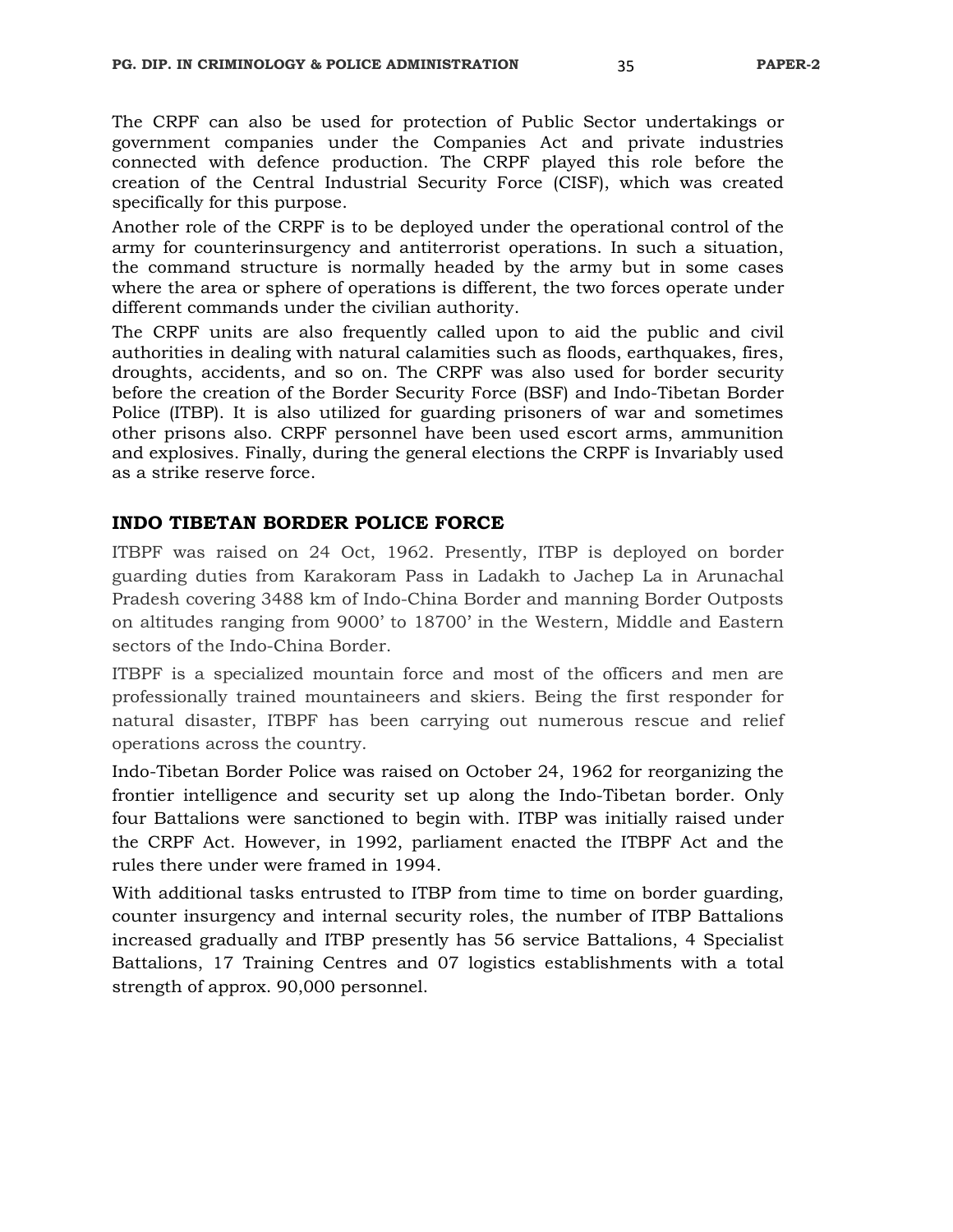The motto of the Force is "Shaurya-Dridhata-Karma Nishtha" (Valour – Determination – Devotion to Duty). All ranks of ITBP are dedicated to guard the borders with valour, determination and devotion to duty. The Force has earned number of decorations like Padmashree-7, Kirti Chakra-2 Shaurya Chakra-6, Sena Medal-1, President's Police Medal for Gallantry-19, Police Medal for Gallantry -91, Parakram Padak-79, President's Police and Fire Service Medals for Gallantry-2, Prime Minister's Life Saving Medal-86, Jeewan Raksha Padak - 06, Sarvottam Jeewan Raksha Padak –02, Uttam Jeewan Raksha Padak –13, Tenzing Norgay Adventure Award -12 etc. for its numerous achievements in the past.

Family welfare centers are functioning in ITBP Bns and Trg. centers where multifarious welfare activities are being undertaken with the active participation of families of ITBP personnel .In these centers the families undertake knitting of woollen items, hosiery items, preparation of jams/juices and fabrication of uniform items of ITBP jawans. These activities not only help in supplementing the income of families of ITBP personnel but also develop cohesiveness amongst the members of the force of all ranks and their families. For More Detail about family welfare scheme, kindly visit:- **HWWA website**

ITB police is deployed in remote hilly areas in the state of HP, Uttaranchal, Jammu & Kashmir, Sikkim and Arunachal. Most of the areas of deployment of the force being remote and isolated, there is a scarcity of basic amenities and Government facilities. The ITBP officers and personnel are required to stay within or near the premises of ITBP battalions due to operational and other factors. So in order to cater to the need of Education & schooling of children of ITBP personnel, the organization runs Primary/Middle level schools at various ITBP battalions. At present 17 such schools are being run in various ITB Police battalions. In addition, 08 Kendriya Vidyalayas are also located in ITBP premises.

House is one of the basic needs of the human being. To cater to it, an ITBP Co-Operative housing society for the gazetted officers of the force has been established in Grater Noida (U.P.). It is registered by the registrar of Co-Operative housing society, Lucknow (U.P.). Under the society, 105 flats have been prepared and recently handed over to the allottees by the said society.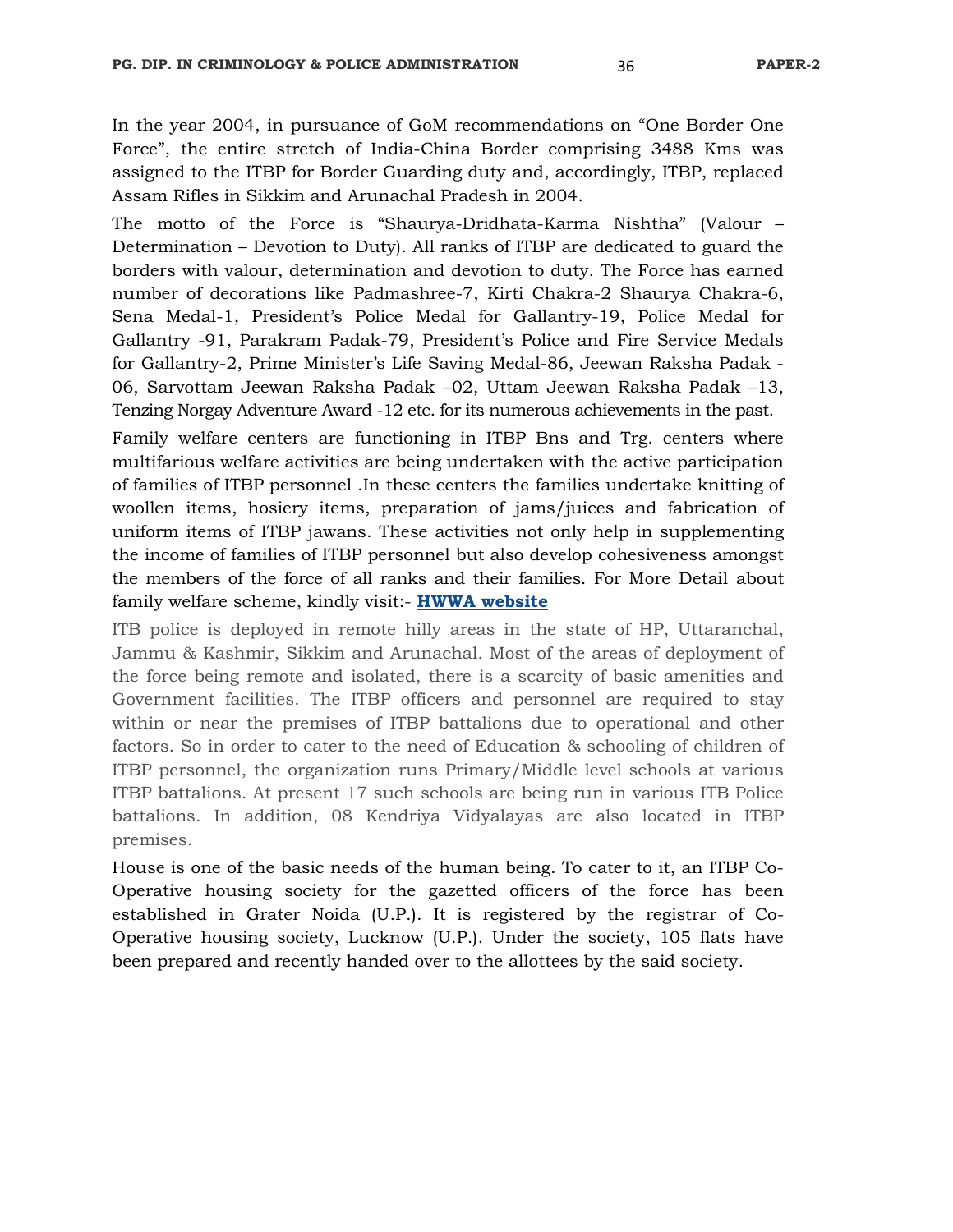### **CENTRAL INDUSTRIAL SECURITY FORCE**

**The CISF** came into existence in 1969 with a modest beginning, having three battalions, to provide integrated security cover to the Public Sector Undertakings (PSUs) which, in those years, occupied the "commanding heights" of the economy. In a span of four decades, the Force has grown several folds to reach one lakh forty one thousand seven hundred and thirty five personnel today. With globalization and liberalization of the economy, CISF is no longer a PSU-centric organization. Instead, it has become a premier multi-skilled security agency of the country, mandated to provide security to major critical infrastructure installations of the country in diverse areas. CISF is currently providing security cover to nuclear installations, space establishments, airports, seaports, power plants, sensitive Government buildings and ever heritage monuments. Among the important responsibilities recently entrusted to the CISF are the Delhi Metro Rail Corporation, VIP Security, Disaster Management and establishment of a Formed Police Unit (FPU) of the UN at Haiti.

It is a testimony to the level of professional competence and standing acquired by the Force over the decades that its services are being sought for consultancy by the private sector also. Over the years, the CISF has provided Consultancy Services to more than 140 different organizations, including those in the private sector. After the Mumbai terrorist attack on November 2008, the mandate of the force has been broadened to provide direct security cover to private sector also. The CISF Act has been amended, heralding a new chapter in the glorious history of the Force.

Adaptability and use of cutting edge technology have been the hallmark of the Force which has always confronted new security challenges successfully. In view of the prevailing security environment in the country and threat from trans-national terrorism, the Force continuously strives towards technological modernization and skills upgradation to build an edifice of dedicated service to the Nation. The CISF is being continuously modernized, both in terms of equipment and training. Having set very high professional standards with an impressive track record, the Force looks forward to a brighter tomorrow with pride and confidence.

#### **MAIN FEATURES**

 CISF is an Armed Force of the Union raised under an Act of Parliament namely Central Industrial Security Force Act, 1968 (50 of 1968).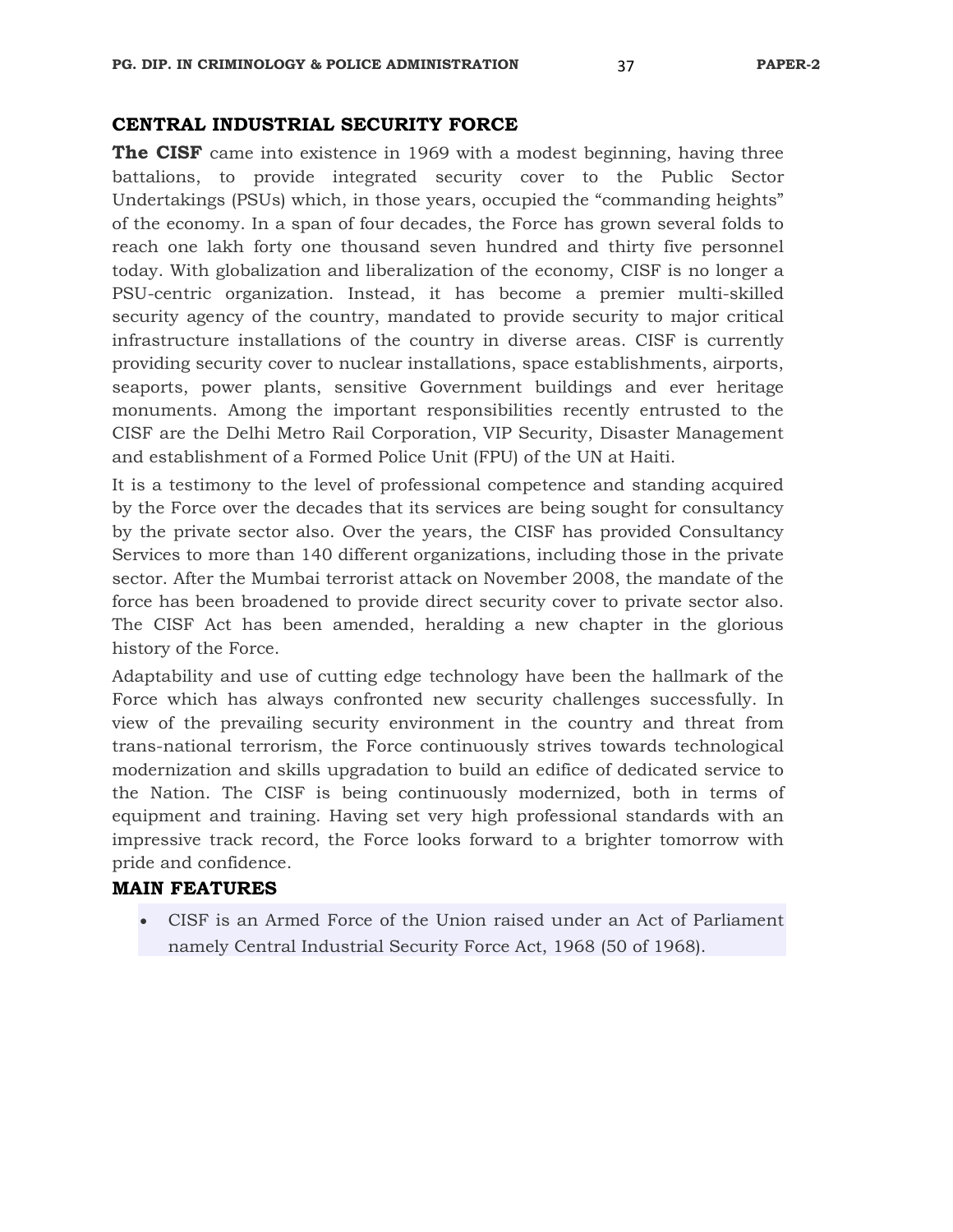- Force was raised with a strength of 3129 in the year 1969 which has increased to a strength of 1,43,431 as on January 2019.
- CISF has 12 Reserve Battalions, 08 Training Institute and 74 other formations.
- As per mandate CISF provides security to the property & installations as well as protection to their employees with the premises .
- CISF is providing security to strategic establishment including those of Department of Space, Department of Atomic Energy, Airports, Delhi Metro, Ports, Historical Monuments and core Sectors of Indian economy like Petroleum & Natural Gas, Power, Coal, Steel & Mining.
- CISF is also providing security to some Private Sector units and important Govt. buildings in Delhi.
- Presently CISF is also providing protection to protected person categorized as Z+, Z, X and Y.
- CISF is the only force having a customized and dedicated Fire Wing.
- CISF is cost re-imbursement force .

### **VISION**

### **"PREMIER FORCE SECURING THE NATION'S CRITICAL INFRASTRUCTURE AND ASSETS"**

#### **MISSION**

**"TO CONSISTENTLY UPGRADE SKILLS AND DEVELOP CORE COMPETENCIES TO PROTECT AND SECURE THE NATION'S CRITICAL INFRASTRUCTURE AND ASSETS THROUGH OPTIMAL UTILIZATION OF HUMAN RESOURCES AND MODERN TECHNOLOGY"**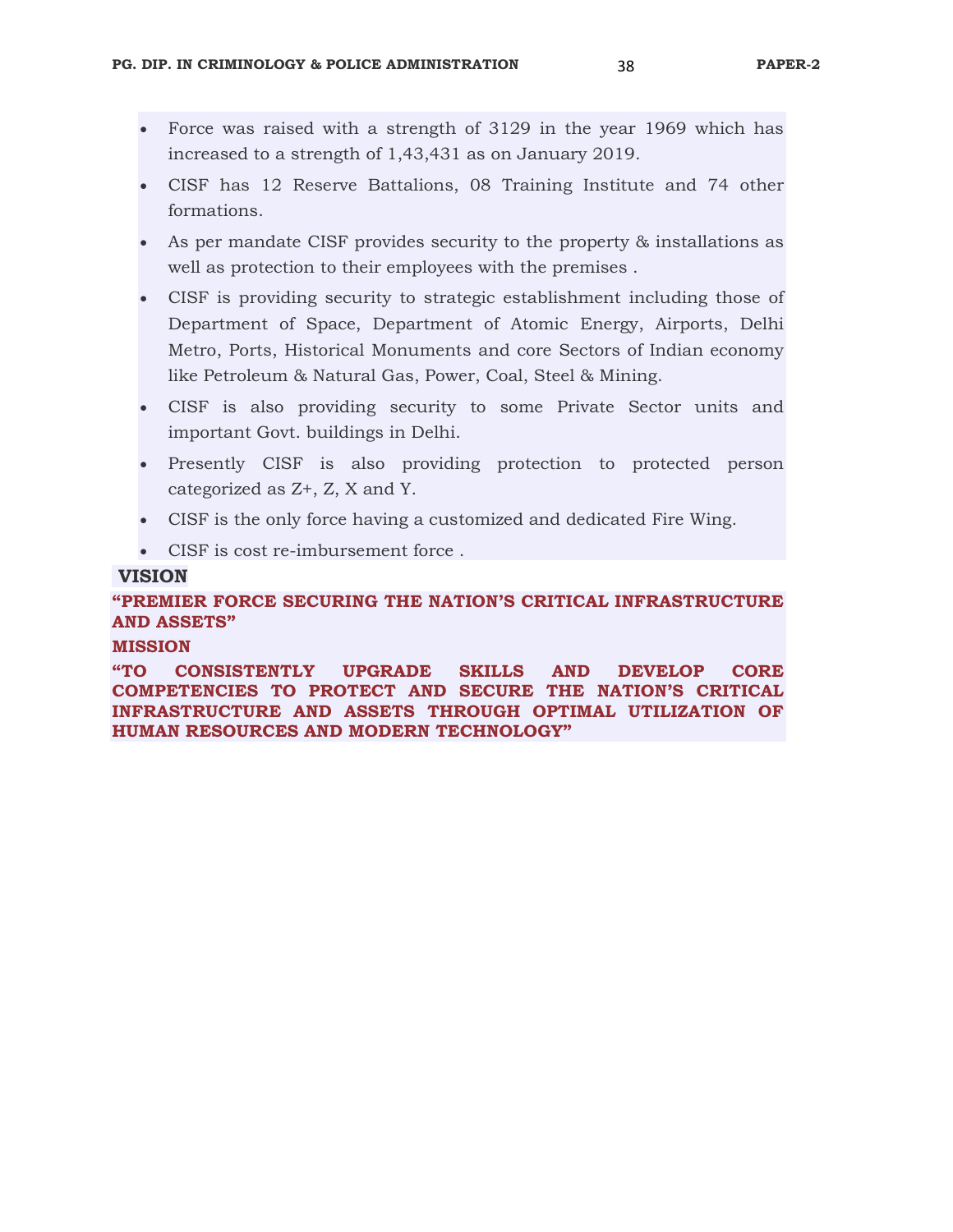## **PG. DIP. IN CRIMINOLOGY & POLICE ADMINISTRATION PAPER-2 THEORY OF POLICE ADMINISTRATION**

## **LESSON NO. 1.5 UNIT-B AUTHOR :**

### **BUREAU OF POLICE RESEARCH AND DEVELOPMENT (BPR&D)**

The BPR&D was set up on 28.08.1970 to identify the needs and problems of Police in the country, to undertake appropriate research projects and studies to suggest policy options to address the emerging challenges. It was also mandated to keep itself abreast of latest developments in the fields of science and technology, both in India and abroad. At present, it has 5 Divisions, namely, Research and Correctional Administration, Training, Modernization and Technology Development, National Police Mission, Special Units and Administration.

Study of various types of crime and problems of general nature affecting the police: (i) Trends and causes of various types of crime. (ii) Crime Preventive Measures, their effectiveness and relationship with various forms of crime. (iii) Organisation, strength, administration, methods, procedures and techniques of Police Administration, Police Act and Manuals. (iv) Improvement in the methods of investigation, utility and results of introducing Scientific Aids. (v) Inadequacy of law including Penal Provisions. (vi) Assist research programmes in States/UTs, coordination of research projects. Other Police Organisations and Institutions Chapter 9 (vii) Sponsor research projects in the areas of professional interest. (viii) Implement Government of India Fellowship Scheme for Doctoral Work in Criminology, Police Science and Correctional Administration by awarding fellowships to scholars of Indian Universities every year. (ix) Promote advanced research in areas of professional interest with Indian universities. (x) Maintain coordination with various universities and motivate them to institute academic courses on Police and Prison related subjects at various levels. (xi) Organize All-India Police Science Congress and actively participate and coordinate other national and international conferences and seminars. (xii) Identify, promote and disseminate Best Practices and Standards to bring about Police Reforms uniformly in States/UTs. (xiii) Analyse and study Police and Prison Statistics and problems of general administration. (xiv) Assimilation and dissemination of information to the States/UTs in the field of Police and Correctional Administration. (xv) Organise All India Prisons Duty Meet and All India Conference of Heads of Prisons. (xvi) Coordinate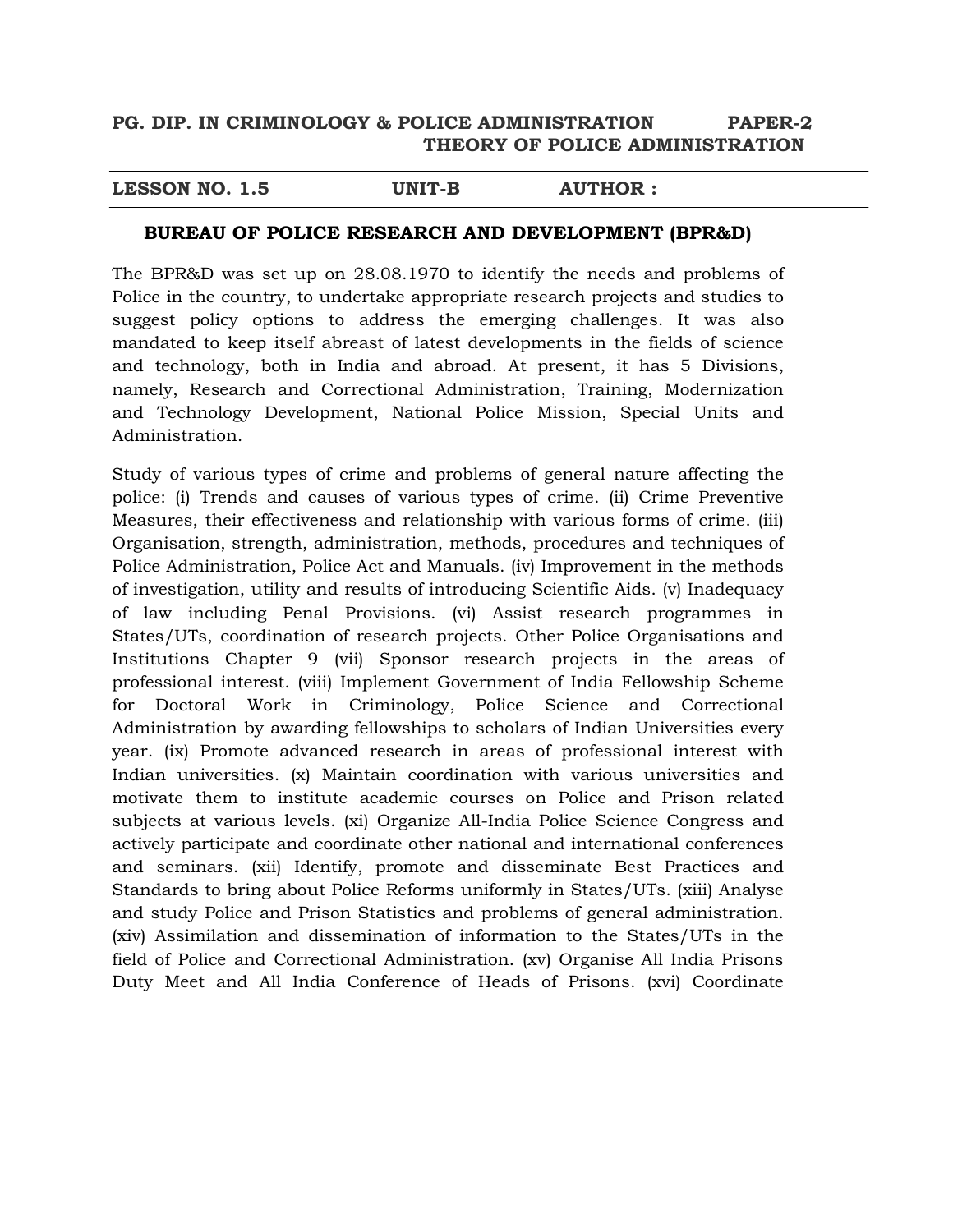research studies conducted by Regional Institutes of Correctional Administration (RICAs) and other academic/research institutes for Correctional Administration. (xvii) Review and sponsor various training programmes for prison staff (both basic as well as in-service) keeping in view the changing social conditions, introduction of new scientific techniques and other related aspects.

The Bureau of Police Research and Development, since its inception on 28.08.1970, has the mandate to identify the needs and problems of law enforcement in the country and initiate, stimulate and guide research in coordination with various institutions, ministries, universities, research institutes, states and other agencies. The Research and Correctional Administration Division has, so far, completed 267 research studies. The reports and recommendations of these research studies are communicated to the stakeholders for taking appropriate action. The Bureau has also brought out a National Police Research Repository of all the research studies completed by this Bureau. The BPR&D has earlier published three editions of the Compendium on Research Studies and circulated them to all States/UTs and other stakeholders.

Research Studies in progress: (i) Status of Crime against Women in North East Region. (ii) Status of Crime against Women in Northern Region. (iii) Status of Crime against Women in Western Region. (iv) Status of Crime against Women in Eastern Region. (v) High Altitude Police Deployment: Requirement and Standardization of Clothing, Transport, Communication, Medicare, Ration, along with upgradation of norms for Building Space at High Altitude. (vi) Modalities for compensation to the Victims of Crime in the light of the position prevailing in other countries, so as to make it part of criminal jurisprudence in our country. (vii) Murder Cases w.e.f. 01.01.2009 onward with emphasis on the reasons for delay in the decision in such cases and suggesting managerial solutions including the management of cases. (viii) Use of Forensic Tools to promote Good Governance. (ix) Extent and Modus Operandi of Bank Frauds: Role of Police in handling Bank Frauds in the State of Tamil Nadu. (x) Measuring of Incidence of Crime, Victimization & Cost of Crime: An Exploratory Analysis in Tamil Nadu. (xi) Study on Police Accountability: Motivation and Control. (xii) Missing Children-Linkage with Trafficking: An Analytical Study. (xiii) Understanding Stakeholder Reaction to Police Action in Violent Mob Situation. Shri Ravi Shankar Prasad, Hon'ble Minister for Electronics and Information Technology and Shri Rajiv Jain, Director, IB, launching the National Police Research Repository at the National Conference of Young SPs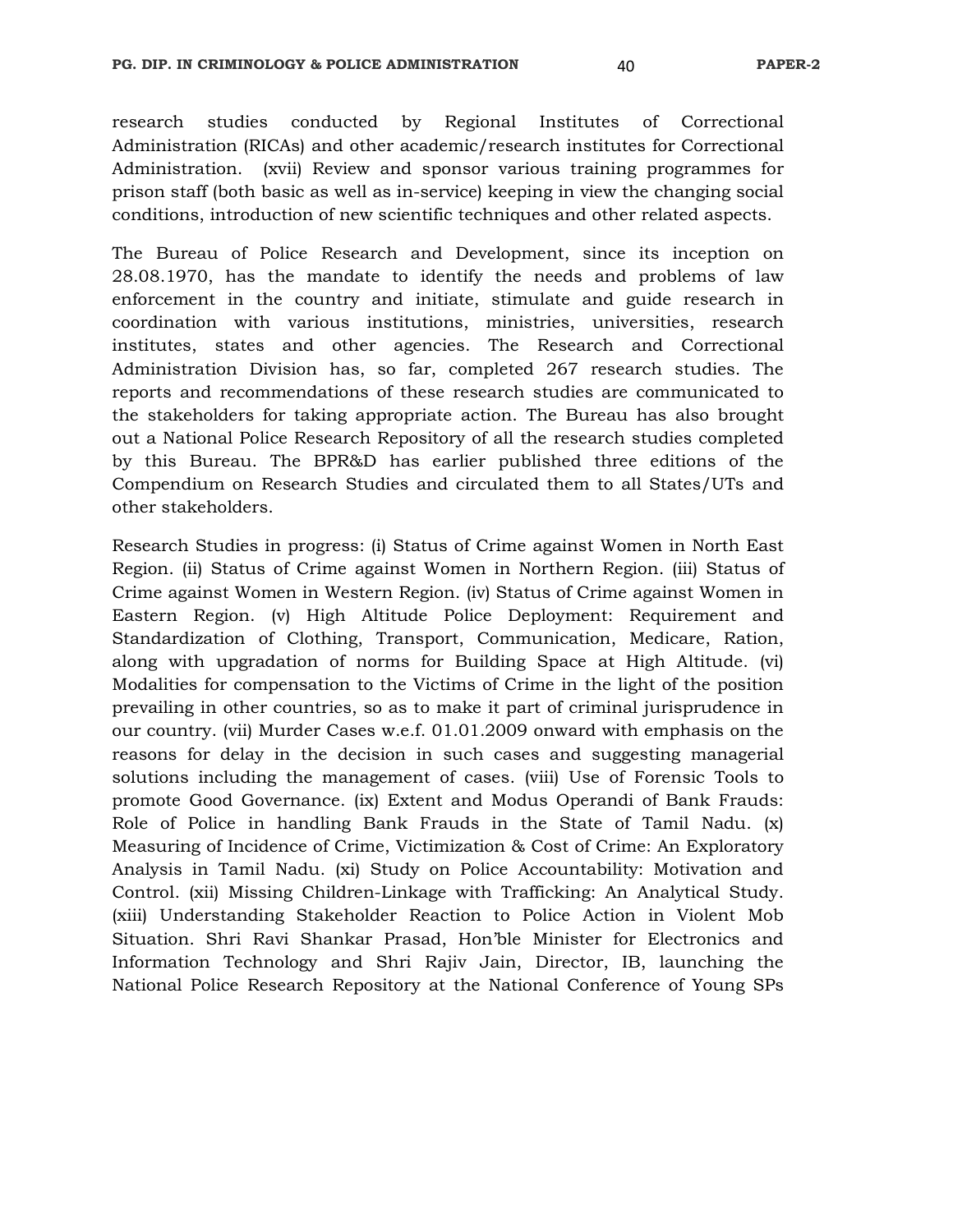from States/UTs and Commandants of CAPFs from 01.08.2017 to 02.08.2017 at New Delhi (Source : BPR&D, New Delhi) Annual Report 2017 -18 157 (xiv) Examining the Influence of Police Effectiveness on Police Wellbeing. (xv) Conceptualizing a National Level Information Exchange Model which will be based on open standards and permit seamless crime / criminal relation information exchange between agencies in various domains (such as private or public sectors or custodians of public data base). (xvi) Community Confidence Building Measures in LWE affected Areas. (xvii) Role of NGOs in Prisoners' Reformation & Rehabilitation. (xviii)Socio-Psychological and Economic Problems of Women Prisoners and their accompanying Children and Status of their Rehabilitation. (xix) Efficacy and Impact of Indian Prison Education in the Prison Management and Rehabilitation of the Prisoners: An Empirical Study. In-House Research Studies initiated 9.5 "Crime against Transgender persons, including alleged excesses by Police, with a view to investigate their causes and suggest Preventive Measures". Now this research study is completed and sent to subject expert for evaluation.

Newly Approved Research Studies : The Standing Committee on Police Research has approved 04 new research proposals, which are as follows: Sl. No. Title Name of the Researcher and Organisations (i) Critical analysis of effectiveness of CCTV in Law Enforcement (crime prevention, detection, traffic management, etc.) Dr. Surabhi Mathur, Assistant Prof., Gujarat Forensic Science University (ii) Children's Homes under the Juvenile Justice (Care & Protection) Act, 2015: Status and measures to improve Dr. D.C. Nanjunda, Associate Prof., Centre for Study of Social Exclusion & Inclusive Policy, University of Mysore (iii) Comparative analysis of attrition and suicide cases in CAPFs and corrective measures. Prof. Dolly Arora, Indian Institute of Public Administration, New Delhi. (iv) Illegal Migrants in Assam: Modus of their entrenchment in the State and nexuses: Measures to prevent and Modus operandi of illegal acquisition of citizenship / related documentation by foreigners in Assam and measures to prevent the same. Shri Deb Kumar Chakraborty, Head, Department of Economics, UGC Centre for Studies on Bangladesh and Myanmar, Dibrugarh University, Assam 9.7 Recently completed GoI Fellowships Sl. No. Title Name of Researcher & University (i) Crimes among tea garden communities in Assam: A Sociological Study Abdul Mutalib, Dibrugarh University, Assam 158 Annual Report 2017 -18 9.9 Conferences/Seminars/Workshops-organised/sponsored (i) The Research and Correctional Administration Division organizes the annual All India Police Science Congress (AIPSC). Till date, 45 Congresses have been organized by the Bureau. The last Congress was held at Thiruvananthapuram,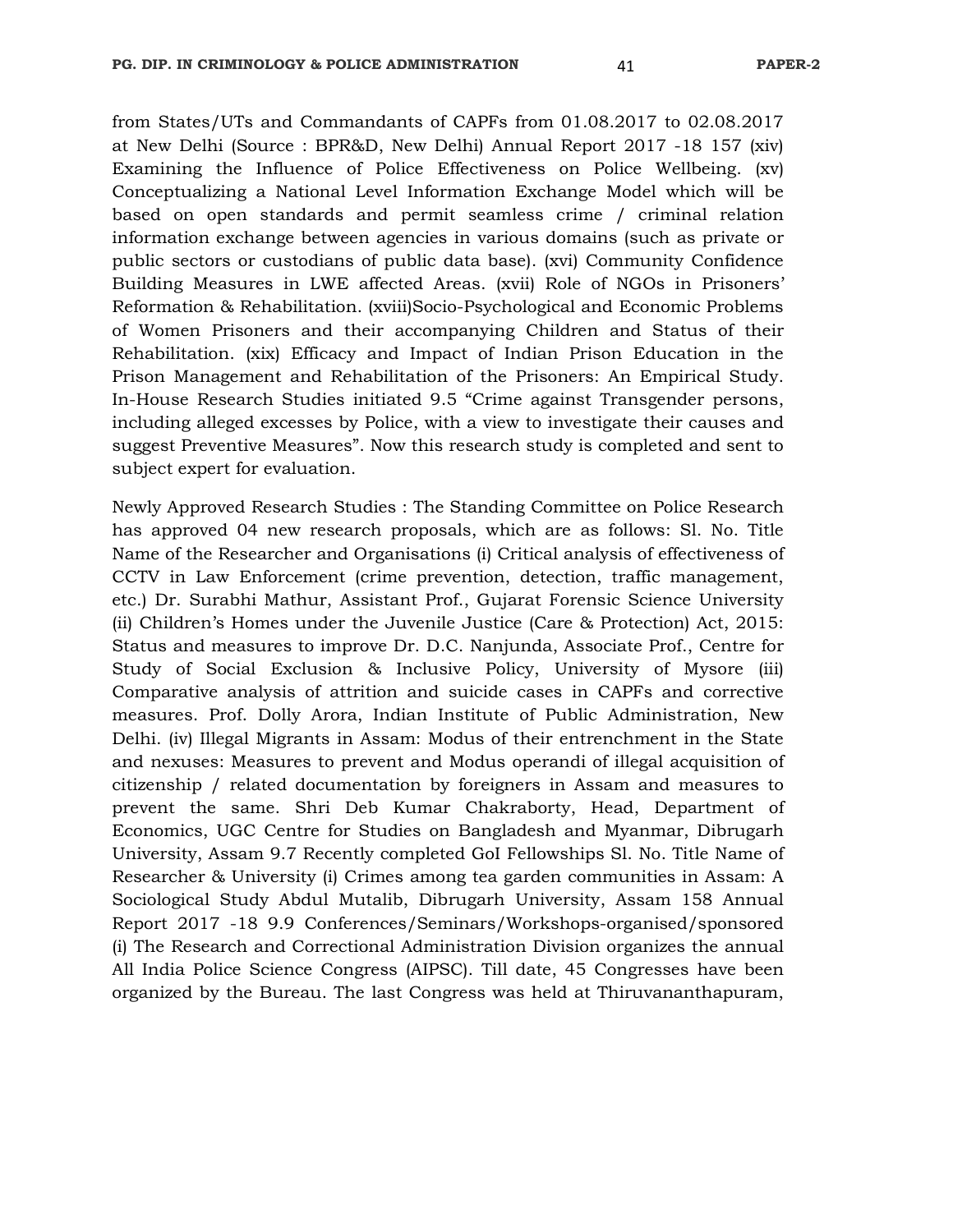Kerala from 08.12.2016 to 09.12.2016. This year, the Bureau is planning to organize the 46th AIPSC. (ii) The Research and Correctional Administration Division also organized the National Conference on Uniformed Women in Prison Administration from the 14.09.2017 to 15.09.2017, at New Delhi, for the first time. It has been decided to hold it biennially. 9.8 Details of GoI Fellowships in progress Sl. No. Title (i) The Role of Police and the Use of Forensic Tools in the Investigation of Rape Cases. (ii) Knowledge and Experience of Teenagers towards Substance Abuse – A Study on School goers in Madurai District (iii) Problems faced by under trial prisoners and their families: A study in Tamil Nadu. (iv) Community Policing in Andhra Pradesh: A Case Study of Hyderabad Police. Session of National Conference on Uniformed Women in Prison Administration with experts from Police, Academia, Civil Society Organizations. (Source : BPR&D) Dr. M. C. Borwankar, Former DG, BPR&D, welcoming Shri Kiren Rijiju, Hon'ble Minister of State for Home Affairs, at the National Conference on Uniformed Women in Prison Administration, held from 14.09.2017 to 15.09.2017, at New Delhi. (Source : BPR&D) Delegates of the National Conference on Uniformed Women in Prison Administration participating in group discussions. (Source : BPR&D) Annual Report 2017 -18 159 9.10 Three training courses, namely, Human Rights in Prison Management Course and Vertical Interaction Course have been organized at the Gurgaon Jail (Bhondsi) from 09.10.2017 to 11.10.2017 at the Regional Institute of Correctional Administration (RICA), Kolkata from 28.08.2017 to 01.09.2017 and at the Punjab Jail Training School, Patiala from 20th -24th November, 2017 respectively.

Internship : On behalf of the Bureau, the Research & Correctional Administration Division is conducting the unpaid 15 working days Internship Programme. Three batches, comprising of 18 students from different universities/institutes have completed their internship with the BPR&D.

Public Delivery Services : The Hon. Prime Minister has shown great concern, during the DsGP / IsGP Conference, 2015, at Bhuj, for involvement of the Central Govt. in developing Uniform Public Services related to policing, so that police stations in all the States/UTs throughout the country could be on the same page in terms of Service Delivery to Citizens. The BPR&D has identified, compiled and circulated Citizen Centric Services, related to policing, to all States/UTs for suggestions and feedback. Finally, a booklet was prepared by the BPR&D, consisting 45 Public Services related to Policing to be provided in time-bound manner, along with provisions of penalty to defaulters. Copies of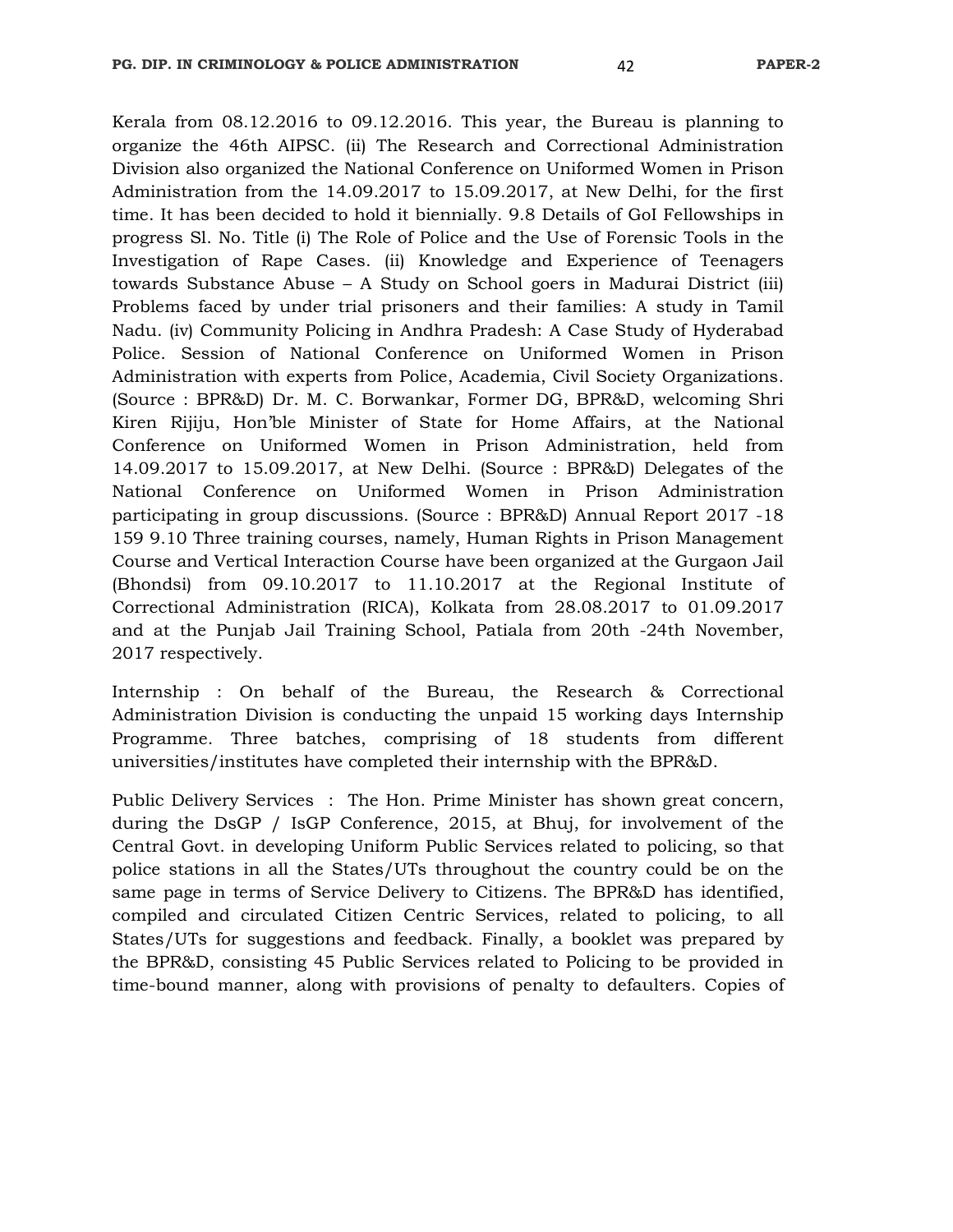the same were sent to the Chief Secretaries and the DsGP of all states for modifications, as per their requirement, and their implementation.

Revision of Standards for Modern Police Station Buildings :

To bring about uniformity in the design for construction of Police Station Buildings, taken up by different States, with a Citizen-Centric approach, to improve the working conditions and the image of Police, to make sound infrastructure for the police station buildings, to house and integrate the latest technology and to give them a modern look, a need has been felt to review the norms and the grading system of Model Police Stations by changing the existing norms. The architectural drawings as per the revised norms, have been prepared by the Delegates attending the National Conference on Uniformed Women in Prison Administration (14.09.2017 to 15.09.2017, at New Delhi) (Source : BPR&D ) Dr. M. C. Borwankar, Former DG, BPR&D, welcoming Ms. Lalitha Kumaramangalam, Chairperson, National Commission for Women (NCW), during the Valedictory Session of the National Conference on Uniformed Women in Prison Administration, held on 14.09.2017 to 15.09.2017, at New Delhi. (Source : BPR&D ) 160 Annual Report 2017 -18 BPR&D to create uniformity in Police Station Buildings as well as to give a distinctive identity to police stations in the states. The Modern Police Stations constructed as per these revised norms, will be supportive of and in consonance with the SMART (Strict and Sensitive, Modern and Mobile, Alert and Accountable, Reliable and Responsive, Tech-savvy and well Trained) Policing Concept, adopted by the Ministry of Home Affairs, Government of India. Efforts have been made to make these Police Stations gender sensitive, modern, smart and tech-savvy. The above revised norms are Basic Guidelines for Planning and constructing a new Police Station Building. Smart Policemen – Developing, Designing and Trial of High Performance Uniform Articles and Accessories

This Project was sanctioned during XI Five Year Plan at the cost of `40 lakh. This Project was assigned to the National Design Business Incubator (NDBI), National Institute of Design, Ahmedabad, Gujarat. The National Institute of Design (NID), Ahmedabad, submitted the Coffee Table Book and the Project Booklet which have been circulated to all the States and CAPFs besides being uploaded on the BPR&D website. National Conference for Young Superintendents of Police from States / UTs and Commandants of CAPFs.

 The BPR&D organised a 02-day National Conference for Young SsP from States /UTs and Commandants of CAPFs from 01.08.2017 to 02.08.2017 at the